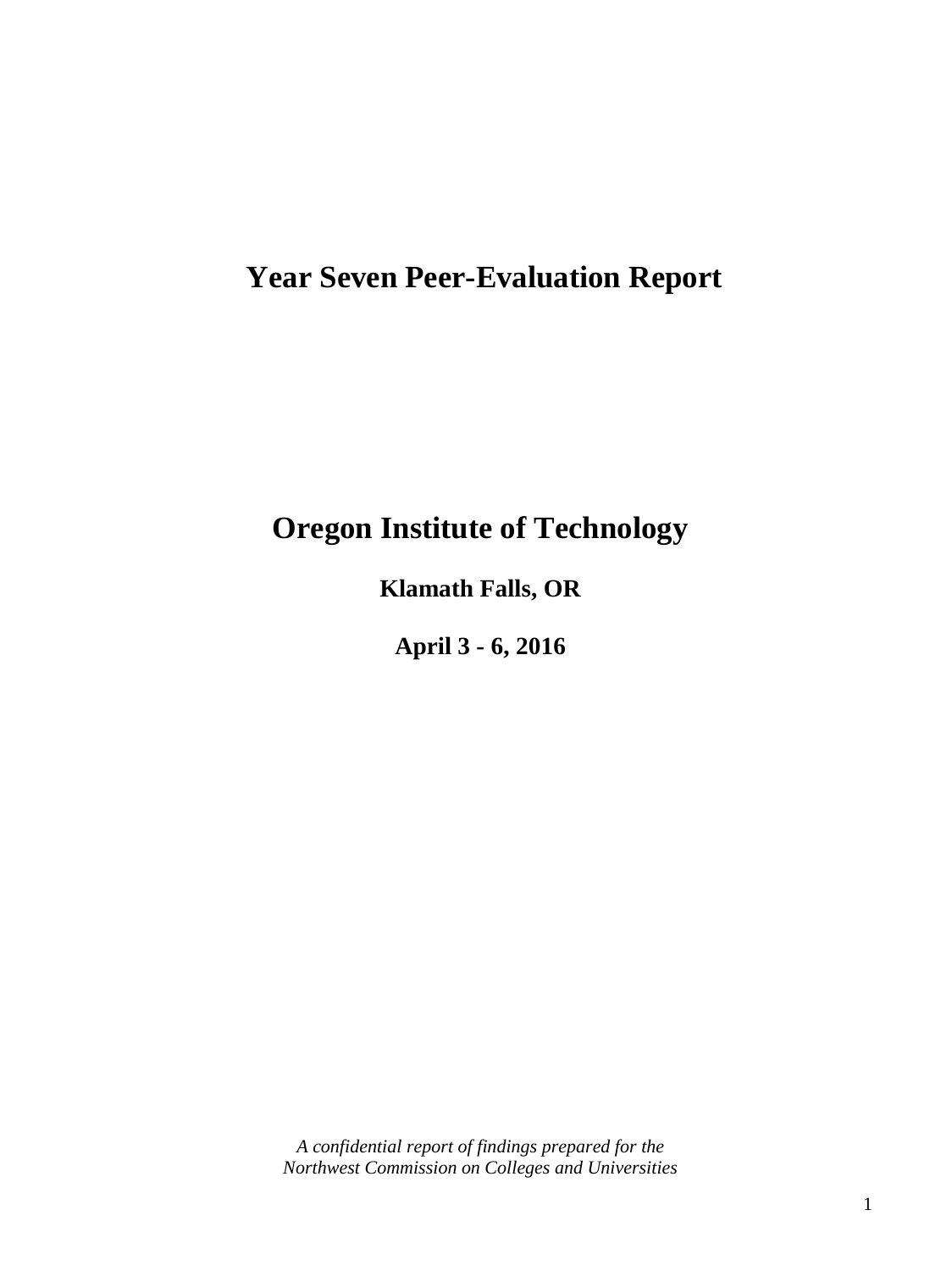# **Table of Contents**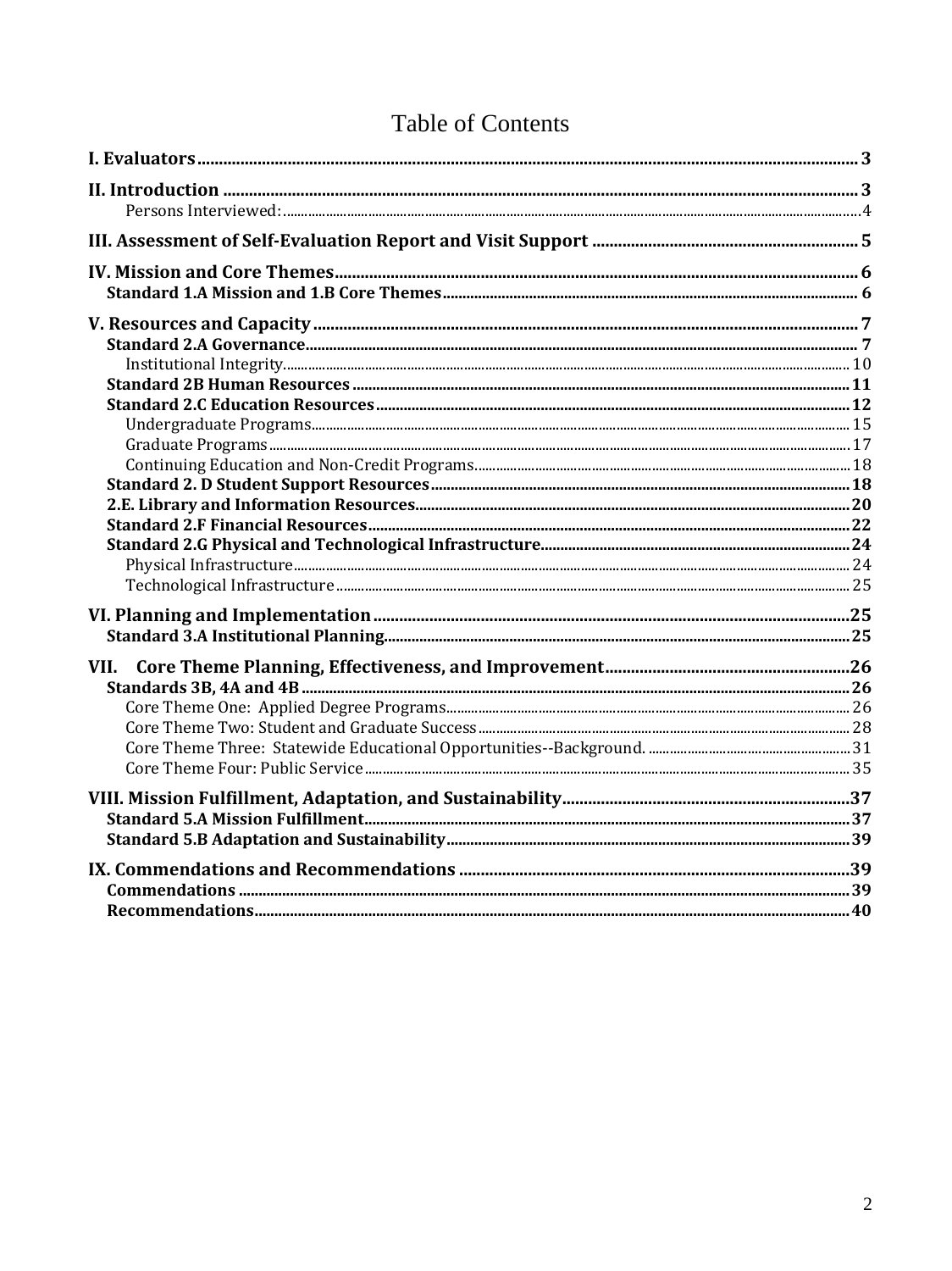# **I. Evaluators**

- Philip M. Backlund, Emeritus Professor, Central Washington University
- Patricia A. Charlton, Sr. Vice President Strategic Initiatives and Administrative Services, College of Southern Nevada
- Douglas A. Coe, Dean, College of Letters, Sciences, and Professional Studies, Montana Tech of the University of Montana
- Brooks Haderlie, Technical Services Chair, Brigham Young University Idaho
- Andrew Hanson, Vice President for Student Affairs, Lewis-Clark State College
- Brian L. Levin-Stankevich, Interim Executive Vice Chancellor for Academic Affairs, University of Minnesota-Duluth (Chair)
- Karen Schmaling, Professor of Psychology, Washington State University Vancouver
- Les Steele, Executive Vice President, Northwest Commission on Colleges and Universities
- Lori Stinson, Provost and Vice President of Academic Affairs, Lewis-Clark State College

# **II. Introduction**

Oregon Institute of Technology, increasingly branding itself as "Oregon Tech," was founded in 1947 to provide vocational rehabilitation for World War II veterans. Renamed Oregon Technical Institute in 1948, the school began to award associate degrees. In 1960, OTI became a member of the Oregon State System of Higher Education. The school was approved for baccalaureate degree programs in 1964, received ABET accreditation in 1970, and full regional accreditation as a baccalaureate degree-granting institution in 1971. Renamed Oregon Institute of Technology in 1973, the school continued to expand it's degree programs and was authorized to offer a master's degree in 1989. Under President Martha Anne Dow, the school expanded its degrees in allied health sciences. She passed away while in office and her name now graces the new health sciences building.

Dr. Chris Maples became president in fall 2008, immediately facing years of significant reductions in public funding. OIT had initiated a dental hygiene program in La Grande, and expansion of sites, outreach and on-line programs accelerated in the following years. OIT now is on the verge of teaching out their program in La Grande but has developed a sizeable enrollment at the center in Wilsonville outside of Portland, increased on-line enrollment and degree options, and additional partnerships serving a broader portion of the state as well as degree programs at Boeing in Seattle. Enrollment has grown from 3911 in fall 2011 to 4786 in fall 2015. All majors focus on hands-on learning, a hallmark of the Oregon Tech curriculum throughout the years. The faculty and staff maintain close ties to the industries they serve to assure maximum job placement and graduate earning immediately after degree completion.

As our team prepared for our visit, we learned that President Maples had announced his departure at the end of the 2015-16 academic year. The provost, in office for seven years, also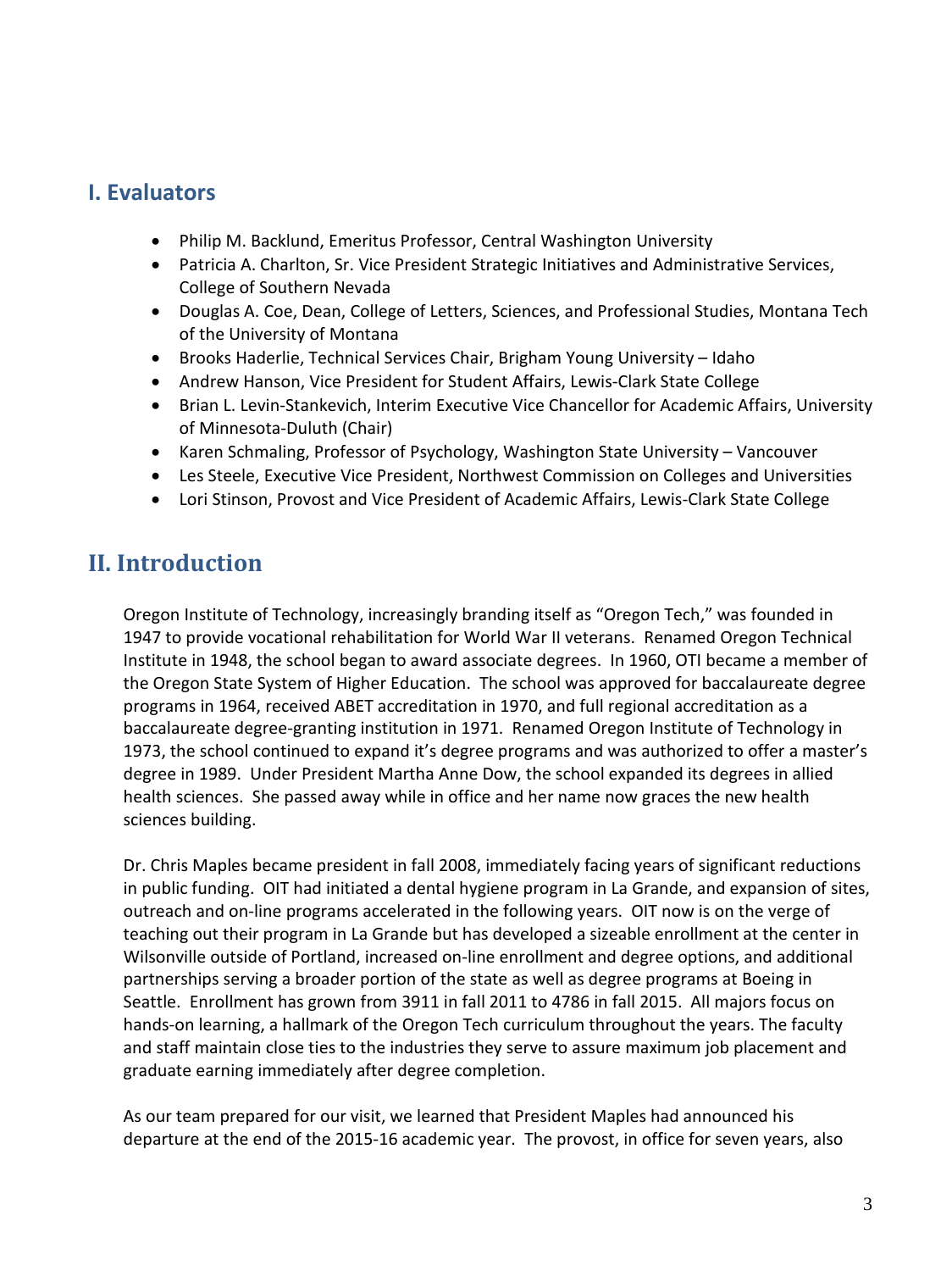announced his retirement, and OIT is conducting an active search for a permanent Vice President for Finance and Administration.

#### **Persons Interviewed:**

Chris Maples, President Lisa Graham, Chair, Board of Trustees Kelley Morris, Trustee Dan Peterson, Faculty Trustee Steve Sliwa, Trustee Paul Stewart, Trustee Jeremy Brown, Trustee Bill Goloski, Trustee Kathleen Hill, Trustee Brad Burda, Provost Hallie Neupert, Interim Dean, College of Engineering, Technology and Management LeAnn Maupin, Dean, College of Health, Arts and Sciences (Accreditation Liaison Officer) Sandra Fox, Secy to the Board of Trustees Jay Kenton, Interim VP, Finance and Administration Erin Foley, VP for Student Affairs and Dean of Students Laura McKinney, VP Wilsonville Campus Lita Colligan, Assoc. VP for Strategic Partnerships Tracy Ricketts, Assoc. VP and Director for Development and Alumni Diane Saunders, Assoc. VP for Communications and Public Affairs Paul Rowan, Assoc. VP/CIO Ron McCutcheon, Director of Human Resources General Education Task Force Sandra Bailey, Dir. Of Academic Excellence Jenny Kellstrom, Medical Imaging Extern Coordinator Linda Young, Communication Dept. Marialynn Kessler, Humanities, Social Sciences, Applied Psychology C.J. Riley, Civil Engineering Exec. Committee of Assessment Commission Veronica Koehn, Communication Sean St. Clair, Civil Engineering, Department Chair Sandra Bailey, Dir. Of Acad. Excellence Doug Lynn, Chair Curriculum Planning Committee Barry Canaday, MIT-Echocardiography Program Director Tanya McVay, Natural Sciences and MIT B. Nikora, Student Hui-Yun Li, Natural Sciences Sophialynn Nathenson, Humanities and Social Sciences Erin Ferrara, Coordinator, Disability Services Angela Archer, Coordinator, TRIO-TOP Sarah Engelgau, Office Manager, SSC Jan Goodyear, Career Services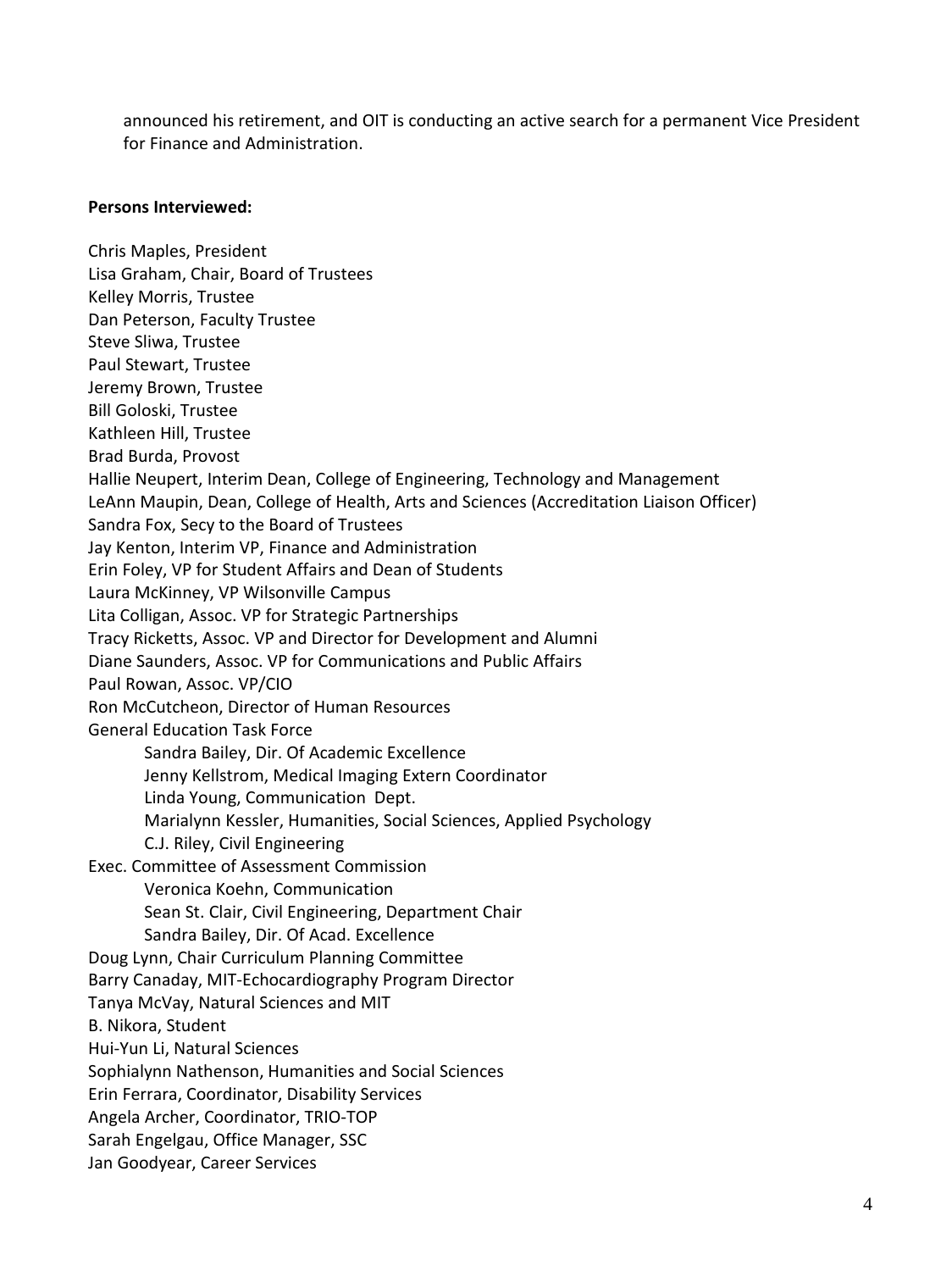Michal Kawka, Academic Specialist, TOP Nyesia Driver, Coordinator, Testing Services Brenda Odesha, Academic Specialist, TOP Scotty Hayes, ITS, Manager IT Operations Carrie Dickson, Online ASOIT Officers Kristen Marsters, President Stacee Halvorsen, Communications Officer Lariss Omura, Administrative Officer Zachary Pascual, Campus Clubs Officer Joseph Marer, Advisor to ASOIT Student Affairs Directors Tracey Lehman Mandi Clark Shellie Wilson Ed Daniels Nellie Stewart Dana Onorato, Wilsonville Gaylyn Maurer Karen Kunz: Information System Librarian Dawn LoweWincentsen: Portland Campus Librarian Jan A. Abeita: Access Services Manager Iris Godwin: Collections Management Alla Powers: Reference and Special Collections Kelly Peterson-Fairchild: Library Director Aja Bettencourt-McCarthy: Instruction Coordinator Joe Hurlbut: Operating Systems/Network Analyst HsiuLing Lin: Library Technician 3 (Serial Management) Christine Haupt: Library Technician 3 (Technical Services) Jeannette Wessel: Administrative Program Assistant Deniece Davis: Library Technician 3 (Technical Services)

Sherri Himmelwright, Safety Manager Lori Harris, Budget Manager Jim Lake, Acting Facility Manager Michelle Meyer, Director of Business Affairs

# **III. Assessment of Self-Evaluation Report and Visit Support**

The evaluation committee found the self-evaluation report generally useful as an introductory guide to OIT. Embedded links in the electronic version worked and took readers to additional sites and documents necessary for the evaluators review. Some links to assessment data might have been more evident in the self-evaluation report in order to facilitate pre-visit work by the evaluation committee. A number of documents (cv's and syllabi, for example) were put together in response to evaluation committee requests and available in the workroom in hardcopy and subsequently online.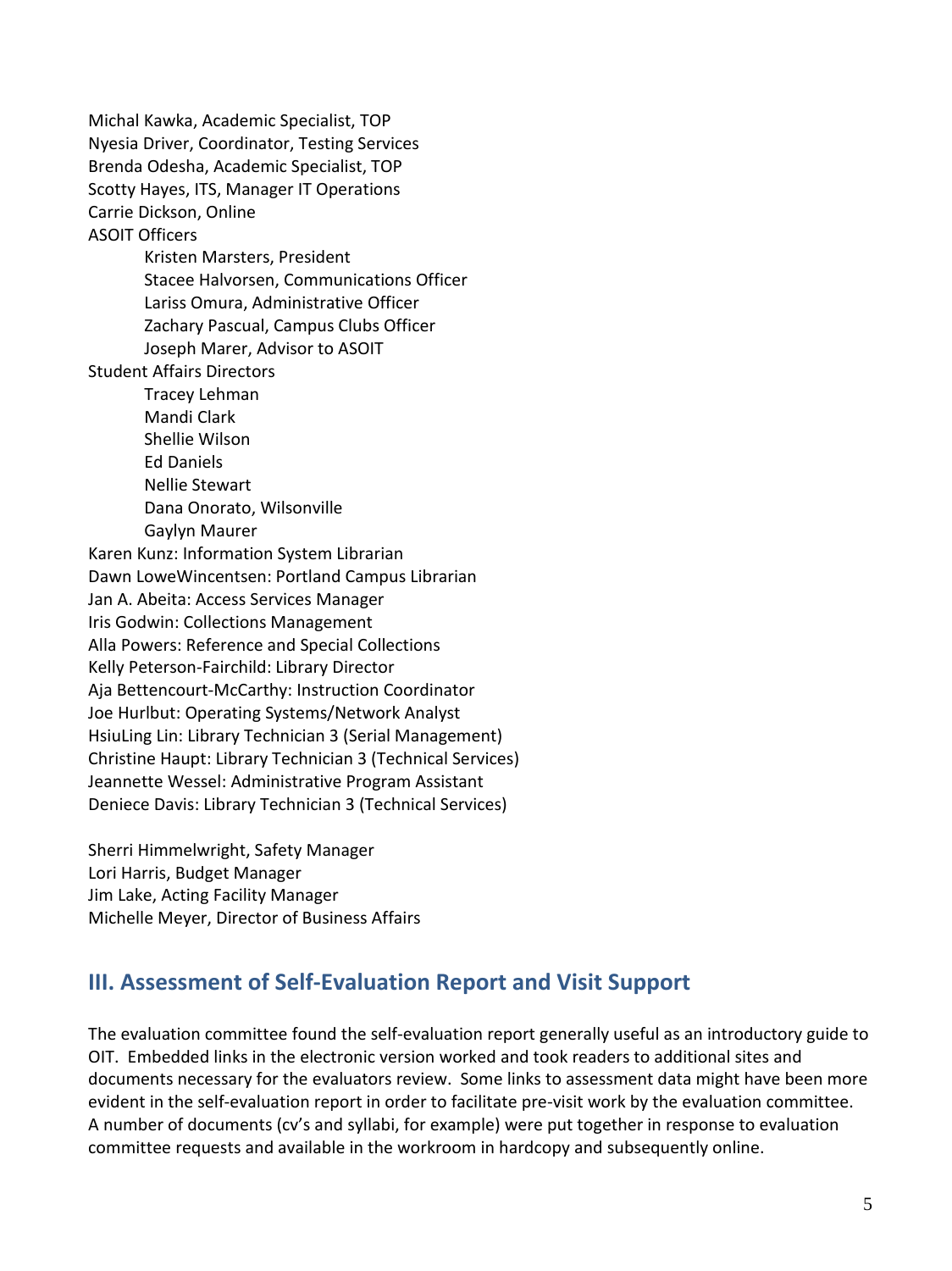The workroom provided to the evaluators was conducive to collaborative work with appropriate amenities and technical support. The campus appeared to be aware of the evaluators' visit and its significance. Trustee participation was exemplary. Employees made themselves available at the convenience of the evaluators, often for repeated visits focused on different aspects of their contributions. Open sessions had uneven attendance, with 14 at the staff session, 26 at the faculty session, and no student attendance.

The president was available during the first day of the visit, but was out of town on day 2 and day 3, requiring a telephone meeting with the evaluation committee chair as part of the day 3 exit process.

# **IV. Mission and Core Themes**

# **Standard 1.A Mission and 1.B Core Themes**

Oregon Institute of Technology has a mission statement approved by the Board of Trustees in July 2015 at the new board's first meeting. The mission is very well understood and taken to heart by the entire community. This mission is worth repeating here, because it serves as the foundation for the university's core themes:

*Oregon Institute of Technology, an Oregon public university, offers innovative and rigorous applied degree programs in the areas of engineering, engineering technologies, health technologies, management, and the arts and sciences. To foster student and graduate success, the university provides an intimate, hands-on learning environment, focusing on application of theory to practice. Oregon Tech offers statewide educational opportunities for the emerging needs of Oregon's citizens and provides information and technical expertise to state, national, and international constituents.*

The elements of this mission statement underpin the general education learning outcomes and give life to the four core themes:

- 1. Applied Degree Programs
- 2. Student and Graduate Success
- 3. Statewide Educational Opportunities
- 4. Public Service

Considerable thought has gone into the concordance of the mission and core theme goals.

In September 2014, Oregon Tech updated its strategic plan to address changed environments and to create shorter-term (5 year) goals. The 2020 Strategic Plan built specific tactics onto the broader objectives of the Core Themes. It specifically addressed: Student Success; Faculty and Staff Success; Economic and Workforce Connections; Student Access and Diversity; and University Financial Success. The concordance of many of these goals with the core themes is evident, and the Core Themes are cited at the beginning of the strategic plan, although they are not used as an organizing element in the strategic plan.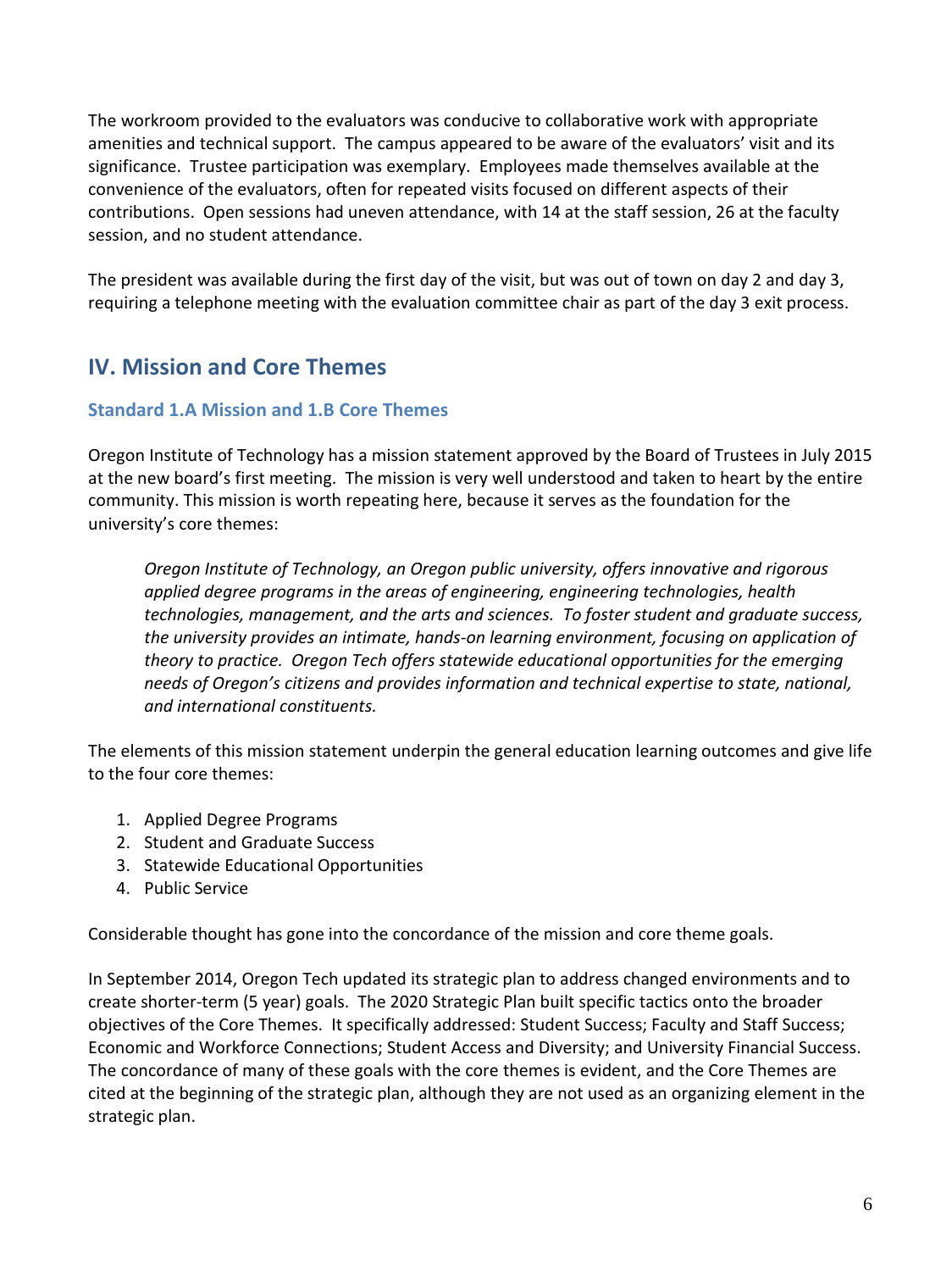The strategic plan provided more detailed tactics toward achieving elements of the core themes. The assessment of outcomes remained focused on the Core Themes, with the strategic plan providing rationale and objectives intended to achieve progress on the core themes.

Each core theme has a set of objectives. Core Theme One: Applied Degree Programs has two objectives each with multiple indicators, measures and benchmarks (more on assessment in Standards III, IV, and V below). Core Theme Two: Student and Graduate Success has six objectives; Core Theme Three: Statewide Educational Opportunities has two, and Core Theme Four: Public Service has one.

Of these nineteen objectives with their assessment measurements, the university has defined "mission fulfillment" as the satisfaction of all core theme objectives. The core theme objectives identified as indicative of mission fulfillment have measurable indicators that are consistently charted annually. There is annual reporting of the assessment of the core theme objectives representative of mission fulfillment along with thresholds. These are outlined in the *Mission Fulfillment Table* annually.

# **V. Resources and Capacity**

# **Standard 2.A Governance**

Oregon Institute of Technology has experienced a major change in governance during the past year. Previously governed by a state board as part of the Oregon University System, OIT (along with Southern Oregon, Eastern Oregon, and Western Oregon universities) was given the authority to establish its own independent governing board. This board assumed governance on July 1, 2015, although the board was constituted and began to prepare for the transition of responsibility as early as 2014.

Statewide coordination is the responsibility of the Higher Education Coordinating Commission, part of the executive branch of Oregon government. This body approves academic programs, distributes legislative funding to all colleges and universities in Oregon, and evaluates the effectiveness of the seven university boards. The OIT board has not yet completed its first year of existence, and discussions indicated that there was still some uncertainty regarding the HECC role in board effectiveness. Prior to its formal start, the OIT board of trustees brought in AGB training and broadly discussed best practices. (2.A.2) Board members complete a conflict of interest form annually. A board secretary, a full time position, assists the board in its development.

The OIT board consists of 14 voting members (11 at large appointed by the governor with four-year terms, a faculty member, staff member and student each with two-year terms). The OIT president serves as an ex officio, non-voting member. All members vote on all matters, including legal and personnel matters according to Oregon law. (2.A.4)

Much of the preparatory work of the board and institutional officers prior to July 1, 2015 was to review and adopt a number of statewide policies (Oregon Administrative Rules and Internal Management Directives) as Oregon Institute of Technology policies and procedures with translational references to adopt statewide terms to their new local applications (e.g. state board now means board of trustees, etc.). The board has set an agenda of gradually working through those many policies and procedures to assure that their language and meaning specifically apply to OIT. (2.A.6)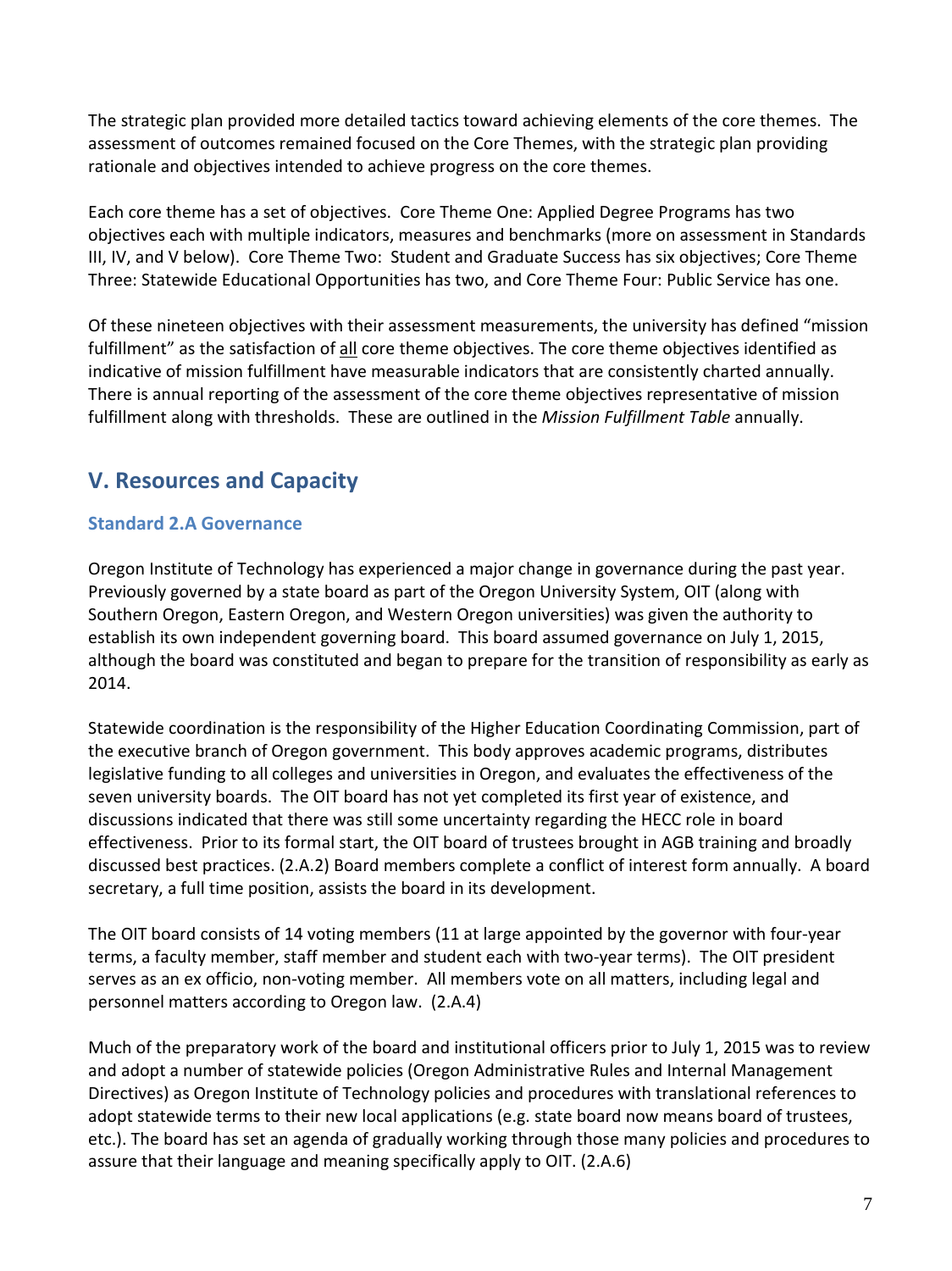The board demonstrates in its minutes and open meetings that it acts as a committee of the whole, and board officers are aware of their responsibilities. (2.A.5). Board policy delegates authority to the university president to direct the affairs of the university subject to the supervision of the board and board action. The president works through his chief officers serving on the President's Council. The provost has a leadership team, the Academic Council, and a more broadly participative Provost's Council. The Faculty Senate, Administrative Council, and Associated Students of OIT, represent respective constituencies in the shared governance of the university. (2.A.1)

The chief officers of the university are qualified and experienced administrators. The nature of OIT academic programs is such that approximately half the faculty are master's qualified, and this is represented among chief university officers, many of whom have risen to leadership roles from within the university. (2.A.9, 2.A.10 and 2.A.11) The Dean of the College of Health, Arts and Sciences serves as the Accreditation Liaison Officer and monitors compliance with the NWCCU Standards for Accreditation. (2.A.3).

Campus discussions and interviews underscored the novelty of the university's new governance structure. There was considerable awareness of roles and responsibilities among the chief university officers and the trustees, sometimes gained through trial and error over the first months of operation. There was considerable less awareness of governance structure among faculty and staff members. There were repeated comments regarding a desire to directly communicate with board members, bypassing the university management and administrative officers. There was also a sense among many -- mostly faculty members -- that they should have unlimited access to the board and have much more time to communicate to the trustees at board meetings. Some of these comments stemmed from a project brought to the board at one of its first meetings, a construction project that was a point of contention on campus. It was apparent that the board and administration took significant lessons from this experience. The trustees and administration will need to continue educational efforts regarding the role of the board and the prerogatives of the administration while also taking care to avoid enabling such expectations themselves.

# **Policies**

With a long history within the Oregon pubic university system, Oregon Tech has a well- developed set of policies and procedures that are available on the web site and for downloading. These state system policies were adopted as OIT-specific policies by the board of trustees upon its start-up in July 2015 and are among those to be reviewed and indexed as OIT-specific policies over time.

Academic policies are available in the university catalog and on web pages that are easily identified by policy or by constituency (faculty, students, staff, prospective students, etc.) These include the academic policies in Standards 2.A.12 through 2.A.14. Transfer credit policies are prominent in several locations of the web site (Admissions, Registrar, catalog). OIT has a well-developed and maintained set of articulation agreements that are searchable by originating college. Similarly, students and advisors may search specific course equivalencies. Each program maintains a curricular map that outlines semester-by-semester course selection. There is an office of Academic Agreements that centralizes the management of transfer articulation agreements.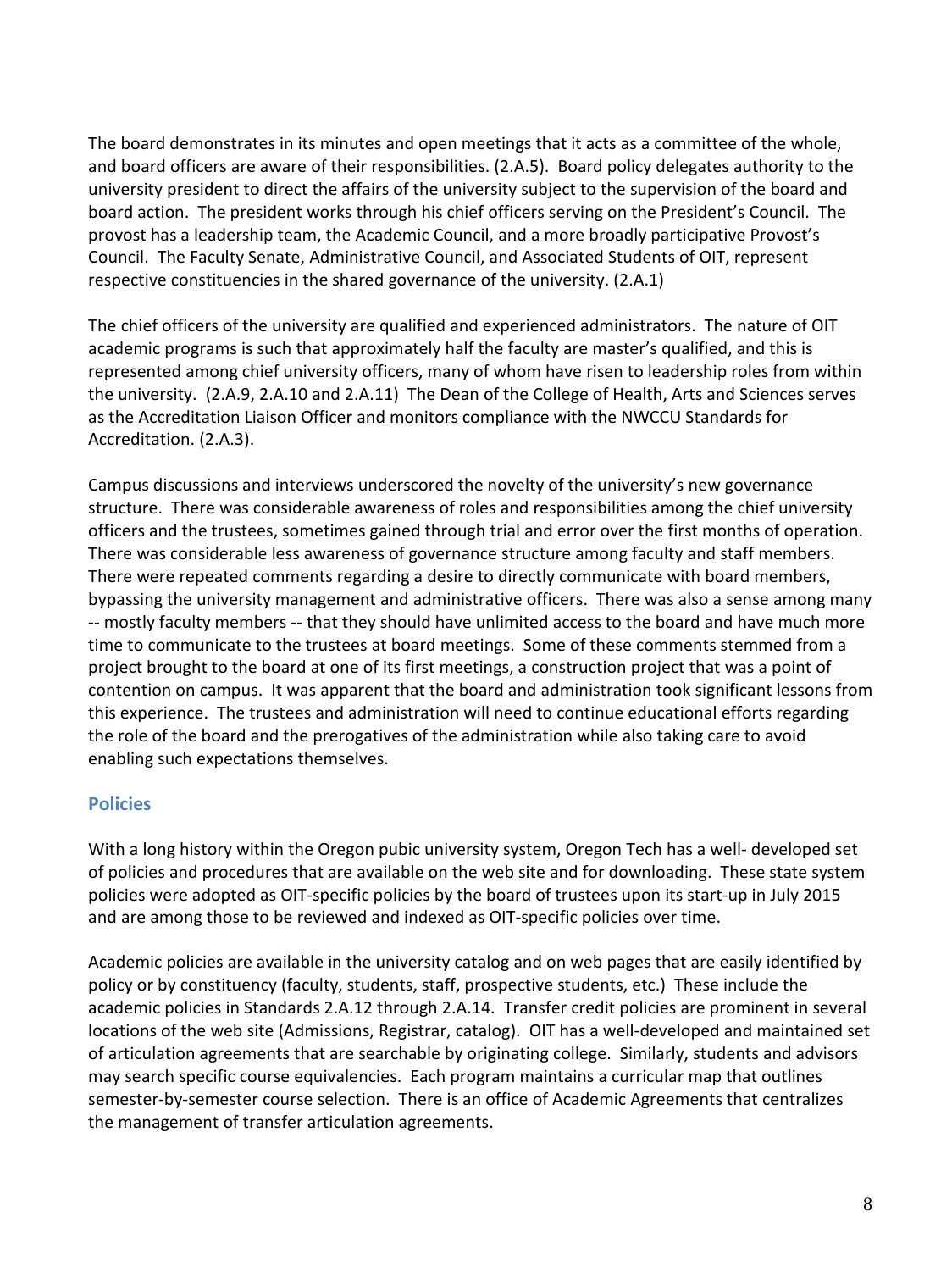The Faculty Handbook includes guidelines for syllabi, classroom expectations, grading, and general employment policies (promotion and tenure, workload, etc.). The library website [\(http://www.oit.edu/libraries\)](http://www.oit.edu/libraries) contains policies regarding access to and use of library resources for the Klamath Falls Campus Learning Resource Center, the Wilsonville Library, and the Shaw Historical Library; the policies are listed under "Library Vision & Mission." Access to digital resources is protected via proxy server. The Library Computer Use Policy is also posted on the library website (2.A.13).

Information about student rights and responsibilities, student conduct, appeals processes, and disability services are published in several documents including the student handbook, the general catalog, and departmental web pages. Students are apprised of specific rights, responsibilities, policies, and services via a required orientation program and by institutional staff as needs arise. (2.A.15)

Admission requirements, placement requirements, academic progress policies, and graduation requirements are clearly published in the institution's catalog, which is published on the institution's web site. Admission requirements for more selective programs are also widely published and are discussed with students during advising appointments. The Oregon Institute of Technology requires a minimum grade-point average of 2.5 for entering freshmen along with SAT or ACT scores. Support programs are in place for students who need them. These include tutoring, supplemental advising, and academic coaching. (2.A.16)

Policy OIT 15-015 articulates the role students have in shared governance and web sites describing student activities, campus life, and student media convey a message such that students are encouraged to get involved with the campus community outside of their regular studies. **There does not appear to be a published policy statement (published completely, that is, in student publications or the web site) concerning the relationship between the institution and student publications/student media.** (2.A.17)

The institution's policies and procedures are published on the college's web site and selected policies are also published in the college's general catalog and student handbook. As noted earlier, the Policies and Procedures web page indicates that, when the institution separated from the Oregon University System and began operating under its own Board of Trustees, all policies were reviewed and many were retained. A random review of policies in the "Faculty and Staff" and "Students" sections suggests that some policies have been developed or updated more recently while others have remained unchanged and served the university well for several years. (2.A.18)

The institution's policies and procedures outline essential facets of the work experiences of OIT employees. Position descriptions for faculty and staff are published and advertised when the institution engages in employee recruitment and reviewed annually as a part of performance evaluations. A notice of appointment document is generated for faculty and unclassified staff. Faculty and staff shared that they believe they know what is expected of them and that they are given the support needed to be successful. (2.A.19)

Current human resource records, including position descriptions and performance evaluations, are kept in locked file cabinets and may only be accessed by human resources staff. Archived personnel records are kept in separate locked file cabinets, which are kept in a locked room. Again, only human resources staff may access these records directly. Supervisors are able to access position descriptions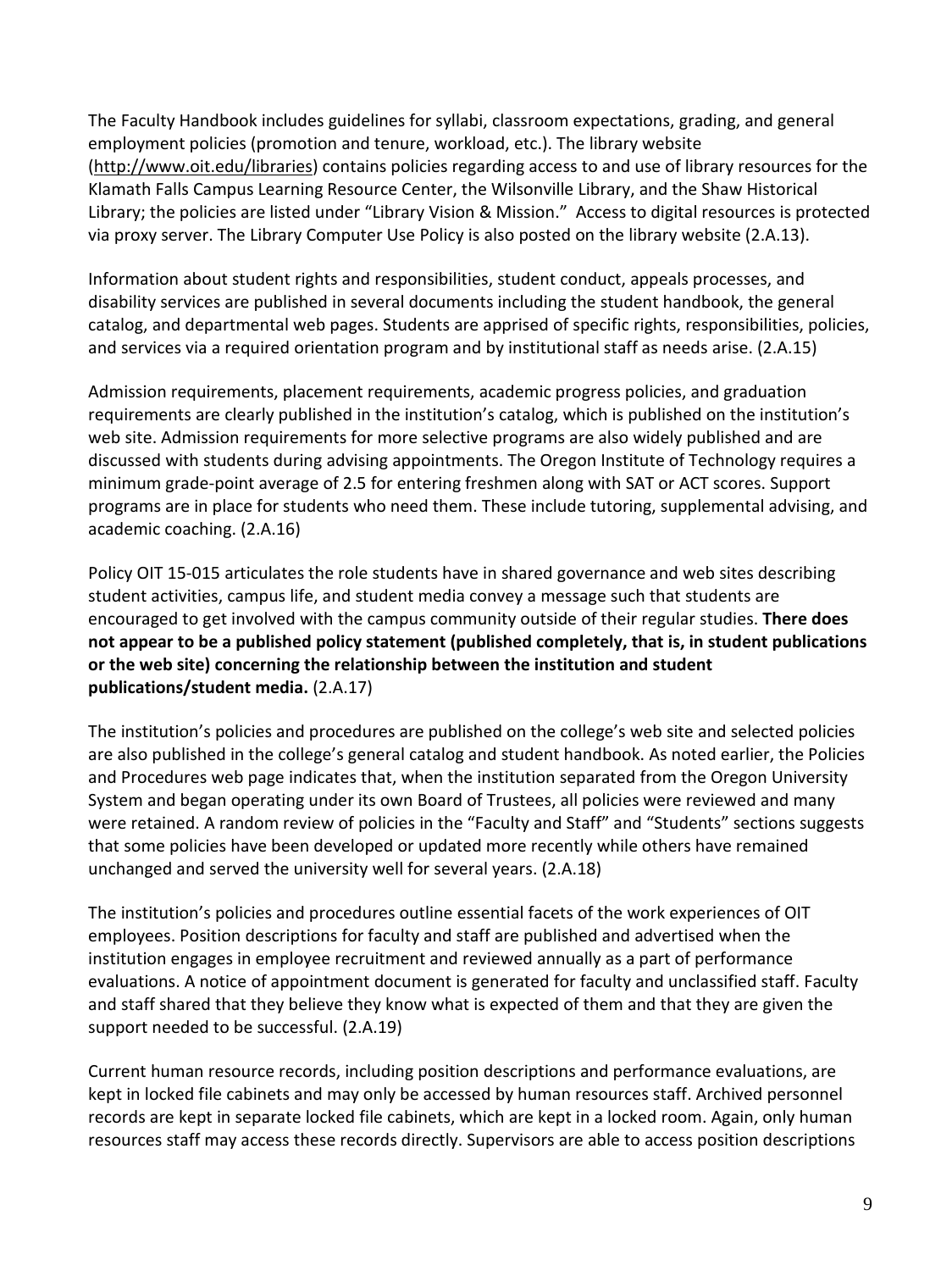and prior performance evaluations for the staff they supervise. Access to the electronic records requires a password. (2.A.20)

#### **Institutional Integrity**

A review of publications and promotional materials indicated that the institution represents itself consistently, with a focus on its mission and core themes of applied learning, student success, and its statewide outreach. Assessment reports are available to the public on academic department web pages. (2.A.21) The Human Resources site and the Faculty Handbook include an Ethical Statement for employees and content relating to Oregon public ethics law along with an Ethics Line for reporting suspected violations. All employees and trustees are given copies of *Oregon Public Ethics Law* and are sent quarterly notices regarding conflicts of interest and ethics obligations. (2.A.22-23) There are wellpublicized policies regarding procurement and contracting, and a centralized procurement and contracting office guarantees review of contracts and bids by designated contract officers. Here too, OIT has adopted policies that were codified in the Oregon Administrative Rules and that have the force of law. (2.A.26)

Intellectual property policies are contained in Oregon Institute of Technology Policy OIT-24-010 and corresponding guidelines. These implement state regulations, and the OIT office of Innovation and Technology Transfer oversees their implementation including updating policy, contracted IP development, student IP development and licenses as well as royalty sharing rules. (2.A.24)

OIT accurately represents its accreditation status. A large percentage of OIT programs have external professional accreditations, and these representations also appear accurate based on a sampling of documents. (2.A.25)

On July 1, 2015 the Oregon Tech Board of Trustees assumed full legal responsibility for Oregon Institute of Technology and delegated authority to the Oregon Tech President to adopt Oregon Administrative Rule, OAR 580-022-0005, which specifically addresses academic freedom and states:

"1) All teachers of the university are entitled to freedom in the classroom in discussing subjects, but they should be careful not to introduce into their teaching controversial matter that has no relation to the subject.

2) As a matter of policy, the board neither attempts to control, sway nor limit the personal opinion or expression of that opinion of any person on the faculty or otherwise on the university's payroll. In the exercise of this freedom of expression, faculty members should manifest appropriate restraint, should show respect for the opinions of others, and should make every effort to indicate that they do not speak on behalf of the board or university."

Academic freedom is also addressed in university policy OIT-21-321, Grievance Procedure for Faculty. The Oregon Tech Faculty Handbook (2014-15) contains the following statement on Academic Freedom and Political Activity.

Oregon Tech's academic policies and practices are consistent with the principles of academic freedom as outlined by the American Association of University Professors (AAUP), i.e., the search for truth and its expression is the right of the faculty.

In group and individual meetings, faculty report no issues related to academic freedom and one stated the institution considers her a subject matter expert and feels a great deal of freedom to design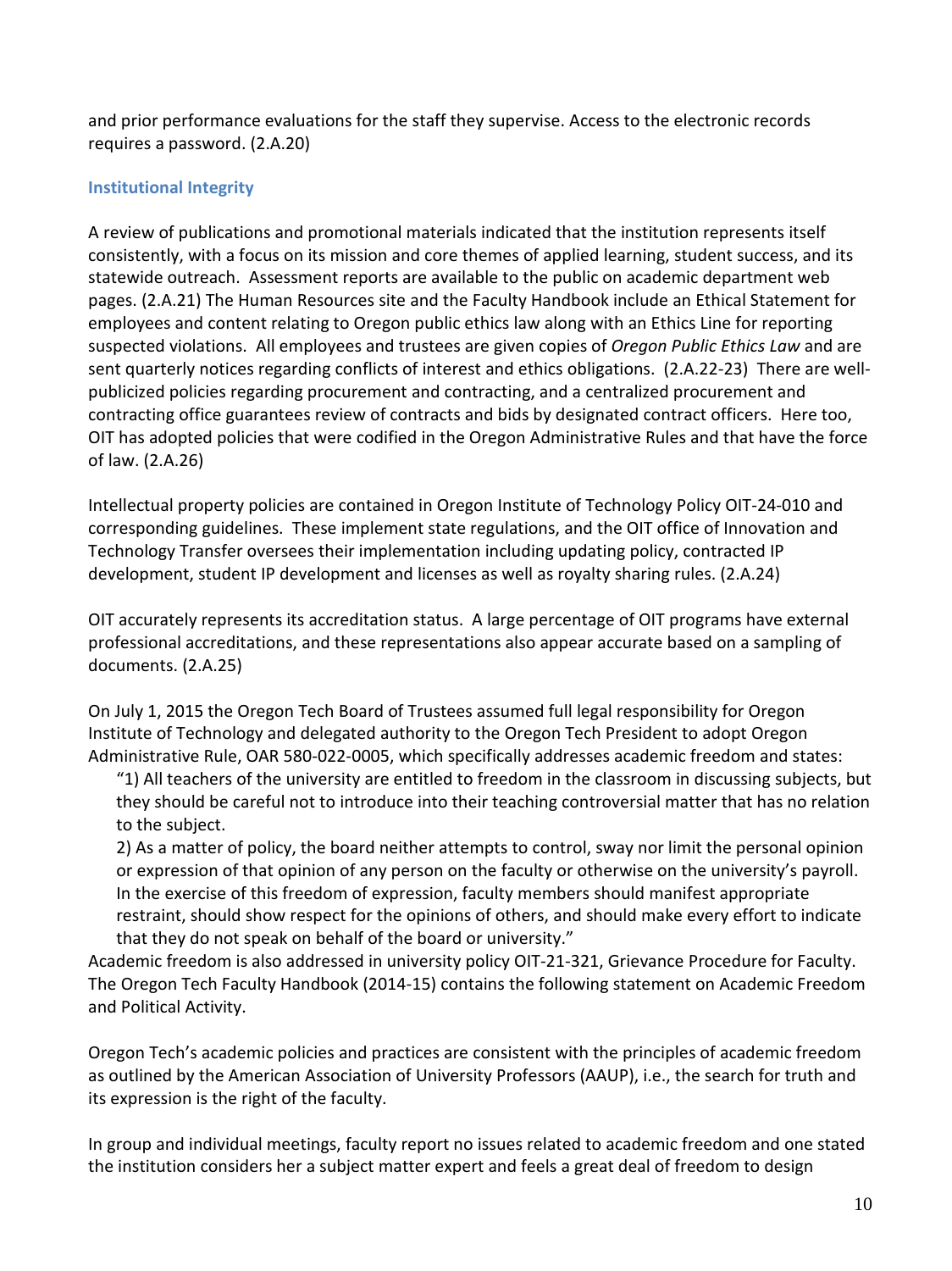curricula that align with specialized accreditation and discipline-specific professional standards. Oregon Tech policy, OIT-21-321, Grievance Procedure for Faculty, signed by the Oregon Tech President in 2014, covers faculty complaints associated with compensation, tenure, promotion, employee's rights with regard to reappointment and includes, but not limited to, violations of academic freedom, discriminatory employment practices, nondiscriminatory employment practices and laws, rules, policies and procedures under which Oregon Tech operates. This procedure recommends initially pursuing an informal resolution, which, if unsuccessful, is followed by a timeline bound formal grievance to the Provost. The procedures resulting in the Provost's decision, but not the decision itself, may be appealed to a Faculty Appeals Committee under the Faculty Senate. Ultimately an appeal of the Provost's decision resides with the President. Further challenges to disciplinary actions or procedures are covered under Oregon Administrative Rules, OAR 580-021-0320.

Classified staff employees are subject to Oregon University System Collective Bargaining Agreement. Non-classified administrative staff employees with grievances related to discrimination are governed by Oregon Tech policy OIT-20-320, Grievance Procedure for Administrative Staff. (2.A.27-28)

Oregon Tech maintains a detailed list of student rights and responsibilities on its student affairs web page. The Oregon Tech Libraries web page publishes an American Library Association statement on Intellectual Freedom Principles for Academic Libraries.

Oregon Tech has a designated Affirmative Action Officer who receives and investigates complaints of illegal discrimination based on race, gender, color, ethnicity, national origin, age, religion, disability, marital status, sexual orientation, and gender identification expression, as well as sexual harassment. Title IX compliance is handled from this office. Complaints of sexual harassment are investigated and administered according to the timelines and procedures in the Oregon Tech Policy 21-235 on Sexual Harassment.

The Oregon Tech Foundation is the independent fundraising arm of the university. There is no crossover membership between the Foundation board and the OIT Board of Trustees. A Memorandum of Understanding has governed the relationship between the university and the foundation. This MOU and a formal Contract to Exchange Services and Support is being revised to reflect the changed governance of OIT. **It is imperative that this contract be completed and ratified by both parties, and a formal Recommendation to that effect is included in our concluding sections of this report. (2.A.30)**

# **Standard 2B Human Resources**

#### Standard 2.B: Human Resources

The institution appears to have adequate staff to meet its needs though some appear to be tasked with expansive position descriptions and may benefit from additional staffing. Faculty express concerns about being overloaded with teaching and other assignments due to the limited availability of qualified faculty (full-time and adjunct) in Klamath Falls. An effort to increase the number of faculty and staff positions is underway. The current staff and faculty engage in their responsibilities enthusiastically and with a devotion to the superordinate goal of educating and supporting students at the Oregon Institute of Technology (2.B.1). Staff express contentment with the employee evaluation process and believe they are fairly assessed and given reasonable opportunities to make improvements to their performance as needed. Staff evaluations are conducted using a variety of inputs including peer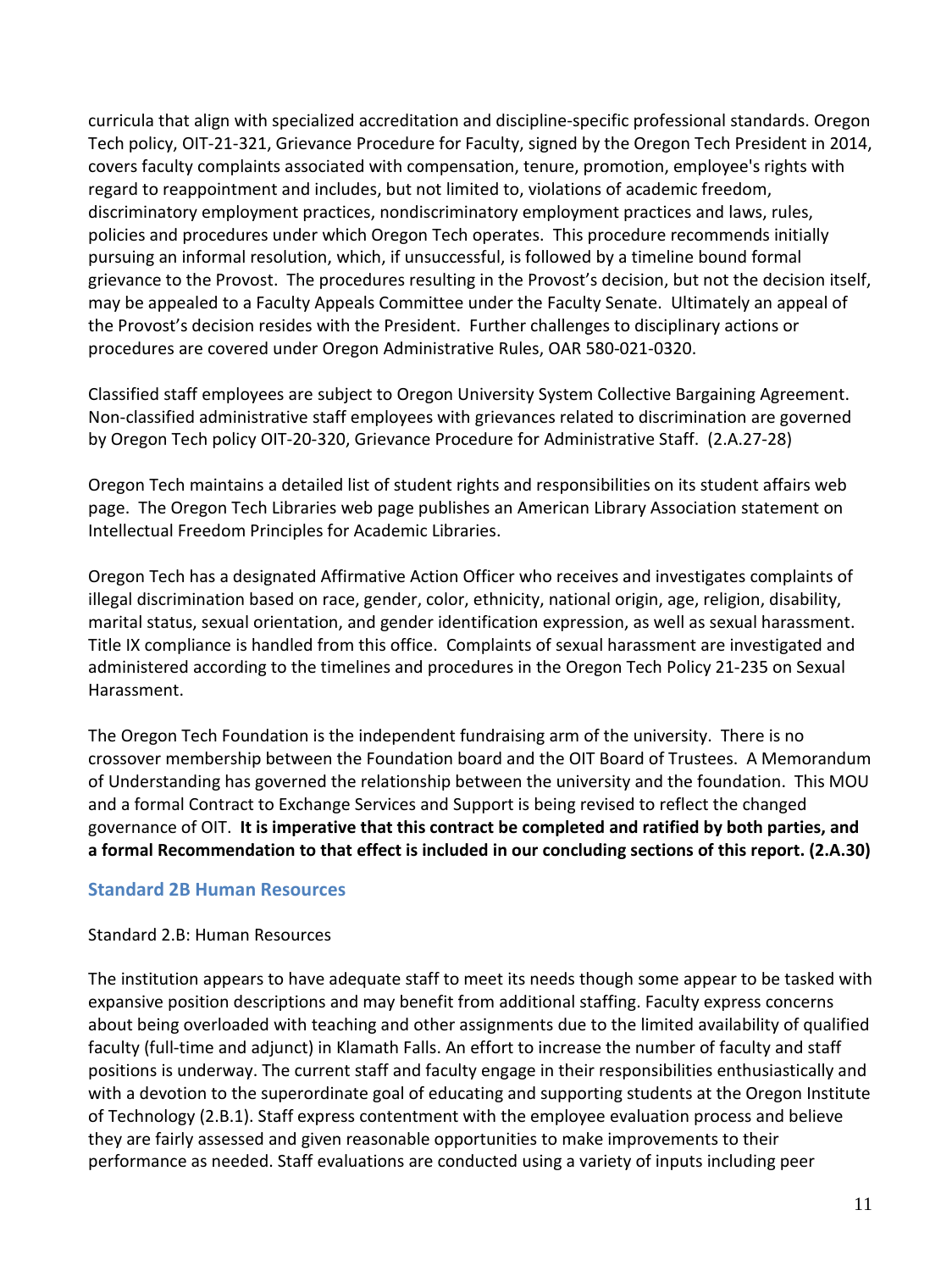reviews/evaluations in addition to supervisor observations. Evaluative methods for staff members across the institution are tailored to the specific scope and function of particular offices (e.g., what works in admissions may not work for campus life). Faculty are evaluated annually and their evaluations include formal student responses to their instruction as well as service to the campus and/or the community (2.B.6). The staff and faculty feel encouraged to develop their professional skills via myriad professional development programs including participation in regional and national conferences but are also aware that financial constraints require them to do this judiciously (2.B.2, 2.B.3).

The faculty carries out the spirit of the institution's core themes (applied degree programs, student and graduate success, statewide educational opportunities, and public service) as they prepare and deliver the institution's curriculum. Instructional programs provide real world application by way of clinical experiences, internships, or "hands-on" courses. Faculty members serve as academic advisors and actively refer students to support services when they encounter students who have a perceived need. OIT's curriculum is offered in multiple locations throughout Oregon and admits students from across the state and beyond. Public service opportunities are also embedded in many programs, and course faculty often supervise student engagement in these programs. Less clear is the role faculty play in establishing global academic policies. Faculty are responsive to keeping their curricula current and relevant and have embraced the delivery of instructional programs in multiple modalities and locations (2.B.4). Faculty did express concerns about the extent to which faculty are teaching overload credits each year but concomitantly comment that they would rather do that instead of turning students away  $(2.B.5).$ 

# **Standard 2.C Education Resources**

A review of Oregon Tech's degree inventory, which is dominated by degrees in engineering, health sciences, and related technologies, clearly shows that Oregon Tech, consistent with its mission, "offers innovative and rigorous applied degree programs in the areas of engineering, engineering technologies, health technologies, management, and the arts and sciences." (2.C.1)

The 2015-16 Oregon Tech Catalog and degree information provided as part of the Oregon Tech Self Evaluation Report indicates that Oregon Tech offers six M.S. degrees, thirty-seven B.S. degrees (including six options, but not including dual majors of which there are five), one B.A.S. degree, two A.E. degrees, four A.A.S. degrees, and six Certificates. Sixteen minors are also offered, sometimes in areas in which no major is offered, e.g., the Chemistry Minor. The majority of these degrees are offered on the Klamath Falls campus, but a number of degrees are either duplicated on or unique to the Wilsonville campus located in the greater Portland area, and on other off-campus locations in La Grande, at Chemeketa Community College in Salem, and at Boeing in Seattle. The Graduate web page refers to an M.S. in Engineering available at Wilsonville, but this degree was not referenced elsewhere. The A.A.S. degree in Dental Hygiene in La Grande is no longer accepting students and will close in spring 2017. Some degrees are offered only at off-campus sites, e.g., the B.S. in Clinical Laboratory Science and the B.S. in Emergency Medical Services, both offered as joint degrees with Oregon Health Sciences University (OHSU). The M.S. in Marriage and Family Therapy is new and is not in the 2015-16 catalog. Fourteen degrees are offered on-line. (2.C.3)

While the Oregon Tech catalog discusses three options available under the Information Technology degree, neither the catalog nor the separate web pages for these options show a differentiated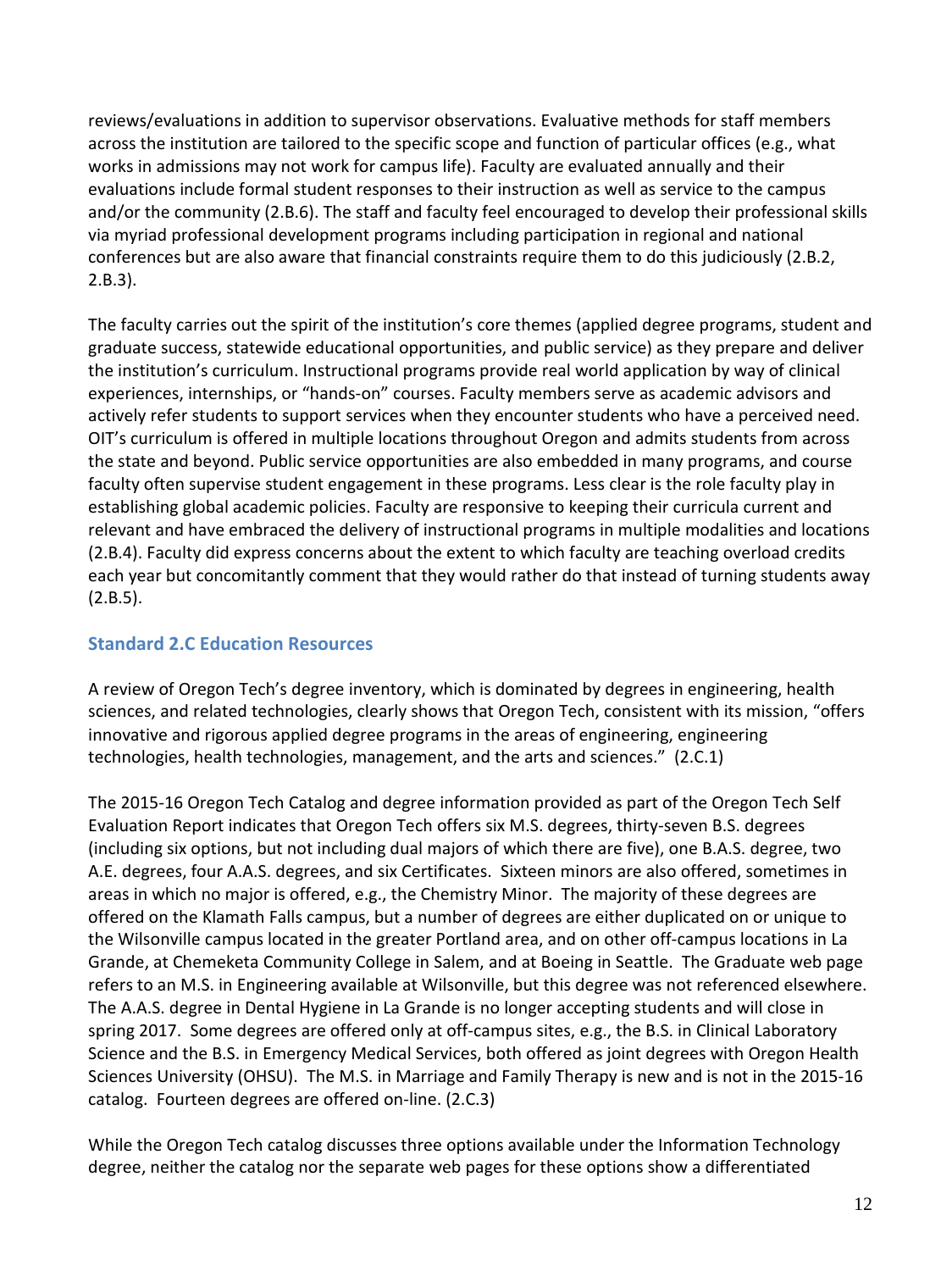curricula for any of these three options. The curriculum does refer to 31 credits of focused sequence electives that the student must choose in consultation with their advisor. The evaluation committee did not find the full curricular requirements for these options published where they would be accessible to the student.

Generally the degree designators are consistent with the number of credits and curricula. The number of quarter credits required for B.S. degrees ranges from 180 to 205 quarter hours (Radiologic Science), with degrees in engineering or health related fields requiring slightly more than 180 credits.

Degree programs (2.C.3) appear comparable to like programs at other institutions and requirements are explicated in program-specific curriculum maps found in the college catalog. The institution delivers several unique programs such as vascular technology. Bachelor's degrees require a minimum of 180 credits, 60 of which must be upper division and 45 must be residency credits. Credits required for master's degrees range from 45-54. The grading scale is published in the catalog and on the webpage, as are graduation processes, which apply to students on all campuses.

For each undergraduate program, program objectives are noted in the catalog and course expectations are listed in the course syllabi. Expected student learning outcomes are posted in various places on the web and in the program assessment plans. (2.C.4) Overall the evidence from the Self-Evaluation Report, website and printed documents shows a consistent and sustained commitment to offer programs and curricula that are based on learning outcomes and align with the institutional mission.

A sampling of degree-specific curricular maps indicated that courses were appropriately sequenced, requiring appropriate pre-requisites. Admission deadlines, requirements, and forms for freshmen, international students, transfer students, on-line, dual enrollment students, and graduates students were available from the Oregon Tech Office of Admissions web page. The particular curricular requirements for graduation in any of Oregon Tech's degrees can be found on degree web page and in the Oregon Tech catalog. The forms required to apply for graduation are also available on the Graduation web page. (2.C.4) Each degree program offered at OIT appears to have a coherent design. However, as noted in the self-study, demonstration of coherent design may take a variety of forms. Each degree and certificate program meets core general education requirements, with exceptions noted. Curriculum maps describe the shape and form of the program. Assessment plans usually include the purpose and mission of the program, learning outcomes, mapping of outcomes to the curriculum, and assessment activities. While some unevenness exists across OIT, programs meet the standard.

Oregon Tech's degree-specific web pages are consistently organized and provide typically a listing of degrees offered, locations where the degree may be pursued, a short overview of the purpose or mission of the program, and links to career opportunities, curriculum maps, application materials, faculty, scholarship opportunities, accreditation, educational objectives, program student learning outcomes, and program assessment reports. Most programs listed program student learning outcomes for their degrees on their web pages. Exceptions were a new B.S. degree in Applied Behavior Analysis and a new M.S. degree in Marriage and Family Therapy.

There are processes for curricular design, approval, implementation, and revision that seem to be understood and applied by the campus community, despite some inconsistencies in how these processes were presented to the evaluation committee, and a lack of publication of these processes.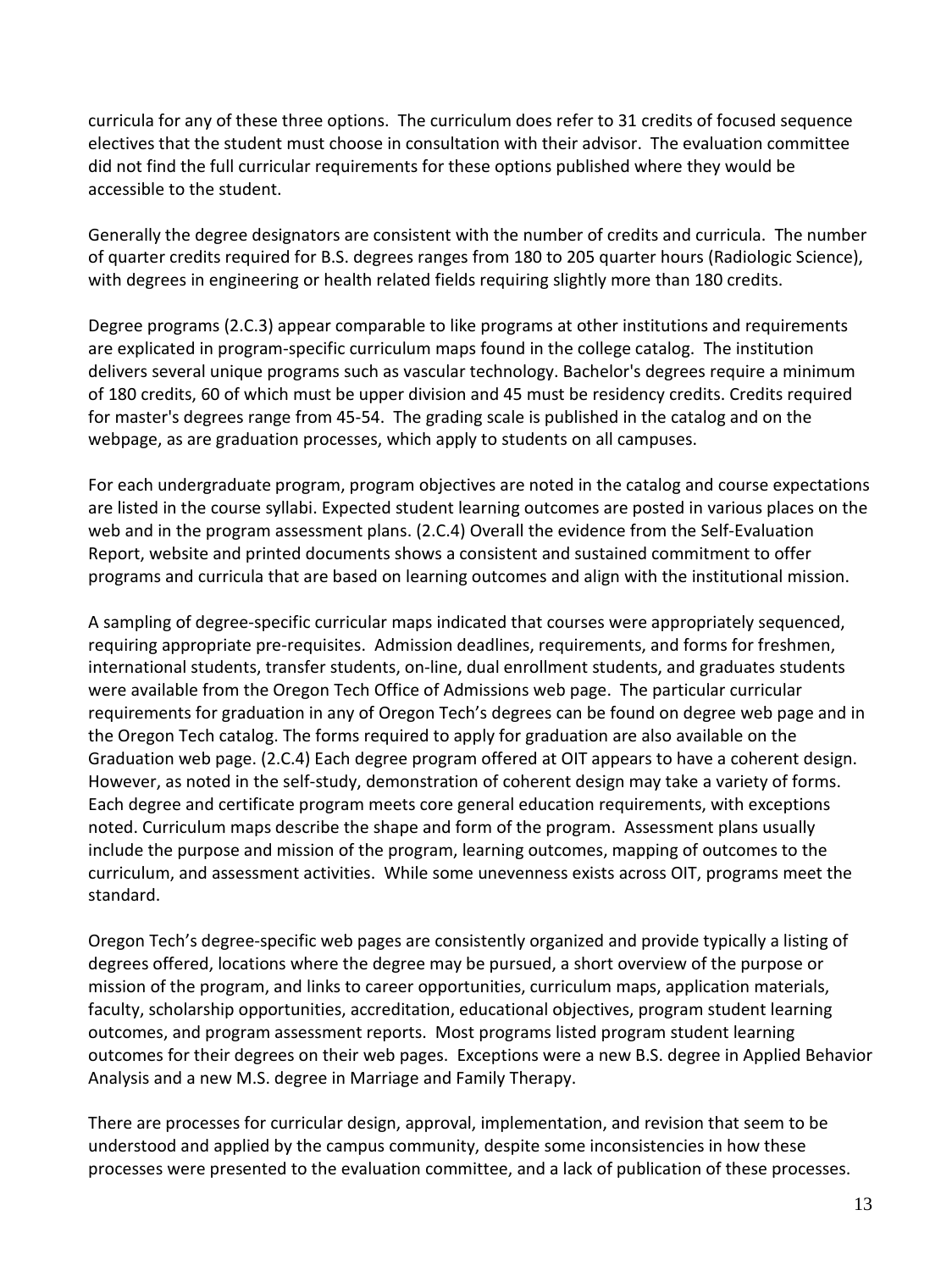For example, the narrative indicates, "all proposals for changes to the curriculum are reviewed by the curriculum planning commission (CPC)." However, meetings with staff indicated that the Graduate Council reviews curricular proposals at the graduate level. There is a published document regarding the general education proposal review process that involves the General Education Advisory Council (2009 document), but staff indicated this process was not used. All of these groups are predominantly comprised of faculty.

Admission standards are published in the Admissions Office Policies and Procedures Manual and in the Oregon Tech General Catalog. Freshman applicants must meet entrance requirements adopted by the State Board of Education in Oregon. Transfer students who have previously earned credits at another regionally accredited institution of higher education must have earned a minimum of 36 college-level credit hours (24 semester credits) to be admitted on the basis of the college record alone. Graduation requirements and processes, explained in detail above, are likewise published in the Oregon Tech General Catalog and are available.

Librarians serve as subject liaisons and consultants for each academic department, both for on campus and for online faculty. The librarians teach instruction sessions on information resources, research methodology, and information literacy, including plagiarism. Librarians often aid in developing research assignments, which are then incorporated into the course syllabus. Librarians have been embedded into the online courses, where they monitor discussion boards and arrange for consultation as needed. Faculty are involved in collection development by requesting print and electronic monographs and periodicals to support the curriculum and by providing recommendations in the course of the long overdue "de-accession" process for monographs.

Meetings with library staff indicated that they partner with the faculty to integrate the use of library and information resources into the curriculum, such as through faculty engagement in the culling of the library collection and identification of resources to obtain, and through faculty-library partnerships regarding the design and implementation of specific class assignments involving the use of library and information resources. (2.C.5-6)

Oregon Tech's policy OIT-13-013, Credits for Prior Learning, outlines a detailed procedure by which credit for prior learning may be obtained and specifically requires that credit for prior learning must be " … *equivalent to college-level courses in the OIT curriculum* … ", " … *will not be granted when the student has already received credit for the same course* … ", will not exceed " … *25% of the credits needed for a degree or certificate* … ", " … *will be identified on the student's transcript as credit for prior learning* … ", and will be "*based on the recommendation of teaching faculty who are qualified in the subject area and who are on regular appointment with the college on a continuing basis*." Prior learning credit accepted as transfer credit must meet "*standards similar to those outlined by the Northwest Association of Schools and Colleges*." The policy further indicates that: no more than 25 % of credits may be awarded for credit for prior learning; no more than 25 credits may be awarded by examination; no more than 25 credits may be awarded by CLEP and AP; and no maximums are stated in the policy for credit by national registry or licensure examinations.

According to the Dean of the College of Engineering, Technology, and Management, and the Dean of the College of Health, Arts, and Sciences, credit for prior learning is typically awarded to certified working professionals who have passed a certification exam covering significant sections of the curriculum in the area in which they are seeking the degree. Prior learning credit based on a portfolio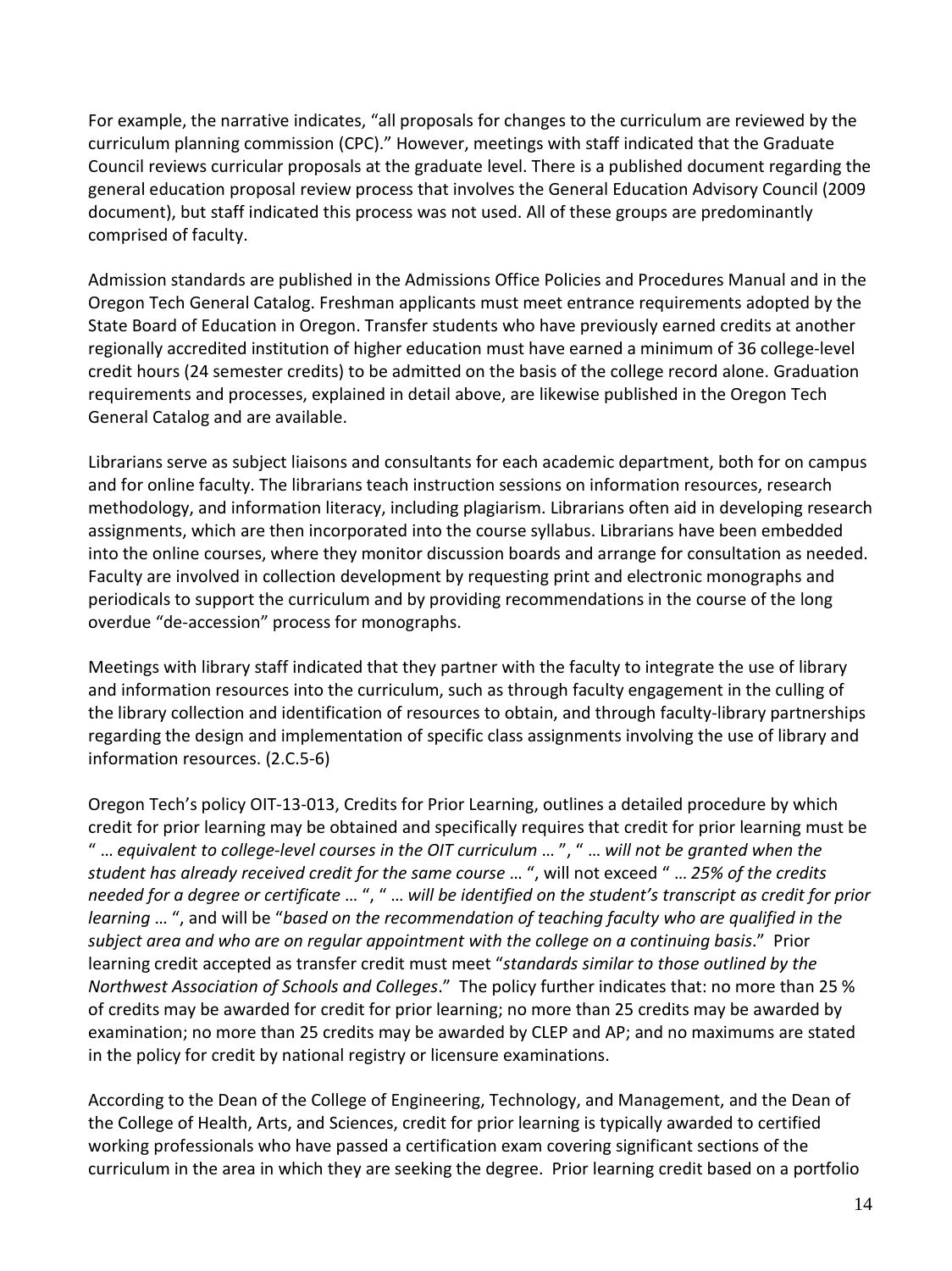of work is rarely, if ever, awarded. Some Oregon Tech programs, particularly degree completion programs in health sciences exceed 25% limitation outlined in OIT Policy 13-013 and required by NWCCU Standard 2.C.7. The Dean of the College of Health, Arts, and Sciences indicated that the likely solution to bringing Oregon Tech into compliance with NWCCU Standard 2.C.7 will be to require students applying for credit for prior learning to take some Oregon Tech courses for which credit for prior leaning had been granted.

# **The Evaluation Committee Recommends that Oregon Tech develop, enforce and document enforcement of a policy for credit for prior learning assessment that clearly meets the criteria of Standard 2.C.7 and particularly paragraph (b).**

The Oregon Tech web pages describe the variety of ways in which students can obtain and transfer credit. Transfer of credit policies also are published in the catalog. Course to course equivalencies are available through the OIT transfer articulation portal, with general education courses evaluated by the registrar's office. Courses not listed in the portal are evaluated by program faculty or the chair for comparability, content, and fit with the student's program of study. Final determination of transfer rests with the academic department. Oregon Tech has recently instituted an Office of Academic Agreements that develops and processes articulations and also oversees dual credit. (2.C.8)

# **Undergraduate Programs**

According to the 2014-15 Oregon Tech Catalog, 55 quarter credits of general education are required as part of the B.S. degree, including on-line and degree completion programs. The general education requirements are distributed across WRIT 121, WRIT 122, SPE 111, plus 9 additional communication credits; 12 credits in the social sciences; 9 credits in humanities; 4 credits in mathematics; and 12 credits in some combination of mathematics and science courses, 4 credits of which must be in a laboratory based science. The current general education program was designed to ensure that students met the eight institutional learning outcomes (ISLOs) through coursework distributed broadly across communication, humanities, mathematics, science, and social science. Each of these general education curricular areas has a set of student learning outcomes that are assessed in a three-year cycle. The assessment in each general education curricular area is described and discussed in annual assessment reports that are accessible from the General Education web page. The most recent annual assessment reports for communication, humanities, and mathematics are from 2014-15, while the reports for science and social science are from 2013-14. Areas of concern identified in the assessments were in discussed and in some cases changes in process were recommended. While courses were assessed, the accreditation team did not see evidence of assessment of the overall assessment process itself. Reports from a given year might, as required, examine the effects of previous changes in process. (2.C.9)

The General Education Review Task Force appointed by the Provost at the request of the General Education Advisory Council is in final stages of developing a thorough reconfiguration of Oregon Tech's general education program. The new general education program will be centered on six Essential Student Learning Outcomes (ESLOs) that are a condensation/reconfiguration of Oregon Tech's eight Institutional Student Leaning Outcomes (ISLOs). The new general education program will build on a 29 credit foundation of communication (9 credits), inquiry and analysis (10 credits drawn from humanities, social sciences, and natural sciences, including a laboratory experience), ethical reasoning,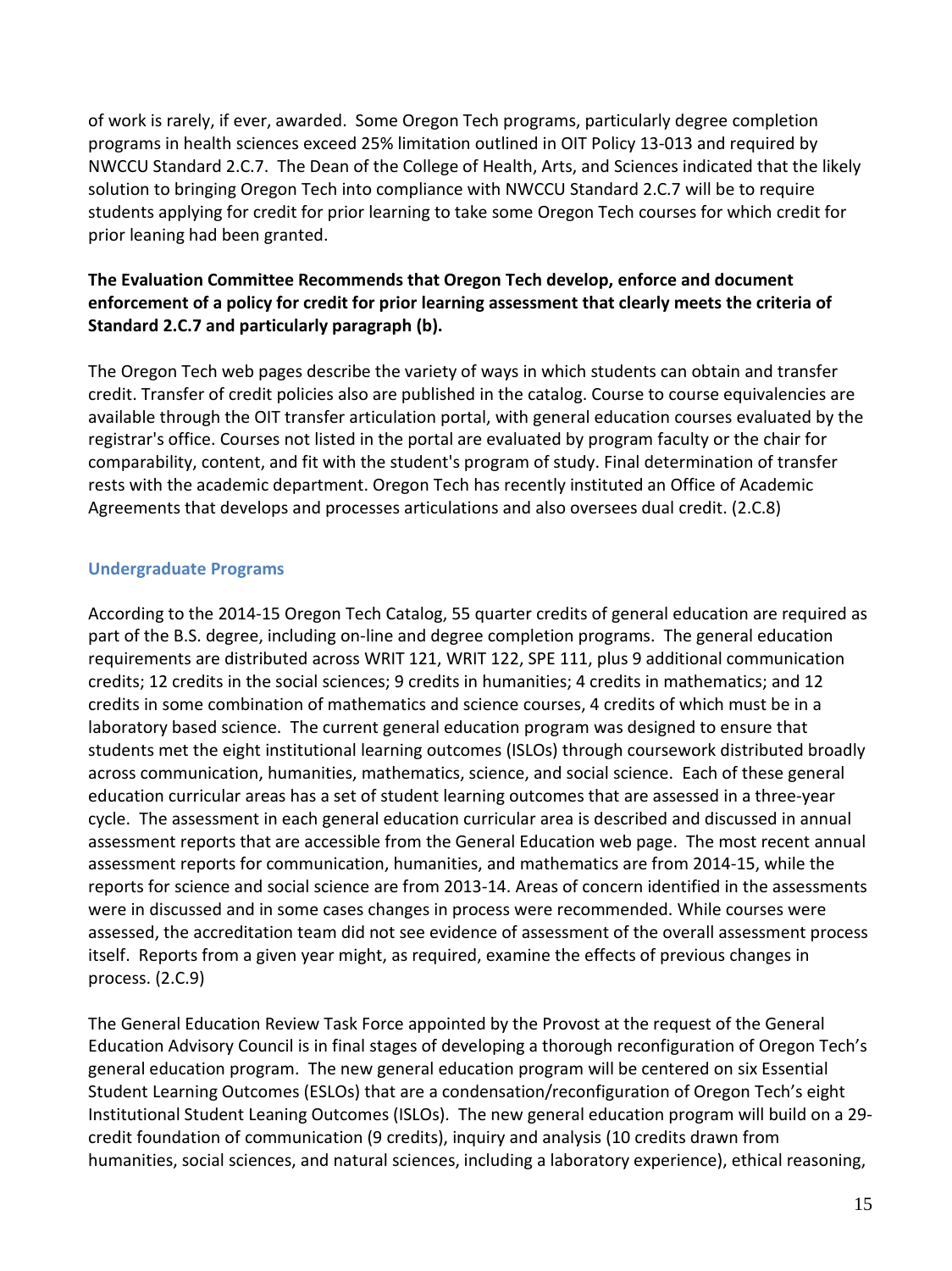teamwork (3 credits), statistics (4 credits), and diverse perspectives (3 credits). Erected on this foundation are 15 credits of essential and program integrated practice distributed across the foundational areas. This laddered general education curriculum culminates in synthesis (3 credits) and capstone experiences. The 47 credits described in this new general education program do not include credits associated with the capstone experience. The General Education Task Force consulted national efforts in general education in developing the program and, according to the committee, designed the program to allow for continuous review and to be credit neutral. Programs have been asked to map their curricula to the ESLOs. Faculty buy-in can be gauged by the sixty faculty distributed across six sub-committees who, according to the General Education Task Force, volunteered to vet each of the six ESLOs. The new general education program is expected to debut in the fall of 2017 and was formally approved by the Provost in January of 2015. Apparently neither the Curriculum Practice Committee nor the Academic Standards subcommittee of the Faculty Senate approved the new general education program. Some challenges identified by the General Education Task Force in implementing the new general education program include approval for new faculty lines necessary to deliver the anticipated increased demand for some courses in the new general education program, e.g., statistics, properly accounting for transfer credit, and minimizing credit growth in some programs driven by implementation of the new program.

All but one of the B.S. programs contained the required number and distribution of general education credits. The B.S. in Software Engineering Technology had only 9 of required 12 credits of social science general education credits. The A.A.S. and A.E. programs all contained a recognizable core of related instruction or general education with identified outcomes in the areas of communication, computation, and human relations

As noted above and in the Oregon Tech Comprehensive Self Evaluation Report, Oregon Tech has redefined and condensed its eight Institutional Leaning Outcomes (ISLOs) into six Essential Learning Outcomes (ESLOs). Reflecting the on-going change from ISLOs to ESLOs, each degree program has a website devoted to its annual assessment. These web pages are a mix of references to, looking forward to ESLOs and looking backward to ISLOs. For example, while the Provost's web page still refers to ISLOs, clicking on this link leads to a list of the new ESLOs. Assessment reports are available for ISLOs from the Provost's web page, but assessment of ESLOs has not yet occurred. The assessment reports do not map well to either the older eight (ISLO) or new six (ESLO) learning objectives. The learning outcomes associated with general education courses are reviewed on a cycle of assessment in which 1- 3 of the learning outcomes within each of six areas of courses (communication, humanities, mathematics, science, and social science) are assessed most years by sampling relevant courses. As noted above, no report for the 2014-15 science and social science general education courses were available. The 2013-14 science and social science course evaluations included maps of the general education courses mapped to the student learning outcomes, which was helpful but not found for the other areas. In general, there does not appear to be an integrative process that examines general education learning outcomes beyond the analysis of individual courses. The evaluation of courses in six areas also was not integrated to reflect the learning outcomes themes, i.e., communication, critical thinking, problem-solving, professionalism, life-long learning, mathematical and scientific reasoning, and cultural awareness. During the 7-year review period, the general education program was comprised of eight learning objectives, and not all learning objectives were assessed. For example, the Assessment Committee indicated that the cultural awareness theme was not assessed because they were unable to "find it in our curriculum." (2.C.10)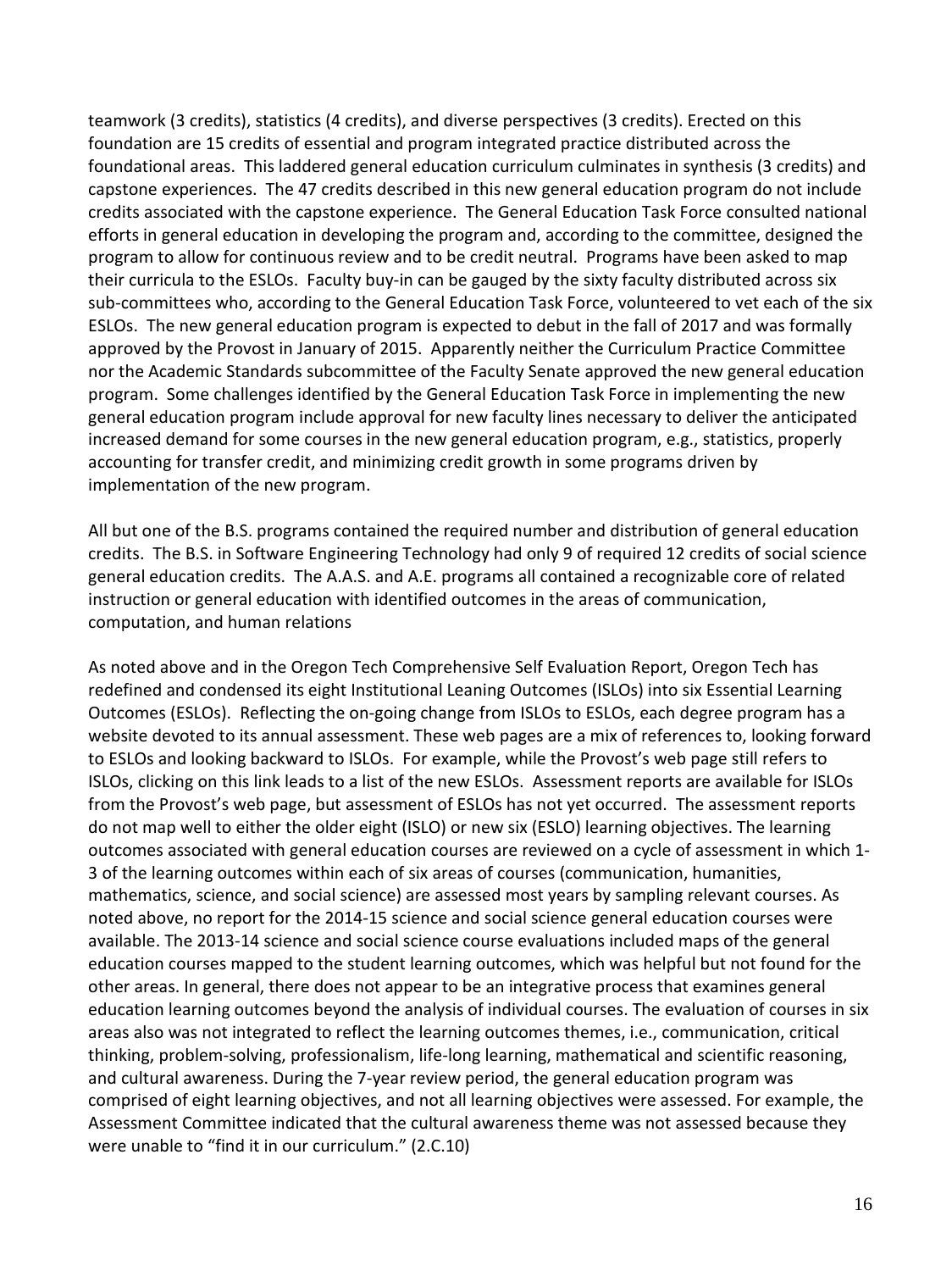Educational Objectives and Program Student Learning Outcomes (PSLOs) were available from program and degree web pages for essentially all A.A.S., A.E., B.A.S., B.S., and M.S. degrees. Exceptions were new degrees and the M.S. in Civil Engineering, which as a co-terminal degree with the B.S. in Civil Engineering may have intentionally piggy backed on the PSLOs for the B.S. degree. Certificates and minors did not have PSLOs. Most of these web pages also had links to multiple years of program assessment reports, in which the PSLOs were assessed on a rotating schedule by both direct and indirect methods. The only degree that did not have a 2014-15 assessment report available from its web page was Embedded Systems Engineering Technology.

According the Oregon Tech Comprehensive Self Evaluation Report, course specific Student Learning Outcomes can be found in course syllabi. Examination of 15 course syllabi distributed across the Oregon Tech degree offerings revealed that all but one of these syllabi contained a list of student learning course objectives, sometimes referred to in the syllabi as course outcomes or goals. This suggests that sample suggests that essentially all Oregon Tech courses have associated course specific student learning outcomes. Typically no other assessment data with respect to these course student learning outcomes was present in the syllabi suggesting that these outcomes were assessed in the normal course of grading homework, quizzes, exams, papers, etc. (2.C.11)

#### **Graduate Programs**

Oregon Tech's graduate programs are applied in nature, and designed to prepare students for professional practice in key mission areas. OIT offers five degrees leading to the M.S. Three are established programs: Civil Engineering offered in Klamath Falls, Renewable Energy Engineering offered at Klamath Falls and Wilsonville, and Manufacturing Engineering Technology offered in Klamath Falls, Wilsonville, and Boeing in Seattle. The M.S. in Renewable Energy Engineering may be obtained concurrently with either a B.S. in Electrical Engineering or a B.S. in Environmental Engineering. The M.S. in Civil Engineering is a co-terminal degree requiring 45 credits of practice- based course work beyond the 180-credit B.S. degree. The M.S. in Manufacturing Engineering Technology offered in Klamath Falls and Wilsonville will be suspended in 2016, but will continue on the Boeing campus. Two new masters programs have been added to the curriculum: an M.S. in Marriage and Family Therapy in Klamath Falls; and a joint program leading to a graduate certificate from Oregon Tech in Applied Behavioral Science and an M.Ed. degree from Southern Oregon University. Oregon Tech currently offers a Graduate Certificate in Applied Behavioral Science. All of these degrees are consistent with Oregon Tech's mission.

The M.S. degree in Engineering at the Wilsonville campus is listed on the graduate programs webpage, but lacks information on admission or program requirements, or a program start date.

Oregon Tech's graduate programs require approval from the Oregon Higher Education Coordinating Commission (HECC), which includes an external review of the proposed program. A review of department web pages reveals that in the programs offering an M.S. degree, all of the Civil Engineering faculty hold a doctorate. Sixty-seven percent of the Renewable Energy faculty in Klamath Falls and 75% of Wilsonville Renewable Engineering faculty hold a doctorate, respectively.

The Oregon Tech Graduate Council has responsibility for establishing policies governing graduate education, for approving graduate curricula, and for assessing graduate programs. The minimum of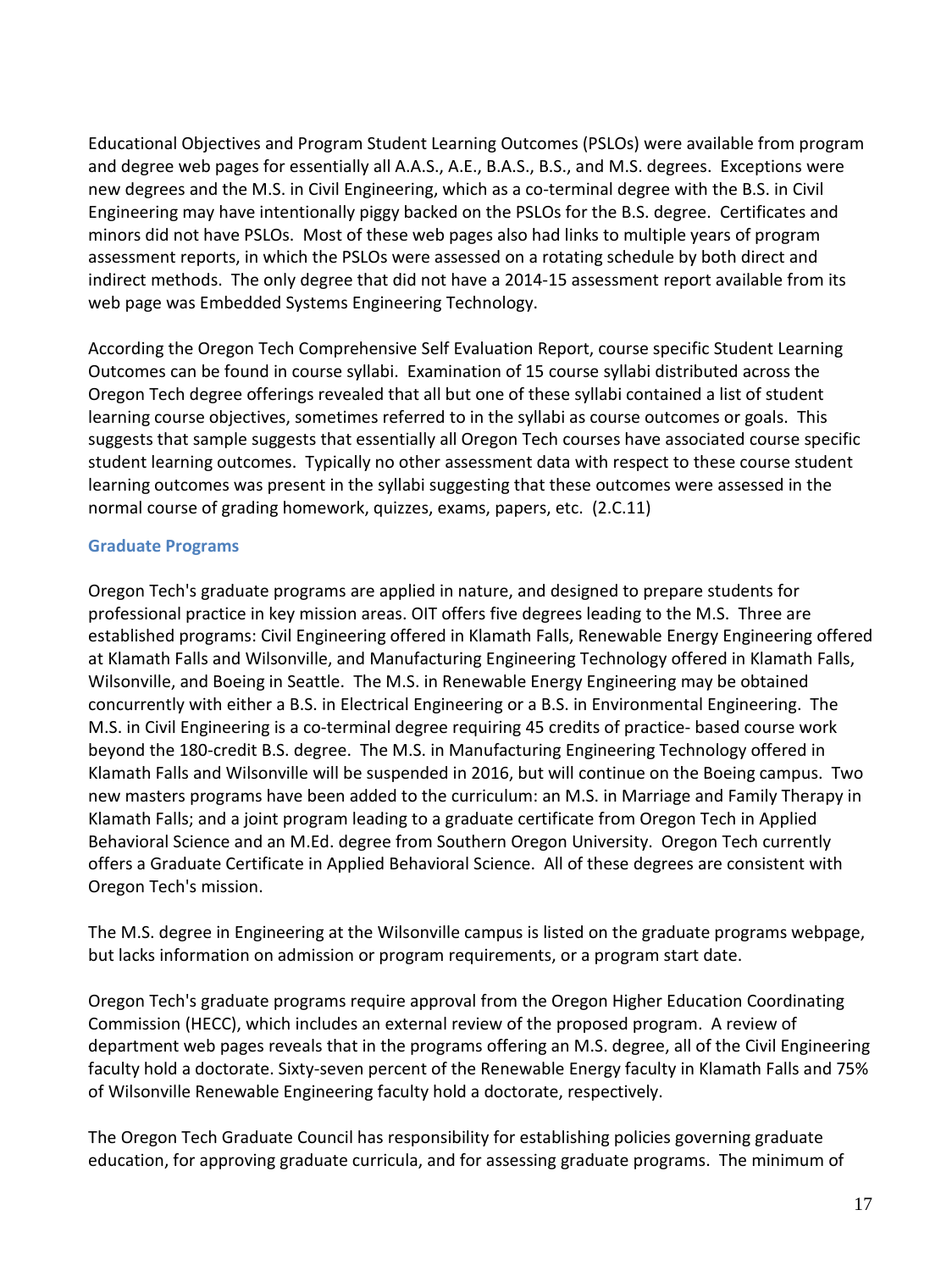eleven members of the Graduate Council, at least five of which are faculty, are jointly appointed by the Provost and Faculty Senate.

The registrar validated that credit transfer into graduate programs is determined by program faculty, and follows institutional policies. No credit for experiential learning is granted outside of enrollment in a graduate program.

#### **Continuing Education and Non-Credit Programs**

2.C.16-19. These standards are not applicable, as OIT offers no continuing education or non-credit programs

#### **Standard 2. D Student Support Resources**

The learning environment at OIT includes committed faculty and staff who provide a broad array of support to students. As the institution has expanded programs to include instruction in locations such as Wilsonville, so too has the institution expanded support programs and services for the students at these locations. Students at OIT have access to counseling, health programs, tutoring, and other academic support including disability services. Faculty actively refer students to these services. Students perceive that faculty at OIT take an interest in them and their personal goals and well-being. Furthermore, students describe the student culture as one that calls on students to help one another as needed (both formally and informally) with academic challenges as well as personal problems (2.D.1). As referenced in the response to Policy 2.A.16, admission requirements, placement requirements, academic progress policies, and graduation requirements are clearly published in the institution's catalog, which is published on the institution's web site. The Oregon Institute of Technology requires a minimum grade-point average of 2.5 for entering freshmen along with SAT or ACT scores. Myriad support programs are in place for students who need them. These include tutoring, supplemental advising, and academic coaching (2.D.3).

The safety and security of students are supported directly with security and other staff who are trained in specific elements of campus safety. Prevention programming (e.g., sexual assault prevention) is offered throughout the academic year to OIT students and some student populations (e.g., residence hall students) are provided with targeted training programs – often as a product of student surveys issued to the residents. Training of faculty, staff, and students about particular topics (e.g., active shooter training) have been offered and there are plans to expand those efforts. The 2015 Clery Report is available online and contains the appropriate data but it is labeled the 2014 report. Reports from previous years are available (2.D.2).

The institution's general catalog and website contain information about institutional mission, core theme, admission requirements (both programmatic and general institutional entrance requirements), and detailed information about program requirements and potential career expectations and outcomes (2.D.5, 2.D.6). The Student Consumer Information web page and several other resources include information about tuition, financial aid, and student safety. Policy OIT-20-50 outlines procedures followed in the event of program elimination or substantial content changes. The policy was signed in 2011 (2.D.4).

Privacy and protection of student records complies with the Federal Education Rights and Privacy Act (FERPA). Access to student records is restricted to those with a legitimate educational need to know.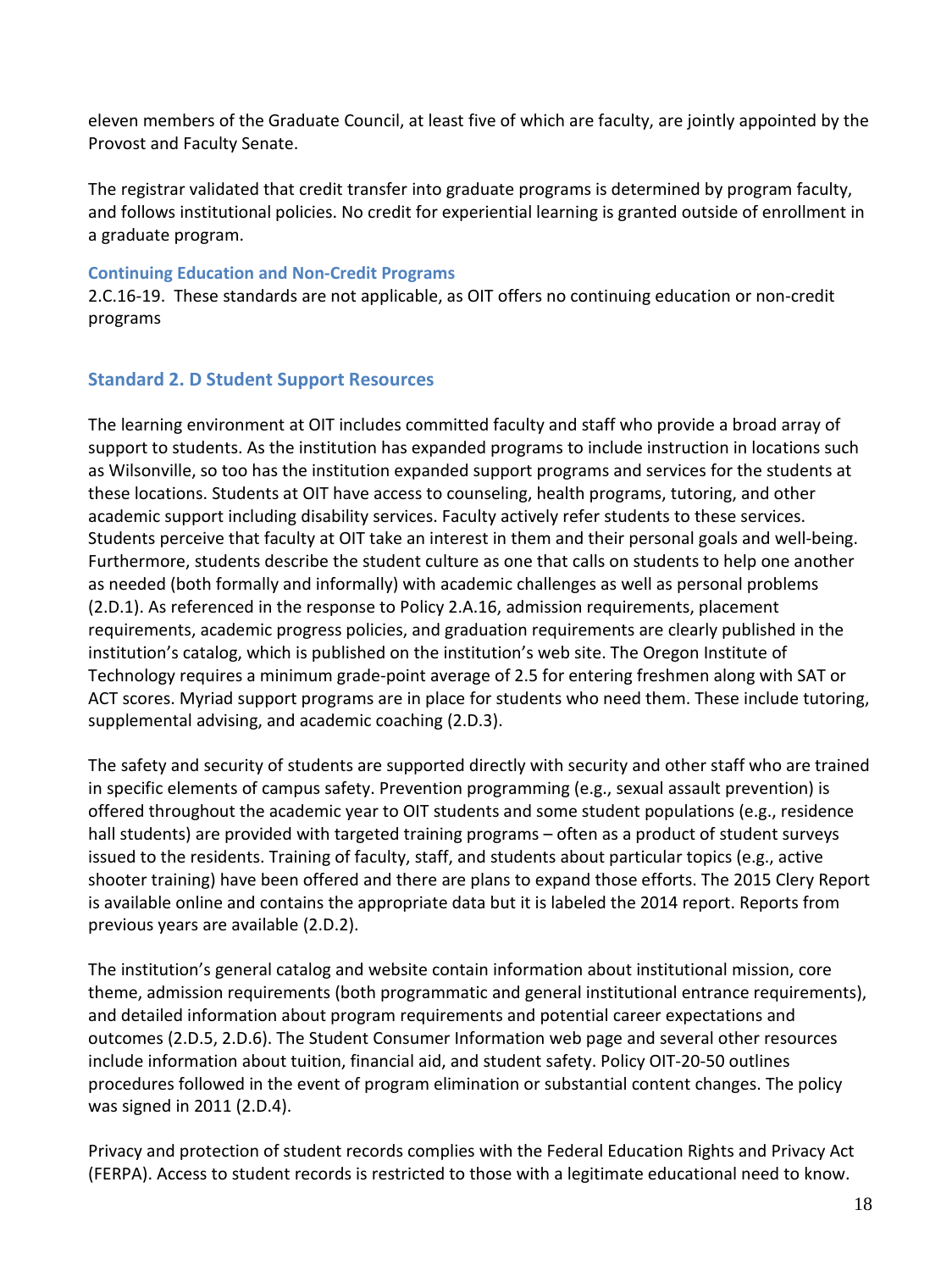Access to electronic records is achieved by passwords and electronic record back up is conducted routinely. During the institution's convocation, FERPA training is provided to faculty and staff as a means of protecting student privacy beyond records storage/processing offices (2.D.7)

OIT's Financial Aid Office manages federal, institutional, state, and some private financial aid/scholarship programs. The Student Consumer Information page, the Financial Aid web page, and admission materials all provide detailed information about financial aid programs and eligibility. The Financial Aid Office uses federal templates for loan management (entrance and exit counseling) and has implemented a program whereby borrowers, including parent loan borrowers) are advised about their current level of loan debt. Financial aid staff remain current and comply with federal regulations (2.D.8, 2.D.9).

Instructional faculty provides academic advising, and the key resources used for more prescriptive advising (i.e., program requirements) are available on the institutional web site. College staff provide supplemental advising and other support to assist students in accessing and succeeding in their programs of study. Students expressed satisfaction with their academic advising experience and believe there is sufficient support to help them succeed. The evaluation of academic advisement is achieved by direct student feedback, observations of student experiences, and the use of data mined from institutional research and formal survey instruments (e.g., National Survey of Student Engagement). Students participating in the institution's TRIO program are provided with comprehensive support including supplemental advising (as referenced) and academic/personal coaching. OIT is in the process of developing a retention program for all first-year students who are not otherwise served by TRIO and the elements of that program will be similar to those offered by TRIO. Advisor training is offered annually and all new faculty must complete the training before they are assigned advisees. Advising requirements, advisor roles, and advisor responsibilities are outlined in an Advising Handbook, which is published on the institution's web site and targeted toward faculty and staff. Students are provided information about advising services as a part of their orientation program and course registration process (2.D.10).

Co-curricular activities are consistent with the institution's culture, mission, and themes. Of note, to be recognized officially as a student club or organization (and to receive funding from the student government), individual student groups must provide a minimum of 50 hours of public service to the campus or community per year. Student leaders in all student groups are given a great deal of autonomy in governing themselves, which is an example of applied learning. Students in other OIT locations (e.g., Wilsonville) are also provided an opportunity to participate in student activities and, in some cases, are formally represented in student leadership. OIT enrolls students from diverse background and, as such, has created spaces for distinct populations of students to meet, study, and network. Examples include the Women's Center and the Non-traditional Student lounge area in the student union building. As a part of the institution's commitment to shared governance, which is described in policy OIT 15-015, students have active roles on several standing campus committees and have financial authority over several of their own groups (2.D.11).

Participation in student activities is an on-going concern for institutional staff and student leaders. Using participation data, changes to student programming are made each year and often more frequently. Students and staff believe that part of the problem with student participation and attendance is related to the types of students the institution serves – particularly working adults who commute to campus or pursue courses online. They continue to look for ways to engage those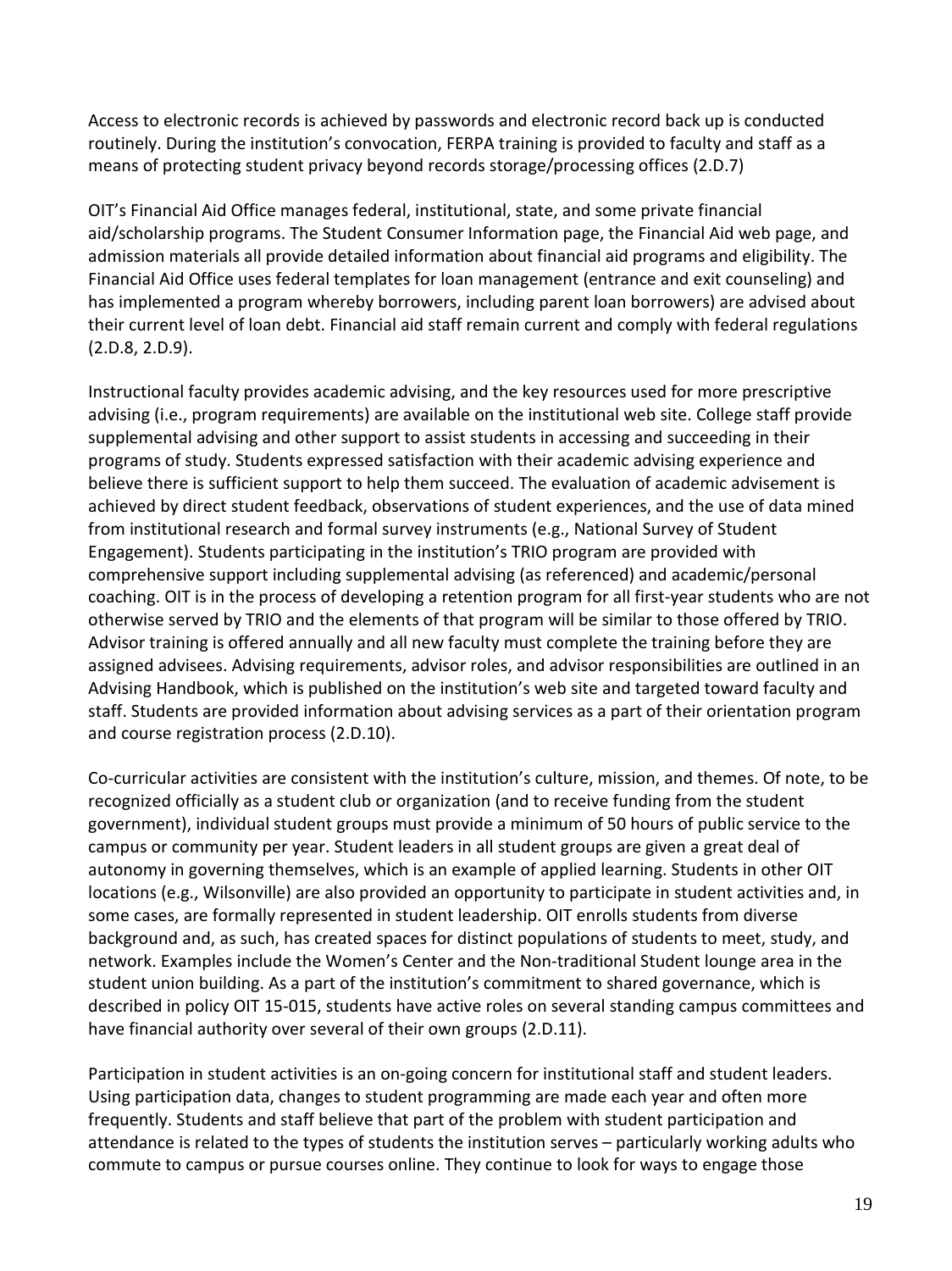students. OIT supports an intercollegiate athletic program along with other co-curricular programs and all funds directed to athletics (public and private) are monitored by entities outside of the athletic program. For example, athletic, non-federal financial aid awards are monitored and posted by the Financial Aid Office. Students and staff do not perceive that student athletes are given any special status that is different than non-athletes (2.D.13).

Auxiliary services, which include student housing, food service, and a bookstore, support the institution's mission and are integrated with the intellectual climate of the campus community. In addition to their practical functions, they provide students with employment, which is an example of applied learning. Campus housing is in place for students who move to Klamath to enroll at OIT, which speaks to a statewide focus. Food services and the bookstore are available in the student union building, which is also home to many of student services units including Campus Life and, thus, fosters a more integrated approach in offering the auxiliaries. Student housing offers varied programming for on-campus residents ranging from safety and wellness programs to more recreational programs (2.D.12)

Verification of student identity for students enrolled in distance education courses as well as students who interface with the institution over the phone are screened by staff by a series of questions about personal information contained in the student's record. Students are issued unique identifiers (ID numbers) and are advised to keep their information secure (2.D.14).

# **2.E. Library and Information Resources**

### **2.E.1 Collections**

The OIT library catalog contains records for some 95,000 print items in the Klamath Falls and Wilsonville locations. They include lengthy runs of print journals which are pertinent to the curriculum. These holdings are supplemented by online holdings of the 39-member Orbis Cascade Alliance, which provides access to about 70 databases, 200,000 e-books, and 60,000 electronic serials titles.

Policies are posted on the website for collection development, computer use, retired and emeritus faculty, patron privacy and confidentiality, and copyright, among others. The collection is available to OIT students, faculty, and staff, and to the community, area high school students, visiting scholars, and retired and emeritus faculty.

The library has good support from the faculty, who provide input in the acquisition and deselection processes. Information resources are evaluated when new programs are proposed, whether face-toface or online.

Usage data and accurate age-of-collection data were not available, but perusal of the shelves in the Learning Resource Center (LRC) showed a clearly aging print collection, including in the Health Science and Engineering areas. The majority of the titles are from the 1960's to the 1980's, with publication dates of 2000+ being quite rare. The library is undergoing an extensive deselection project, using feedback from academic faculty members, usage, age and condition as evaluation parameters. Most print government documents are being replaced by electronic equivalents. Spot checks of the online catalog showed that the vast majority of "Oregon Tech only" and Summit (consortial) e-books have publication dates later than 2000.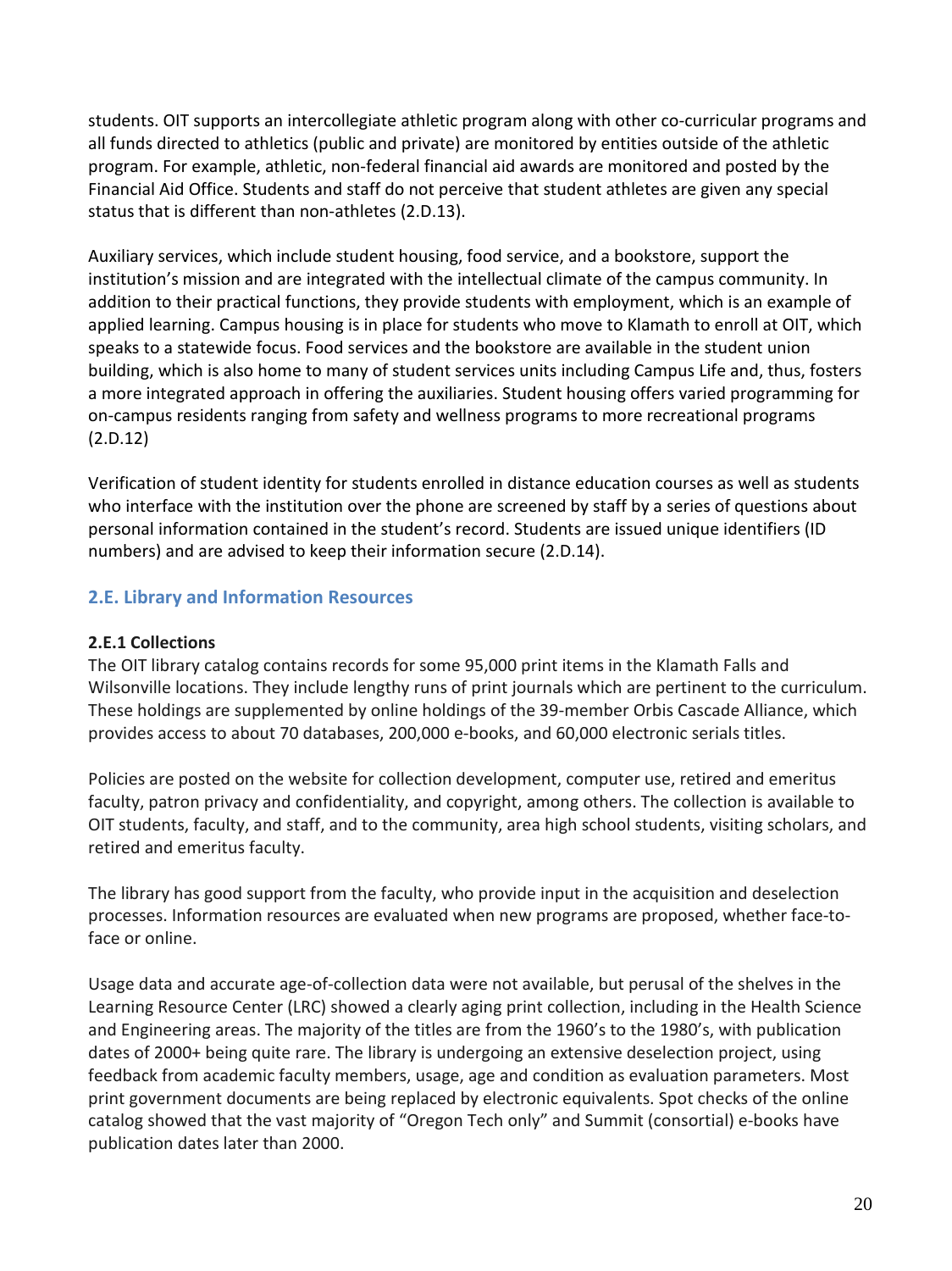Print holdings alone are insufficient for most of the programs offered, especially graduate-level programs, but the combined print and electronic holdings of the other Orbis members provide significant and undoubtedly ample support of the curriculum. Print materials are available through the Summit courier service within a few days.

University archives are not funded or specifically staffed, but they are shepherded. There is a large, private archive in the LRC, namely the Shaw Historical Library, which includes maps, photographs, manuscripts, and books focused on the "Land of Lakes" region. Special Collections include master's theses, senior projects, and the Geo-Heat collection, which was recently transferred to the LRC.

#### **2.E.2 Data about Resources**

The library's primary constituents are the students, faculty and administrators. Faculty submit requests for new materials, regardless of format, and they are involved in the significant deselection/weeding project which is underway.

The Klamath campus has a remote storage location in another building for lesser-used library items.

The library budget comes from the General Fund. The budgeting cycle presents some challenges in building the collection. Budgets are received toward the end of the year, sometimes presenting a very small window of time between that time and December, in the event that serials subscriptions or standing orders of monographs need to be cancelled due to budgetary shortfalls.

The library is involved in professional accreditation visits. Librarians provide book lists for the accrediting body, and lists of ebooks and databases, since those are each assigned a subject-specific funding code. They also provide numbers of instruction sessions and subject guide usage.

The library has not participated in the LibQUAL+ evaluations, but they have administered their own surveys. The surveys have addressed space, furniture, and library hours. The latter survey was important in being able to acquire two new Library Tech slots, one for Klamath and one for Wilsonville. This will allow the Klamath LRC to stay open until 11:00 p.m. Monday through Thursday, and longer on Sunday. The next survey is scheduled to focus on materials collections.

Librarians also serve on a significant number of institutional and faculty committees, including the Faculty Senate, Graduate Council, and Provost's Council. The director is the chair of the Library Resources Commission, which includes the college deans. This group recommends funds for library and information resources, and it administers policies regarding the use of library resources.

Librarians are involved in the program review when new graduate programs are proposed, so that physical and digital resource needs can be evaluated.

# **2.E.3 Library Instruction**

The library is very actively involved in library and information literacy instruction. The four library faculty in Klamath and the one faculty in Wilsonville provide general and class-specific instruction sessions for face-to-face and online classes, as well as a 3-credit LIS class. Increasing numbers of online classes may necessitate the involvement of more librarians in online sessions.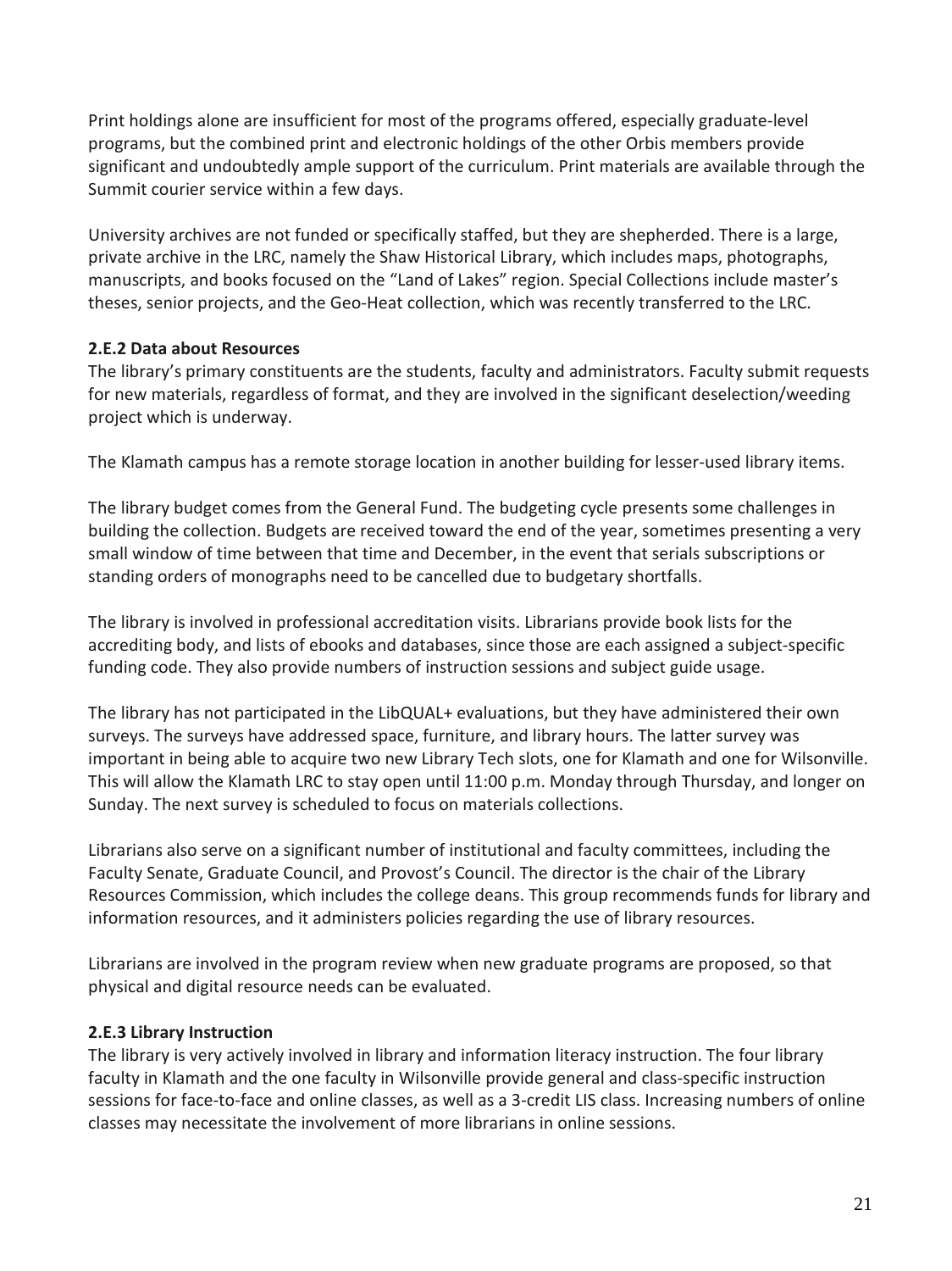The library has a YouTube channel with videos on search strategies, MeSH headings, information literacy, using research databases, and using the library system. Research guides were recently updated.

The library is embedded in the course management system for many face-to-face classes and most online classes. Librarians are sometimes consulted in creating research assignments. The library has actively participated in the make-over of the General Education program. Many course syllabi contain research or information components, although this varies by field.

Many opportunities for professional development are provided by the state-wide library system.

#### **2.E.4 Aspects of the library**

Vision and mission statements are clearly posted on the library website. They correlate with the curriculum and the posted mission of the institution.

The librarians at OIT are faculty, and they work together closely with the teaching faculty. Librarians serve on faculty search committees and promotion committees, as thesis editors, and on various campus-wide committees.

There is minimal study space in the library itself, especially quiet study space. Most study carrels are positioned around the perimeter of the open-design building, behind the book stacks. The 16-seat instruction room is too small for almost all classes, and many computer labs in other buildings are not available for information literacy instruction to be held in them.

The LRC has one set of security gates. There are no security cameras. They have a disaster recovery plan. The building suffered some damage in an earthquake in 1993.

Students reported they come to the library because it is convenient, centrally located, relatively quiet, and has printers. Technical support is provided by in-house IT for staff computers, and by IT Services for public computers, which are well used.

OIT was one of the first members of the Orbis Cascade Alliance. They are able to track the return on investment they realize through belonging to the Alliance compared to the membership fee. For example, the OIT library subscribes to very few databases on its own.

Librarians staff the Reference Desk during the day, and they answer chat questions during business hours. Online reference questions asked after hours are answered by the state-wide-contracted Answerland service.

The library is viewed as an integral part of the campus structure, and librarians are actively engaged in most levels of governance and planning.

# **Standard 2.F Financial Resources**

Oregon Institute of Technology demonstrates financial stability in the support of the institutions programs and services as observed through adequacy of institutional reserves and an increased fund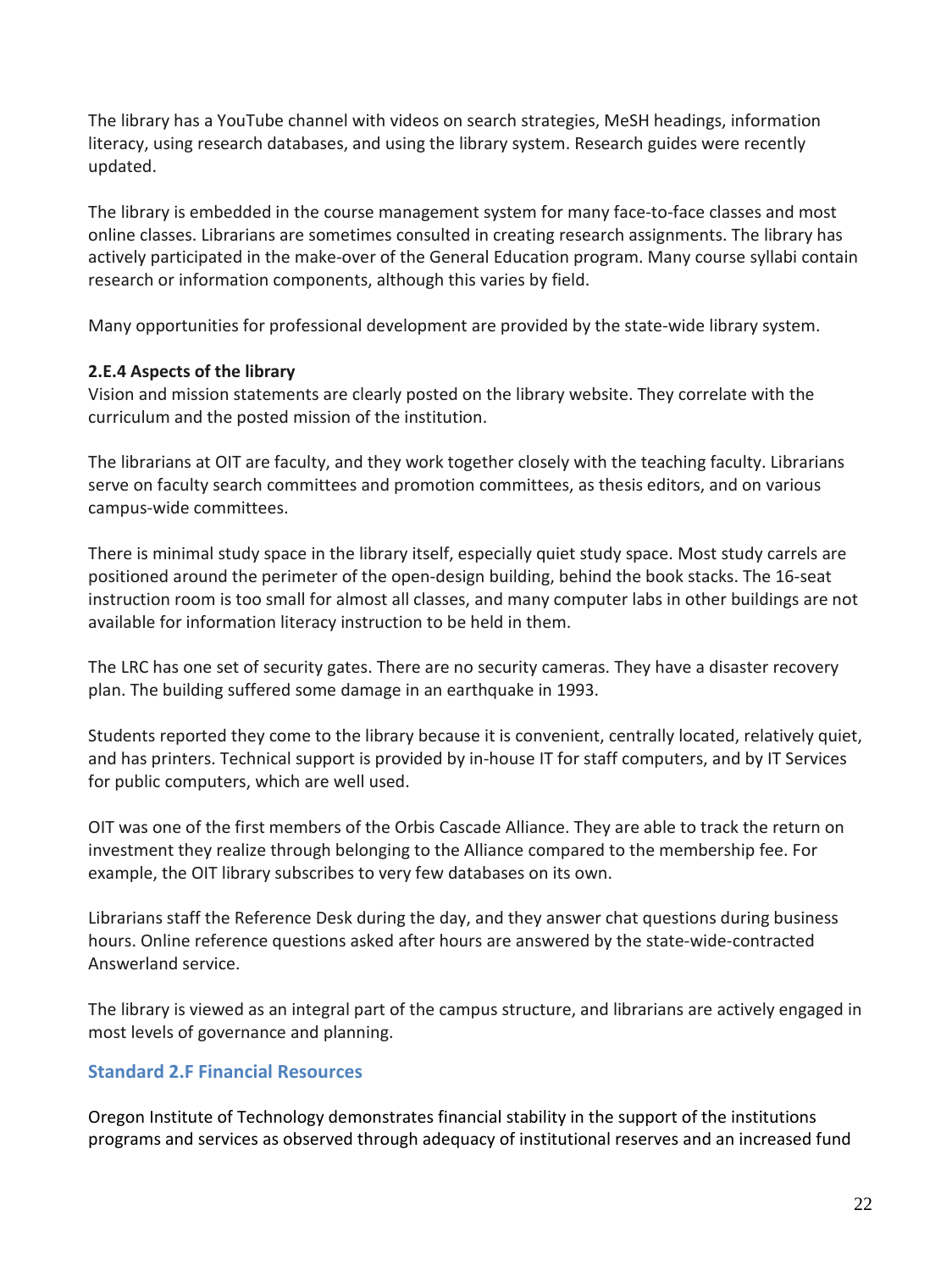balance over the prior year. In summer 2015, OIT sold a building owned in Clackamas, Oregon (Harmony). The proceeds from the sale of that facility has contributed to the overall fund balance.

The Institution has undergone a change in governance structure, which included a revision of services previously provided by the Oregon University System (OUS) prior to July 1, 2015, such as risk management. Process is underway to secure certain services at OIT to address the requirements and needs to support the institutional community including the risk manager, external audit firm, and to determine the appropriate function of internal audit process.

Long-term obligations are anticipated and included in long range institutional financial planning. The most notable anticipated commitment is in the area of retirement benefits. This obligation is evident not only by college leadership but the Board of Trustees and is being incorporated into financial planning/budget requests coordinated with the Higher Education Coordination Commission (HECC).

Resource planning supports institutional operations and addresses enrollment management goals. This process includes a clear delineation/balance of operations and auxiliary enterprises, and all funds are managed separately. The primary auxiliary activities include the college union, housing/dining, campus life, and athletics. Fees to support the college union, housing/dining, and campus life are fundamentally generated from incidental fees and/or self-supporting revenues. The athletics program includes self-generating funds, lottery funds, and approximately \$1,000,000 in institutional funds and is clearly defined.

The Academic Master Plan noted enrollment growth plans which includes headcount growth projections of approximately 1,100 students by 2020. Campus departments were requested to project enrollment capacity within existing resources which includes faculty, equipment and resources. These targets are within four distinct areas including: Klamath Falls (residential campus), Wilsonville urban campus, on-line campus, and extension services.

The institution has experienced transition within the leadership role of finance and administration. An interim is currently in place that has developed a process for budget development that is in its initial stage. The budget process for the upcoming year has included more constituents particularly with academic deans and other campus leaders. The evaluation team did not observe evidence that opportunity for participation of other constituencies was available.

The University uses Banner to support accounting and related functions. In addition, the institution has appropriate processes, policies, and procedures to ensure adequate and appropriate internal controls.

OIT has an existing capital master plan that has been in place since approximately 2006. This plan has formed the basis primarily for the planning of physical facilities. Funding has been provided through the state to support deferred maintenance activities and the planned renovation and remodeling of the Cornet Hall facility. This funding includes phase 1 funds to support the construction of a transition space to house functions while the building is renovated and revitalized. Additional capital project planning is underway to include a student support facility to enable 1-stop services, and an evaluation/assessment of a student recreation center. The recreation center, if constructed, would require potential new student use fees for construction support, and this planning is in its infancy stage. Debt outlay for OIT for new construction is addressed provided for by the state if authorized.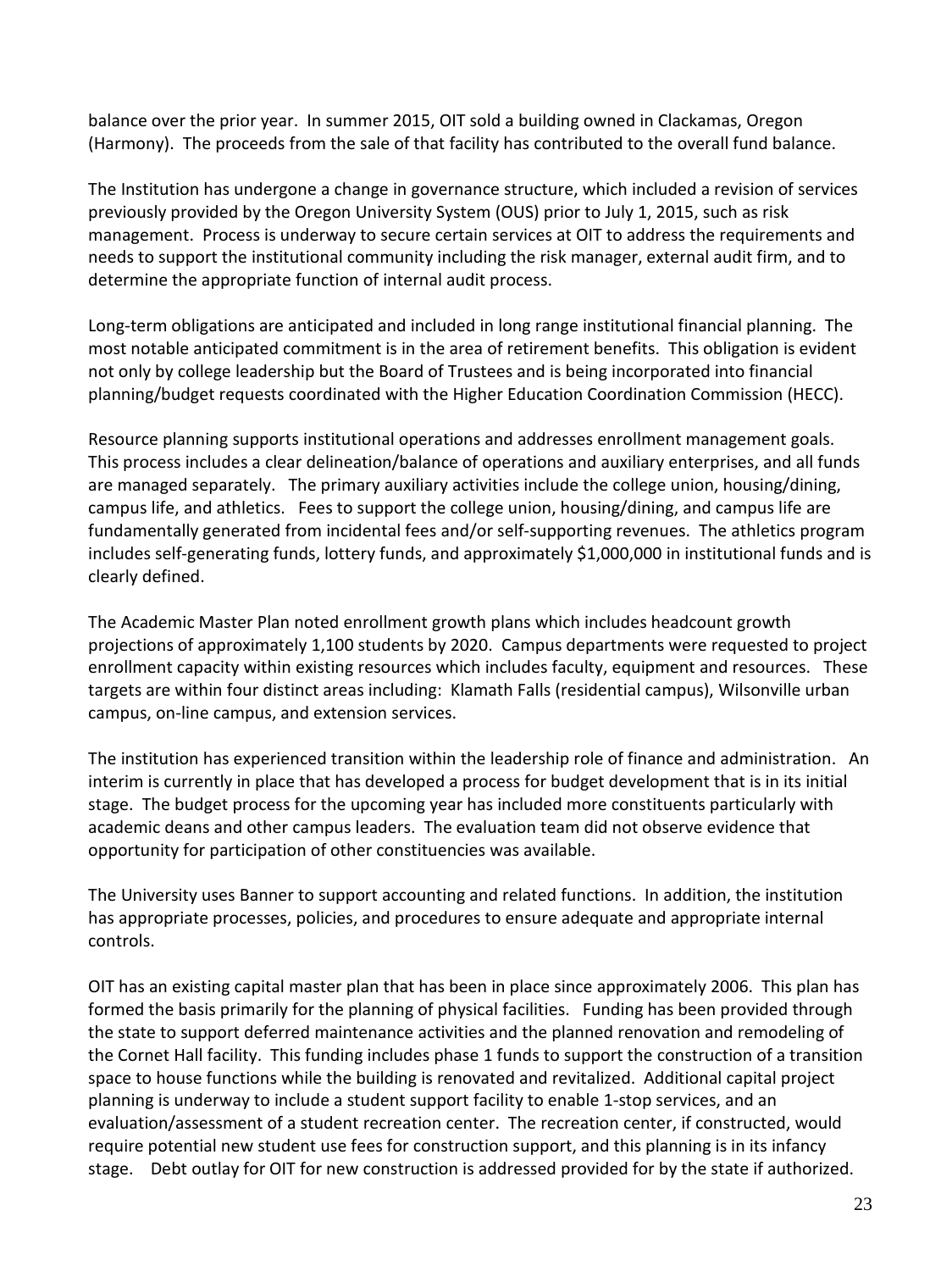Some debt for revenue bonds exist to support campus activities, e.g. for technology improvements and enhancements.

In light of the recent transition to an independent Board of Trustees specific to OIT, a Request for Proposal (RFP) has been initiated to select an independent audit firm for the institutions external audit. Previously, the external audit was performed in conjunction with the Oregon University System (OUS). The audit for the period ending June 30, 2015, was completed and presented to the Trustees at their February 2016 meeting, and was available for the evaluation team's review.

The University has a foundation that is responsible for external fundraising. The Vice President of Development/Alumni also serves as the Executive Director of the OIT Foundation. Fundraising is conducted in support of the strategic plan of the University as well as student projects and scholarships. While a draft agreement has been prepared to clearly define the relationship between OIT and the Foundation, the agreement has not been finalized nor approved and executed. The evaluation team recommends that a written agreement be finalized, approved, and executed. (2.F.8).

# **Standard 2.G Physical and Technological Infrastructure**

#### **Physical Infrastructure**

The University is committed to provide accessible, safe and secure facilities. The University is situated on approximately 300+ acres and is welcoming and inviting for students, faculty, staff, and the community of Klamath Falls. The additional facility in Wilsonville is fairly new and was renovated at the time of purchase to meet the educational and staffing needs to support the institution's mission, programs and services. Residence halls are adequate to support the student demand needs. OIT receives funding in support of deferred maintenance and has received funding to begin phase 1 of a much needed renovation and revitalization of the Cornett Hall. This facility previously housed the Diesel Technology program, and the layout and design is not adequate to support current academic programs and services. The first phase of the project will enable space to relocate services currently housed in the Hall while construction is undertaken.

Many of the physical plant's current spaces consist of buildings and structures built in the 1960's, buildings are adequately maintained and supported. The Institution's efforts in incorporating sustainable energy sources through geothermal and solar are impressive. The Evaluation Committee commends OIT for a commitment to physical facilities that are safe, secure, sufficient, attractive and sustainable so as to support the learning and working environment, its mission, programs, and services. (Standard 2.G.1).

The University has appropriate written policies and procedures in place to manage the storage, use and disposal of hazardous or toxic materials. Training to ensure the safety of employee's, the campus community, and on site contractors is conducted.

The University has a master plan dated 2006, which has not been updated but discussion is underway to determine the most appropriate timeframe to revise the master plan in light of planned administrative transition. The Institution intends to revise and update the plan to ensure that priorities for campus development are aligned with strategic planning, financial planning, the academic master plan, core themes, and institutional priorities.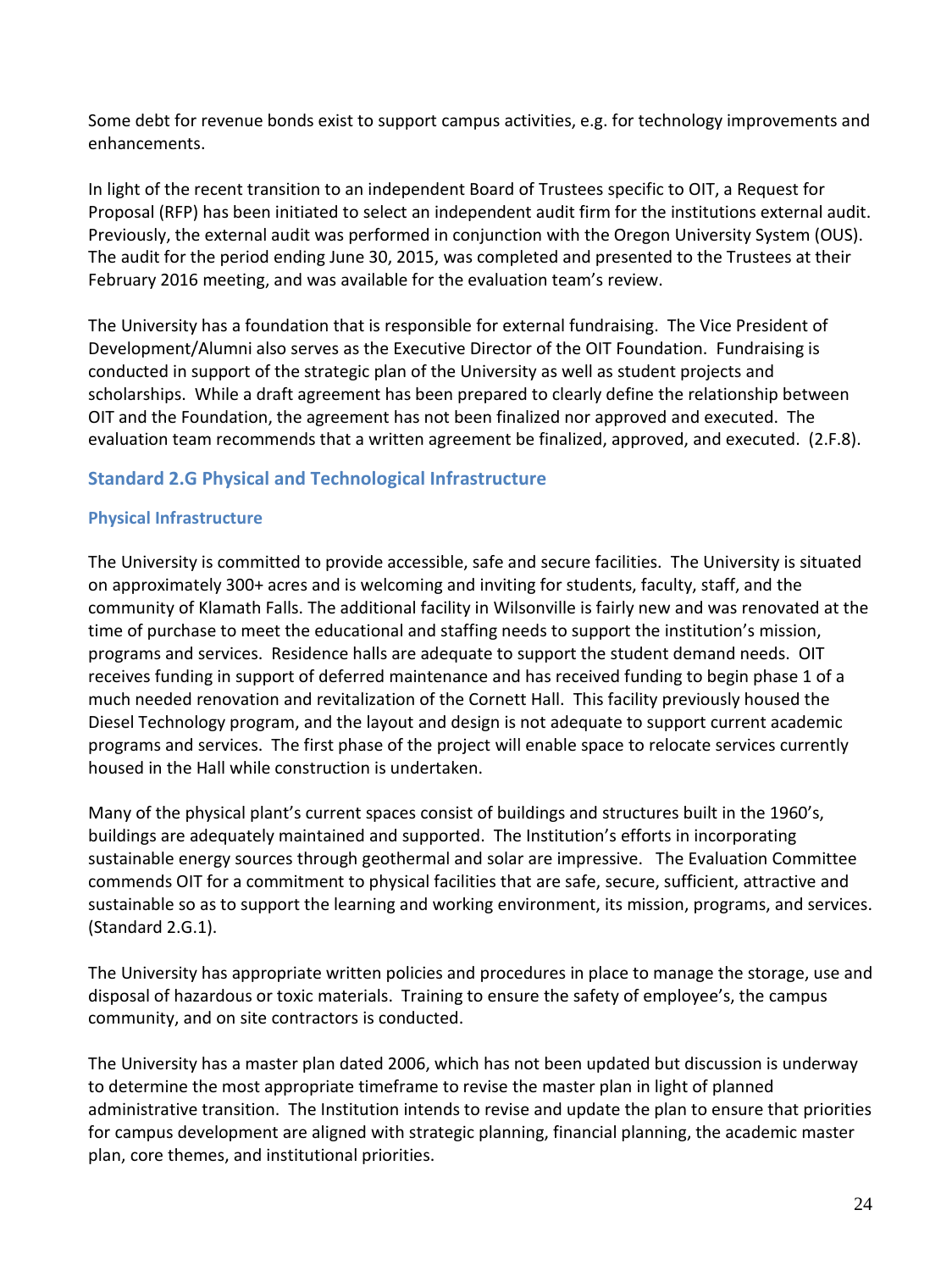University equipment is primarily in the areas of instructional equipment and information technology equipment. The use of quality and appropriately maintained equipment is important in academic programs in light of the unique nature of the depth of applied academic fields offered at the University. Funding has been provided to the Provost's office to support equipment, as noted by the evaluation committee, these funds have not been utilized in the current year and will be rolled over for future operating budgets. Concerns on the sustainability of equipment and functionality were expressed.

#### **Technological Infrastructure**

Technology- related infrastructure and staffing levels are appropriate to support the mission of the institution. In 2014 OIT developed a five-year Information Technology Services (ITS) plan. The plan sets forward a goal to increase security and access at both the main campus in Klamath Falls and the Wilsonville Campus. This effort is in support of the statewide goal to increase degree attainment within the state. The ITS 5-year plan sets forth an expenditure plan to support primarily backbone and infrastructure enhancements as well as a portion dedicated to classroom technology (\$30,000 each year) and staff professional development.

The ITS plan provides for approximately \$1.8M in technology investment which is being supported through a bond issuance. As noted, the plan is primarily to support infrastructure improvements and enhancements, and does not track instructional technology (computers and associated components). The evaluation committee noted that a life cycle plan has been developed with PC's to be rotated on a 4-year life cycle, however a dedicated revenue stream has not been formally developed to support the rotation.

The University envisions the use of an ITS Advisory Committee. This Committee will serve as the "board of directors" for the department and will engage collaboration of key stakeholders in the development and implementation of technology for classrooms and labs. The evaluation committee noted that the effort to engage key stakeholders in the planning, assessment, evaluation, and resource allocation to support instructional and institutional technology is not in place at this time.

# **VI. Planning and Implementation**

# **Standard 3.A Institutional Planning**

Institutional planning at OIT has undertaken two significant strategic planning exercises. One in 2007 resulted in a plan with a ten-year horizon. Following a change in presidential leadership and other statewide governance changes, the university engaged in a strategic plan update in 2012 resulting in the Strategic Action Plan for 2020 (completed in 2014). Both of these efforts involved the entire campus community in meetings and surveys, and the process and outcomes were publicized and available for all campus constituents. (3.A.2) More recently, the campus has undertaken to initiate or update a series of planning activities that have resulted or will result in an Academic Plan, Strategic Enrollment Plan, Facilities Master Plan, Foundation Plan and others. These plans more directly involve the participation of campus officers or faculty/staff with specific expertise, yet they are also made available for comment and publicized. (3.A.1)

More recently, investment in institutional research expertise is leading to more available and synthesized data and the development of campus dashboards that will be used for internal progress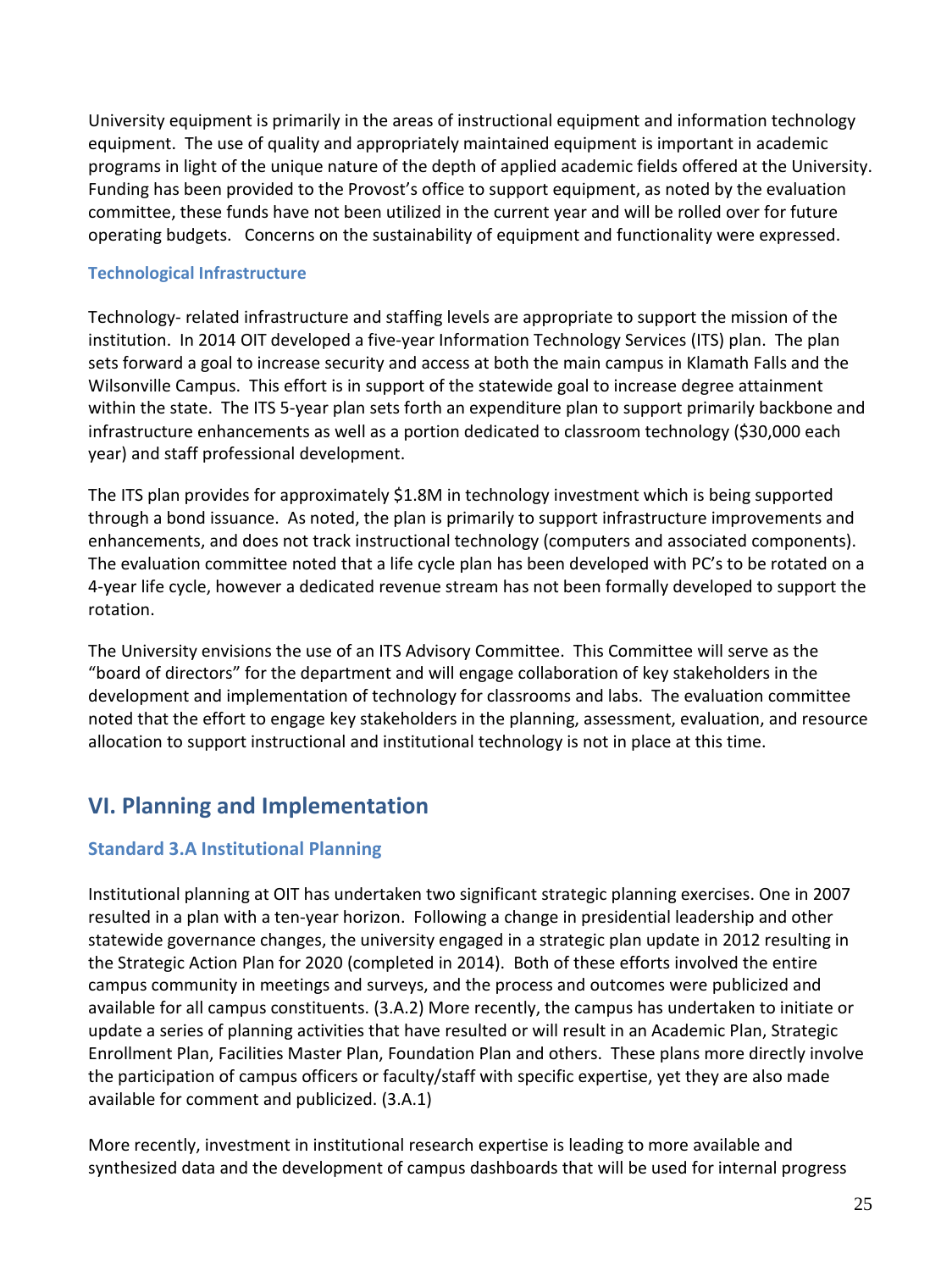assessment and for external reporting purposes. Each of the constituent plans cited above includes an environmental scan and historical background. (3.A.3)

The Strategic Action Plan 2020 includes the Core Themes listed on the front page. The five strategic goals identified in that plan, however, largely incorporate Core Theme Two, Student and Graduate Success, with other Core Themes being part of specific strategic approaches. This does not detract from either the Core Themes or the Strategic Action Plan, but merely points to the seeming additional step of overlaying Core Themes on actionable and shorter-term institutional priorities and tactics. For example, the strategic goals of meeting economic and workforce needs, student access and university financial success all depend on expanding enrollment in current programs that are in demand and developing additional programs that will meet employment needs in the region. Of course, these programs will still meet the Core Theme of Applied Degree Programs and of Statewide Educational Opportunities, but these Core Themes, in this instance, do not provide a tactical framework for addressing university financial success.

Beyond the broad-based strategic planning processes, campus leadership councils and the leadership team primarily view annual assessments of progress. Although this is done regularly, it does not appear to be a formal process that would fully meet the purposeful, integrated and comprehensive criteria of Standard 3.A.1 or that could consequently support complete implementation of Standard 5.A.1. Ongoing improvements in data collection and representation are a significant step toward these goals.

# **VII. Core Theme Planning, Effectiveness, and Improvement**

# **Standards 3B, 4A and 4B**

# **Core Theme One: Applied Degree Programs**

Consistent with its mission Oregon Tech's degrees are largely in engineering, engineering technologies, health technologies, and management. Although the mission statement refers to degree programs in the arts, little support for a degree in the arts could be found in the degree inventory in the catalog.

Core Theme 1, Applied Degree Programs, consisted of two objectives, multiple outcomes for each objective, and multiple indicators and measures associated with each outcome. The elements of Core Theme 1 were in line with Oregon Tech's mission. The selected measures specified the data necessary to inform the indicators, outcomes, objectives, and ultimately the core theme. Examples of the types data collected include an annual graduate survey of recent graduates, national exam pass rates, the results from the National Survey of Student Engagement (NSSE) administered to Oregon Tech students every three years, and a fall 2015 Commission of College Teaching Survey (CCT) that asked faculty to rate their satisfaction with Oregon Tech classrooms and with the technology in non-computer-lab classrooms.

The assessment of student achievement through applied degree Program Student Learning Outcomes (PSLOs) is documented in annual Assessment Reports that are readily available on the Provost's Learning Outcomes web page. The Assessment Reports were current through 2014-15 for all but one of the applied degree programs. These Assessment Reports all had a similar structure, although the details and quality of the reports varied between programs. Programs that are externally accredited by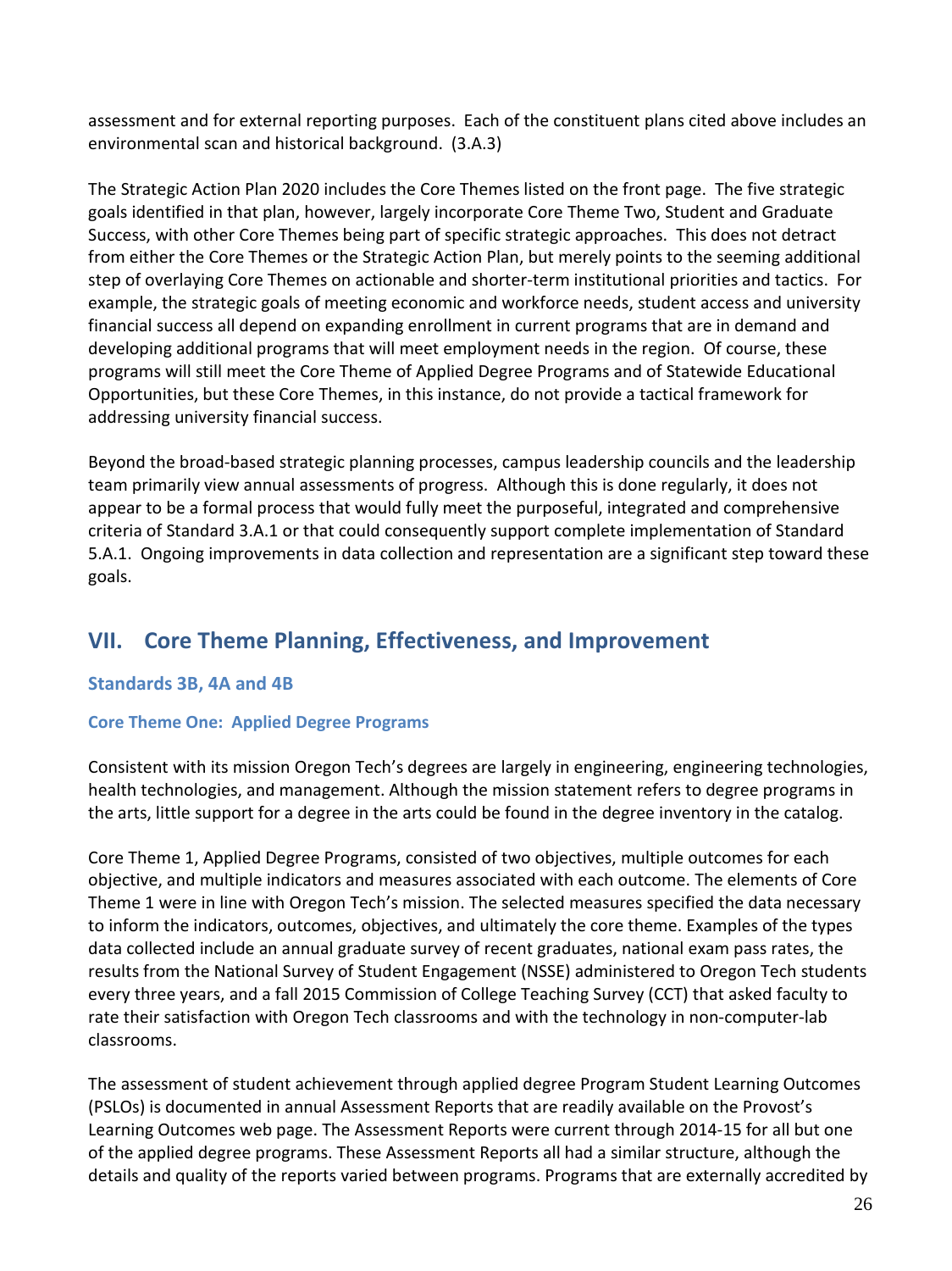professional groups modeled much of their program assessment on assessment requirements of the accrediting group. The reports generally assessed student learning outcomes using both direct, e.g., specific in course tasks, and indirect, e.g., senior surveys. A typical assessment report would begin with a history of the degree including a discussion of enrollment trends and graduation rates. A statement of program purpose or mission and a listing of the program objectives and student learning outcomes, along with a schedule for assessing those outcomes, would follow this. The process for assessing the outcomes scheduled in the year of the report would then be described in detail; noting the relevant student populations, the assessment method, and assessment benchmarks. The results of the assessments would be discussed and suggestions for improving student performance described where assessment benchmarks were not achieved. Typically each student learning outcome was assessed using a mix of direct and indirect methods. Often the report would contain a summary of student learning. When appropriate the success of strategies implemented as a result of previous assessments would be evaluated and refined, as necessary. Finally the report would usually contain a mapping of student learning outcomes to specific courses.

These reports on the whole clearly demonstrated that the assessment process resulted in focused meaningful discussion of student learning. The small numbers of students assessed in some programs sometimes resulted in assessment benchmarks being overly sensitive, e.g., an assessment benchmark of 70%, where two of three students passed the assessment. The small numbers of students assessed also raises the question of whether the results of these assessments are representative of most students. Some programs used national standardized exams as part of their assessment, e.g., programs accredited by the International Assembly of Collegiate Business Educators (IACBE) often required student to take the Educational Testing Service Major Field Tests. Often these assessment reports did not recommend many or major changes to the associated programs or document improvement resulting from these changes when they were suggested. Faculty in Oregon Tech applied degree programs meet twice annually, once in the spring and once in the fall to review, discuss, and analyze all assessment data collected during that academic year with respect to student learning outcomes, which may include senior exit surveys, focus group feedback, and industry advisory board feedback. A review of the applied degree Assessment Reports indicated that assessment processes seems to be in place for Oregon Tech applied degree programs, although the utility and meaningfulness of these processes may be improved (see discussion regarding Section VIII, Standard 5.A.).

The Oregon Tech Assessment Commission takes primary responsibility for the development, review, and implementation of Oregon Tech's institutional assessment plan. Conversations with various campus committees suggested that the accreditation process, which began with an ad hoc committee appointed by the Provost, had an ephemeral flavor, and was somewhat disconnected from more persistent campus structures such as the Assessment Committee.

Some of the Core Theme 1 measures, notably Objective 1, Outcome 2 Measures 2.1A and 2.2A; Objective 2, Outcome 1 Measure 1.1A; and Objective 2, Outcome 2 Measure 2.1A were more about process and less about measuring authentic achievements yielding meaningful results that could be used to guide improvement, as described in Standard 4.A.6. Three of these four measures had 100% benchmarks, suggesting that they were designed to ensure compliance in data collection, rather than provide insight into the degree to which Oregon Tech was achieving its Core Theme 1 Outcomes and Objectives. There was little to no discussion in the Oregon Tech Comprehensive Self Evaluation Report of how the assessment of the Core Theme 1 indicators had been or would be used to inform planning, decision making, and allocation of resources as described in Standard 4.B.1.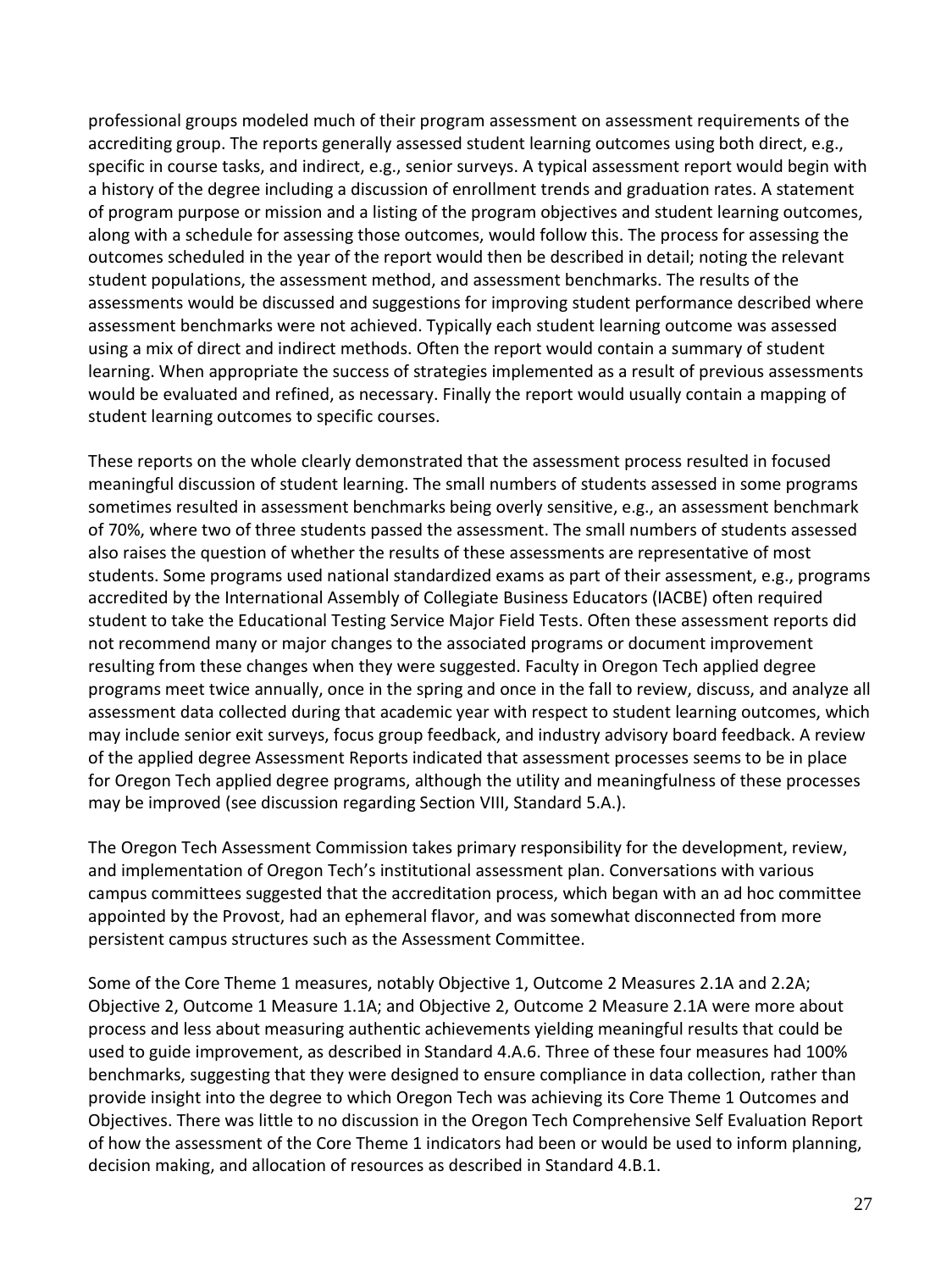#### **Core Theme Two: Student and Graduate Success**

Core Theme 2, student and graduate success, is central to the mission of OIT. This core theme is echoed in the OIT 2020 strategic action plan as the first goal, "deliver applied, hands-on educational experiences that provide students with the technical, critical thinking, and communication skills needed to succeed in and contribute to their chosen fields." This Core Theme is consistent with the institution's purpose in its emphasis on applied learning, as reflected in its portfolio of applied degree programs. OIT may provide an "intimate, hands-on" learning environment in terms of student:faculty ratios of slightly less than 20:1 (objective 3), but given that the unduplicated headcount of the online students (Table 34, n = 2,349) is nearly that of the main Klamath Falls campus (Table 29, n = 2,545), several times greater than the headcounts of the other four sites (Tables 30-33), the intimate, and certainly the hands-on nature of this instruction may not be well represented in this Core Theme.

Core Theme 2 has 6 objectives related to (1) students' program-related employment or graduate school; (2) educational progress; (3) access to faculty; (4) provision of academic support services; (5) co-curricular experiences that enhance student engagement; and (6) library resources meet degree program requirements. In turn, each objective has between one and three outcomes. These objectives and outcomes are associated with their respective indicators, measures, and benchmarks. Regarding Core Theme 2, some objectives are more central, and therefore more meaningful, than others. Objectives 1-4 and 6, relate to program-related employment or graduate school admission, educational progress, faculty access, academic support services, and libraries, respectively. Objective 5, related to co-curricular activities, seems less central to this institution given the large number of non-traditional, non-resident students, and very low participation rates in co-curricular activities. The indicators reference processes (e.g., annual reports) and outcomes (e.g., success rates on national examinations). The process indicators do not represent meaningful indicators of student and graduate success.

The core themes were approved by the State Board of Education in 2011, and then adopted by the OIT Board of Trustees on 7/19/15. The  $2^{nd}$  core theme is also in the 2020 SP, which was developed from the OT 2025, developed in the latter third of the 2011-12 academic year. Constituent groups did not know who developed the SP and core themes, and suggested they were administratively identified. Programs and services appear to align with the Core Theme of Student and Graduate Success. Contributing components also generally align with the intended outcomes. For example, the program to call and text unregistered students has resulted in significant increases in student registration. Some of the data collected as part of the Student and Graduate Success Core Theme align well with the goals and intended outcomes, such as student retention and graduate rates. Other data are less clearly relevant to this Core Theme (see examples under criterion 4, below).

General comments related to Core Theme 2 assessment follow: Many of the programs have programlevel accreditation. There is an Assessment Commission, which consists of an executive committee (consisting of the directors of Assessment and IR, and of several degree program assessment coordinators) and the assessment coordinators of each degree program. Both the Assessment Commission and IR report to the Provost. There has been a good deal of turn-over among IR staff, with the relatively new IR director clearly excited about creating dashboards and other improvements in data collection and dissemination processes. It was noted that much of the data on the IR website was outdated (e.g., the most recent Fact Book was for 2007-08), or if posted, was incomplete (e.g., the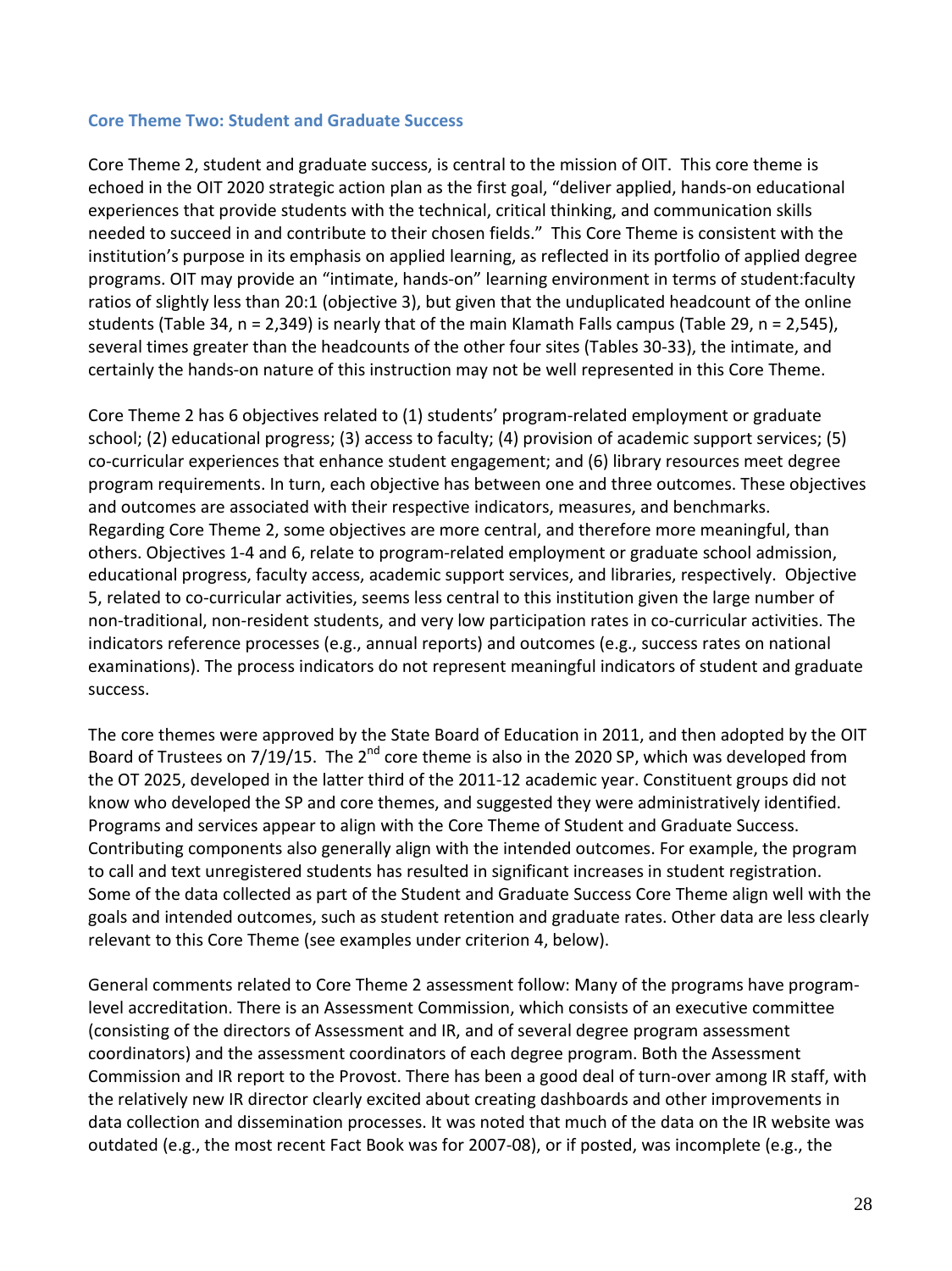Common Data Sets, most recently for 2013-14, had incomplete sections related to the faculty, annual expenses, financial aid).

A sample of syllabi generally reflects the inclusion of course objectives. However articulation is lacking: the syllabi do not identify the ESLOs/ISLOs that each course addresses, and typically do not identify how each course objective is evaluated.

No campus reports of ISLO attainment have been published since 2012-13. In 2014-15, OIT approved the change from 8 ISLOs to 6 Essential Learning Outcomes (ESLOs), according to the 6-year ESLO cycle, two of the ESLOs were slated for analysis or design during the 2014-15 year.

Faculty conduct the majority of the student advising, the exception being those students in the TOP/TRIO program. Faculty receive initial advising training prior to being assigned advisees. However, following this initial training, further training or refreshed training is not provided, and the quality of and/or student satisfaction with advising is not assessed.

It is necessary to look across core themes in order to examine the success of Core Theme 2. For example, Core Theme 2, Objective #1 regards program-related employment or graduate school admission. The most highly related indicator, measures, and benchmarks related to employment or graduate school admissions are found in Core Theme 1, objective 1. For Core Theme 2, Objective #1, Indicator #1, (Students meet established student learning outcomes), the measurement indicates that 100% of institutional reports indicate student attainment of student learning outcomes. However, the website that details program-level student learning outcomes [\(http://www.oit.edu/faculty](http://www.oit.edu/faculty-staff/provost/learning-outcomes/biology)[staff/provost/learning-outcomes/biology\)](http://www.oit.edu/faculty-staff/provost/learning-outcomes/biology) shows no 2014-15 reports for Biology, Computer Systems Engineering Technology, General Education/Science, General Education/Social Science, and Nuclear Medicine Technology. Therefore, assessment reports and SLO attainment could not be examined for all of the degrees. In addition, an inspection of the assessment reports indicates that not all students achieve all student learning outcomes. For example, Applied Math examined 3 of its outcomes in 2014- 15 and while 100% of students met two of three outcomes, 22% of students were found to not meet criteria for a third outcome. As another example, in the Applied Psychology report for 2014-15, it appears that a minority of students demonstrated minimally acceptable performance. While the assessment process includes a plan for improvement, the small numbers of students in some degree programs contribute to unstable estimates of students' learning outcomes, which also makes program modification in response to these results challenging.

Core Theme #2, Objective #1, indicator #2 is related to student participation in experiential learning. The mission fulfillment tables (p. 107) indicate that 95% of students enroll in senior projects, internships, practicums, internships, or other forms of experiential learning, which is above the benchmark of 80%. These forms of learning are considered a "high-impact' practice by AAC&U, and these results are consistent with the Core Theme.

Core Theme 2, Objective 1, Indicator 3, (student success on national board or licensing exams) was achieved for students in the health, arts, and sciences, but not for students in the engineering, technology, and management areas.

Core theme 2, objective 2 relates to students' educational progress. The institution uses indicators common to most colleges and universities such as the percentages of new freshmen and transfer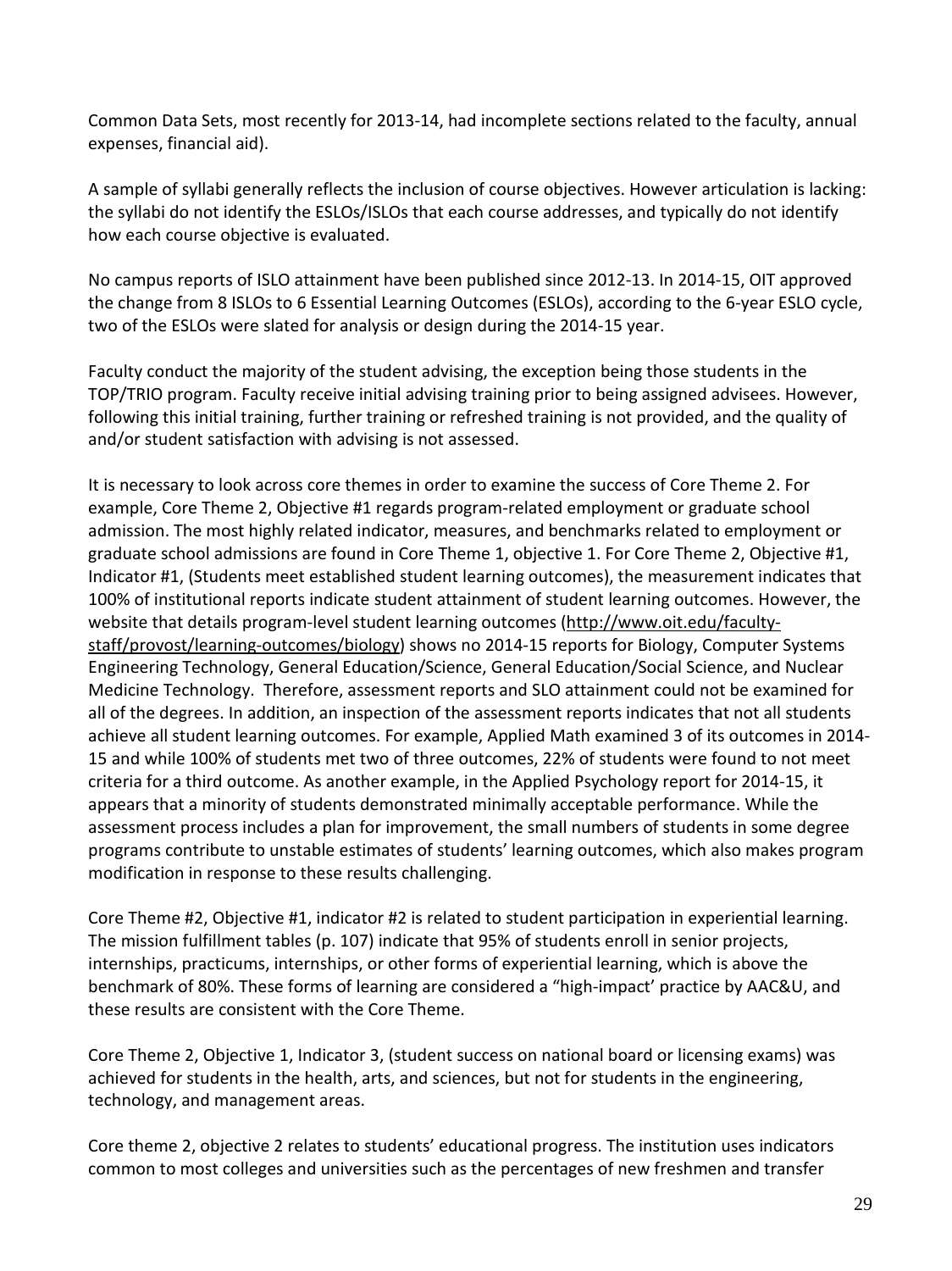students retained from fall to fall, and the 6-year new freshmen and 4-year transfer student graduation rates. The institution met none of the benchmarks. It is unclear how these benchmarks were set in comparison to institutional peers, or through another method. None of the indicators related to graduate students, and recognizing that graduate students comprise a small minority of OIT's overall enrollment, the institution may wish to consider an indicator related to graduate student progress in the future. The institution has recently invested resources in new initiatives to enhance retention, which show promise, such as the phone-calling program to students who've not registered. The institution recognizes it needs to determine why the retention rate of transfer students has declined.

Core theme 2, objective 3 regards students' access to faculty. It is not clear that the first indicator is relevant or needed, i.e., the percent of courses taught by faculty rather than teaching assistants. Given the small graduate enrollment, the use of TAs seems unlikely. More relevant are the results of the NSSE and the faculty: student ratio. The institution exceeds the benchmarks it set for these indicators.

Core theme 2, objective 4 regarding academic support services, OIT students' use of campus services, and the cohort of students in the DOE-funded TOP (Tech Opportunities Program) exceeded their benchmarks. However, the campus did not meet its benchmark for this objective based on the NSSE Supportive Campus Environment scores. Students' responses to questions related to attending campus events and activities were low and attributed to "the type of students who attend Oregon Tech" (p. 90); the institution is encouraged to consider programming that would result in both higher NSSE scores on this construct and also improve on the 58% of seniors who reported not participating in a cocurricular activity on campus as part of objective 5, measure 3.

Core theme 2, objective 5 regards co-curricular experiences. It appears that in absolute percentages, students' engagement in co-curricular activities is small. For example, only about 2.5% of the 4364 students enrolled at OIT that semester (133 students) took part in housing and residence life programming. The institution did not present data regarding student subscription of campus life activities, but these activities – such as clubs – might be expected to be more fully subscribed by this student population than the housing and residence life activities. The campus is encouraged to determine methods for tracking student engagement in campus life activities. In addition, this objective implies that co-curricular experiences enhance student engagement. The institution is encouraged to formulate indicators, measures, and benchmarks related to engagement as a function of co-curricular activities.

Core theme 5, objective 6 regards library services. OIT's library reviewed its collection, resulting in the elimination of outdated and unnecessary materials. Related to outcome 1, library holdings and expenditures per student were less than comparators. Library instructional services benchmarks for outcome 2 were met, and access benchmarks related to outcome 3 were variable, with full-text and inter-library loan benchmarks met, but not circulation statistics.

Because of the limitations of the assessment processes noted in 4.A, there does not appear to be a system in place to use the assessment data from this core theme to inform the institution's overall planning and decision-making processes, or allocation of resources and capacity.

As noted previously, for Core Theme 2, assessment has occurred at the level of individual courses, the results of which have not been clearly integrated at the levels of core themes, programs (including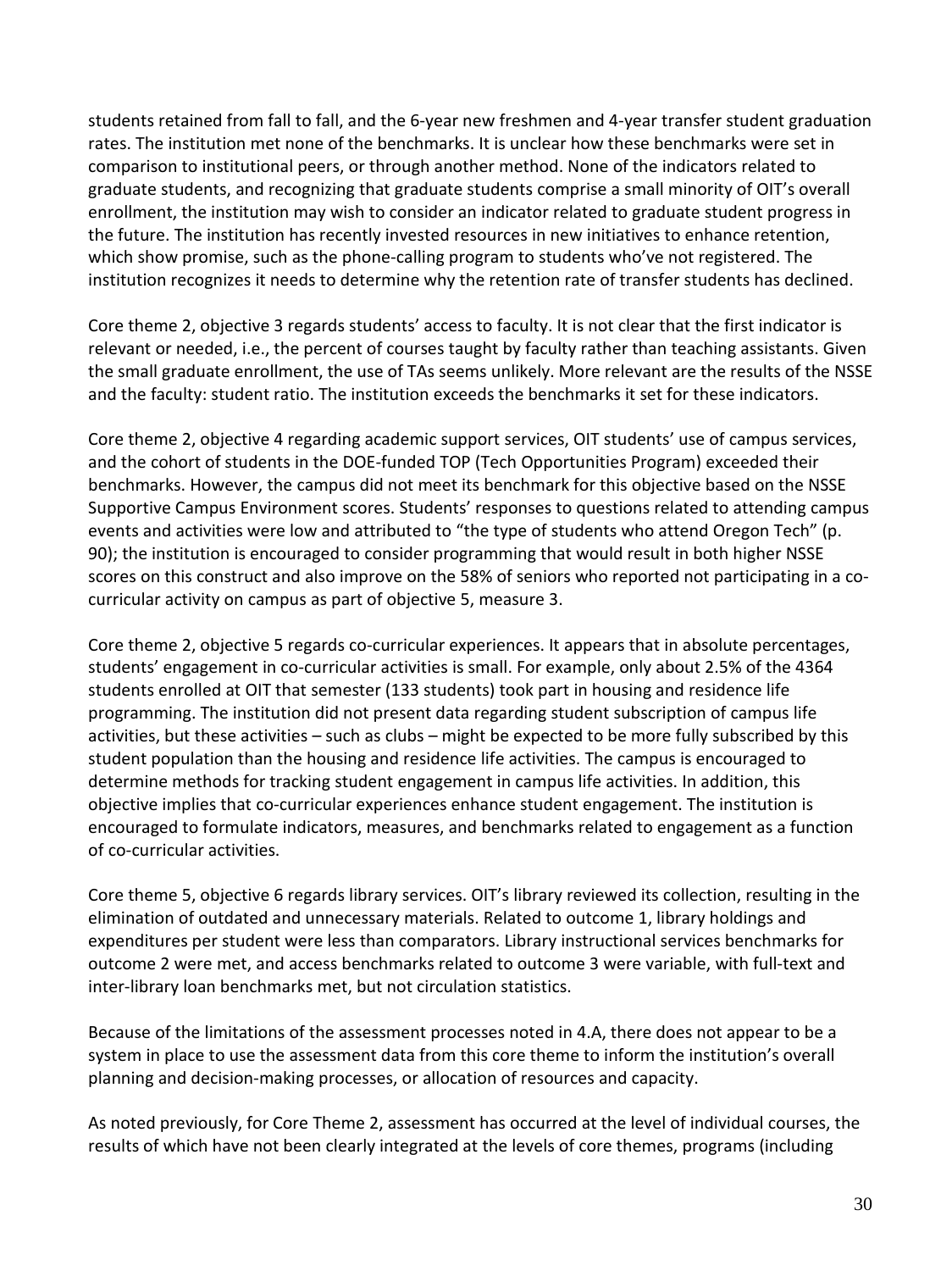general education), or students, and thus, resource allocation has not been based on the results of assessment.

#### **Core Theme Three: Statewide Educational Opportunities--Background.**

Oregon Tech locations in the Northwest include the main campus in Klamath Falls, an urban campus in Wilsonville, the Oregon Tech Seattle (Boeing) and La Grande sites, and Chemeketa Community College on its Salem campus.

Oregon Tech has established educational partnerships in these locations and with other universities and community colleges in the state to meet student program demand in under-served areas. The Oregon Tech Wilsonville (established in 2012) campus offers sixteen undergraduate degrees in areas such as Electronics Engineering, Information Technology, a variety of other engineering programs, information and software technology, applied psychology, and health programs. The Master of Education degree with Emphasis in Applied Behavior Analysis and Autism Spectrum, is offered as a joint degree at the Oregon Tech Wilsonville campus and Southern Oregon University's Higher Education Center in Medford.

In 2005, Oregon Tech partnered with Oregon Dental Service (ODS) to offer an AAS degree in dental hygiene at the ODS building in La Grande, Oregon (this program is being phased out). Oregon Tech partnered with Chemeketa Community College in Salem in 2011 to offer the BS in dental hygiene. Oregon Tech offers degree programs in Mechanical Engineering, Mechanical Engineering Technology, and Manufacturing Engineering Technology (BS and MS) at the Boeing Company's Renton, Washington facility.

Participation data (2014-2015) for the Wilsonville campus shows 538 academic credit courses offered, a student headcount of 815, and a faculty headcount of 38. The La Grande campus offered 26 classes, with a student headcount of 37, and a faculty count of 3. The Chemeketa Dental program had 38 courses offered with 59 student headcount, and 4 faculty. The Boeing site included 217 courses with a student headcount of 180, and 2 faculty

# **Core Theme 3, Objective One, Standard 3.B Planning**

Oregon Institute of Technology Strategic Plan includes Core Theme #3: Statewide Educational Opportunities. The self-study indicates that OIT offers these statewide educational opportunities for the emerging needs of Oregon's citizens. To accomplish this, Oregon Tech provides applied degree programs to students across the state of Oregon, including high-school programs, online degree programs, and partnership agreements with community colleges and universities.

Below are the indicators, measures, and benchmarks as listed in the self-study for Objective 1.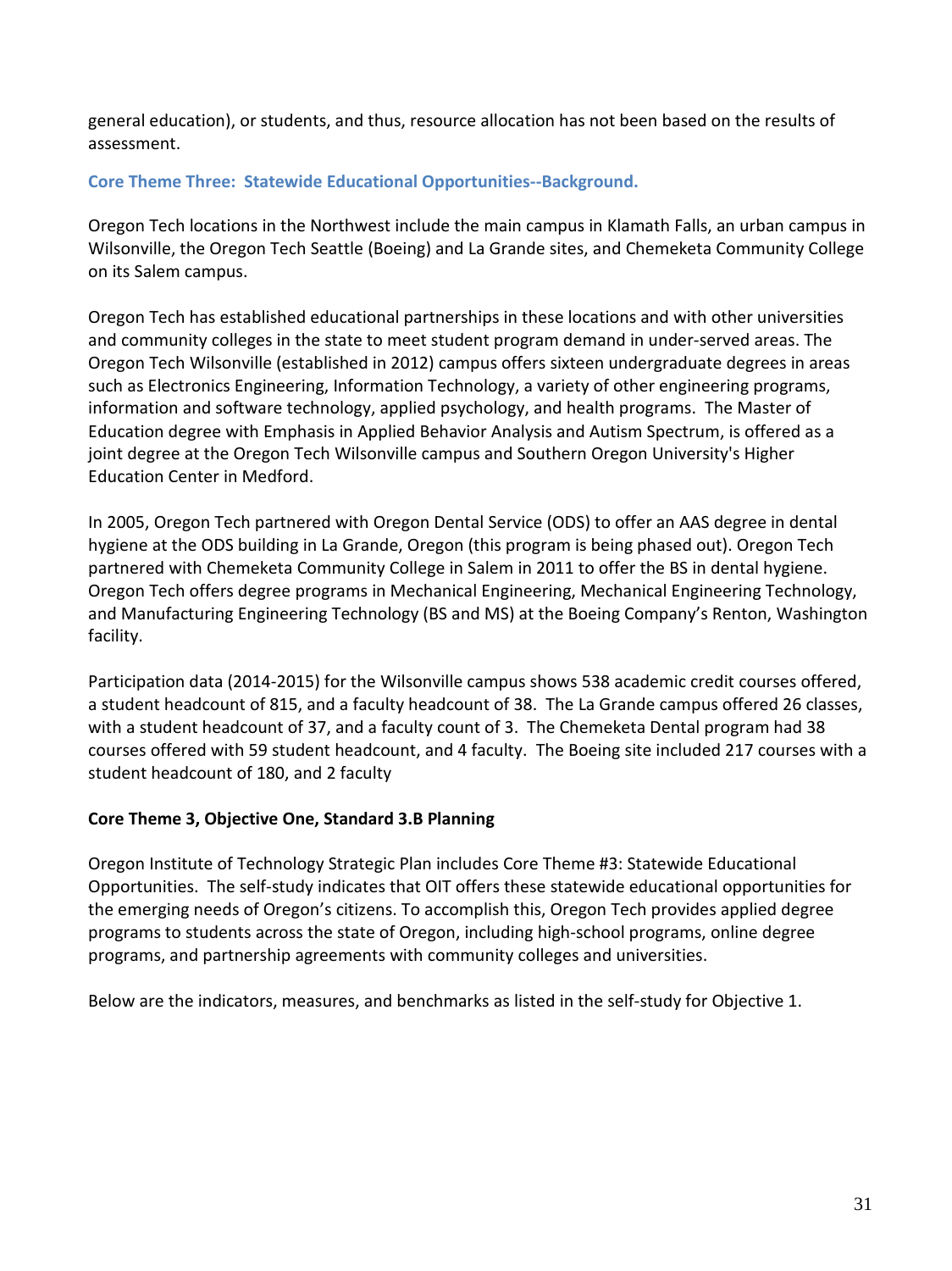| <b>INDICATORS</b><br>1.1 Students have<br>opportunities to participate<br>in ACP offerings                  | <b>MEASURES</b><br>1.1A Percentage of students<br>in ACP courses                 | <b>BENCHMARK</b><br>Maintain or increase the ACP<br>offerings    |
|-------------------------------------------------------------------------------------------------------------|----------------------------------------------------------------------------------|------------------------------------------------------------------|
| 2.1 Oregon Tech provides<br>educational opportunities on<br>several campus locations                        | 2.1A Number of campus<br>locations outside Klamath<br>County                     | Maintain or increase number<br>of campus locations               |
| 2.2 Students access<br>educational opportunities are<br>provided at all campus<br>locations (excluding ACP) | 2.2A Percentage of<br>enrollment at all locations                                | Increase enrollment at all<br>campuses                           |
| 2.3 Oregon Tech provides<br>educational opportunities<br>online                                             | 2.3A Enrollment in online<br>courses                                             | Increase enrollment in online<br>courses                         |
| 2.4 Oregon Tech provides<br>educational opportunities in<br>several counties in the state                   | 2.4A Number of students in<br>Oregon counties enrolled                           | Maintain or increase number<br>of students in Oregon<br>counties |
| 3.1 Oregon Tech provides<br>numerous course offerings at<br>a variety of locations<br>(excluding ACP)       | 3.1A Number of courses<br>offered at all locations and<br>percentage of increase | Meet or exceed number of<br>courses offered at all<br>locations  |
| 3.2 Oregon Tech provides a<br>large number of online<br>courses                                             | 3.2A Number of courses<br>offered online                                         | Maintain or increase online<br>offerings                         |
| 3.3 Oregon Tech provides<br>opportunities for transfer<br>students                                          | 3.3A Number of community<br>colleges or university<br>partners                   | Meet or exceed number of<br>agreements                           |

The self-study report's rationale for this core theme and the objective reads as follows: "Through Advanced Credit Programs (ACP) and Online education, Oregonians have the opportunity to access Oregon Tech and its offerings without attending an Oregon Tech campus. These offerings enable traditional and non-traditional students to access Oregon Tech's high-quality, hands-on technical programs. Oregon Tech's strategic campus locations and program offerings provide similar onsite opportunities. Community college articulation and dual-enrollment agreements further facilitate students' ability to transfer to Oregon Tech, not only helping Oregon students attend college, but also enabling them to earn technical, applied degrees."

OIT meets the intent of Standard 3.B. As described above, the detail evident in the articulation of the objectives, indicators, measures, and benchmarks lays out the manner in which the core theme will be implemented and analyzed. The measures and benchmarks, while appropriate, seem to be unsustainable over a long period of time. At some point in the future, it may not be possible to keep increasing the numbers on a yearly basis. The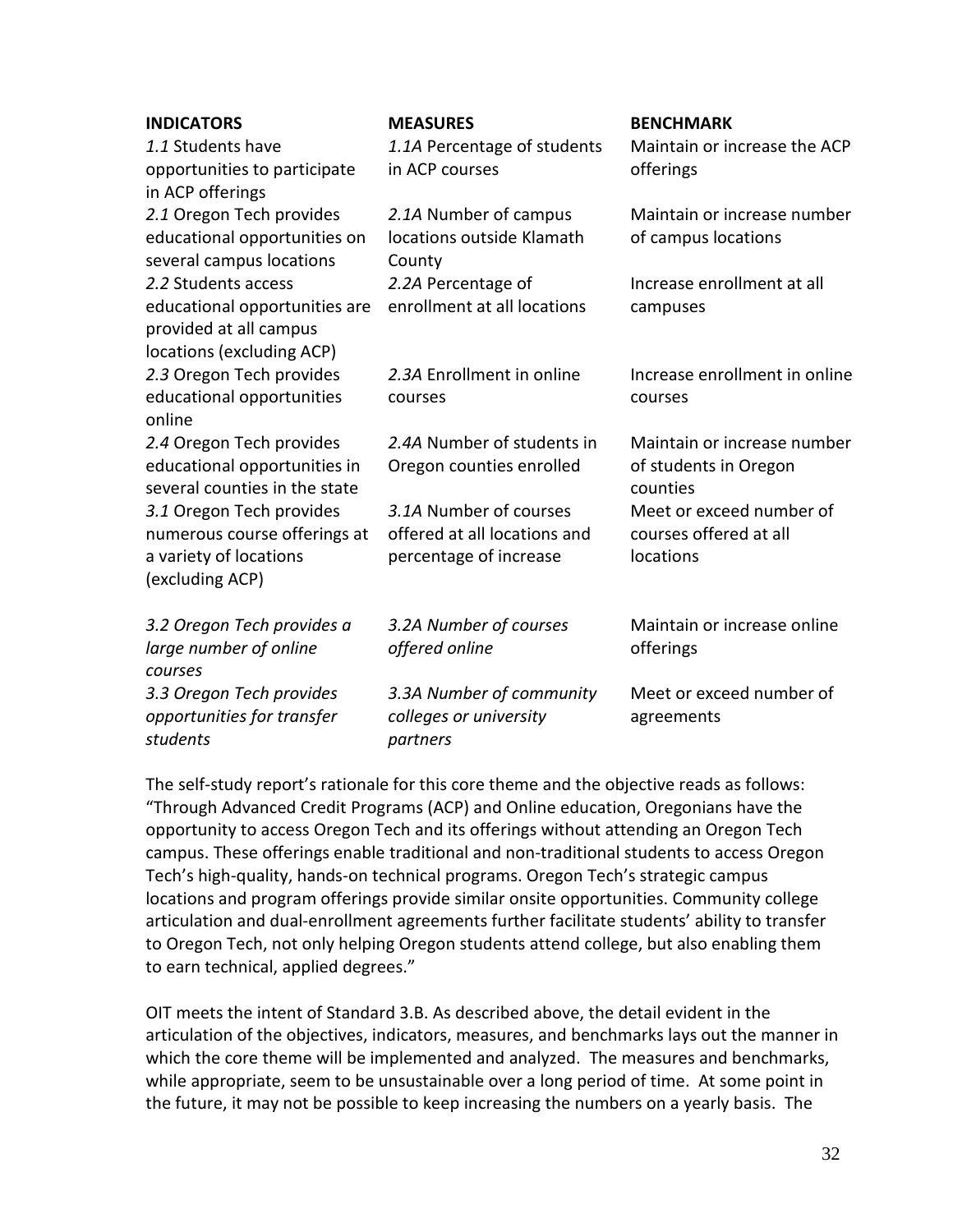Academic Master Plan does list target numbers for the statewide sites, but it is unclear how those numbers will be translated to the benchmarks.

Planning for Core Theme 3 is generally adequate, with attention needed in the areas noted.

# **Core Theme 3, Objective 1, Standard 4A Assessment**

The Self-Study Report describes in detail the manner in which OIT efforts have met the goals outlined by the indicators and benchmarks for Objective One. Each of the benchmarks has shown at least some increase. OIT has concluded that as a result of these efforts, Oregonians now have increased access to options for working towards and completing educational goals. For example, online programs have grown about 10% over the past five years. This number, while positive, seems low for this time frame. Dual credit programs, with the exception of one year, have increased steadily. OIT is making further efforts to partner with other high schools to increase the availability of dual credit courses.

Enrollment is growing in each of the campuses with the exception of the dental hygiene program in La Grande. This program is being phased out as the program met the goal of meeting the need in that locale. Program offerings in Klamath Falls, Wilsonville, and online continue to expand. The Chemeketa site only offers the dental hygiene program and there are no plans to add other programs to that site. The Seattle Boeing program offers a program only to Boeing employees and there appears to be no plans to increase the number of programs offered at that location.

OIT continues to offer a robust set of non-duplicated programs in a limited number of sites around the state. These programs are designed to meet student need/demand in specific academic areas not provided by other institutions. In addition, the dual credit program with both high schools and community colleges develops a pathway for students to enter specialized OIT programs.

OIT does an effective job in managing these students to provide them (particularly at the Wilsonville campus) all the student services available to students in Klamath Falls. These sites receive the appropriate amount of attention from the OIT administration, from the relevant OIT committees, and from the cooperating departments. One issue faced particularly at the Wilsonville campus is attracting adjunct faculty and this may be partially due to the compensation level.

Data provided shows that OIT is meeting its identified benchmarks for all of the objective indicators save one. However, the identified benchmarks and indicators could be more robust. Merely measuring increase in offerings (even by one) does not generate information that will greatly inform future planning.

#### **Core Theme 3, Objective 1, Standard 4B, Improvement**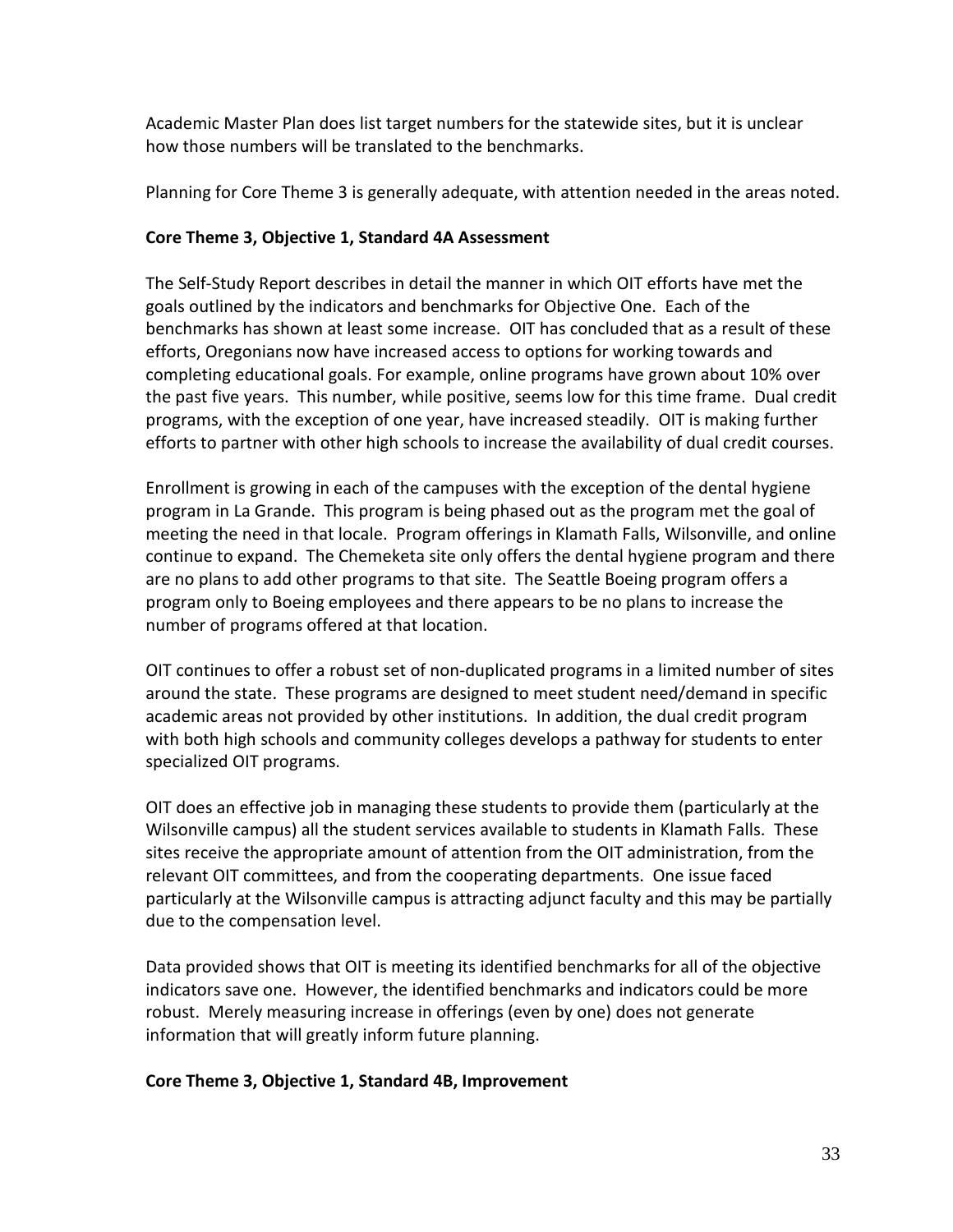Improvements for Objective 1 are not clearly identified other than to indicate a desire on the part of OIT to continue expansion of these programs. It appears that expansion is limited to three components: courses and programs offered at the Wilsonville campus, increases in dual credit opportunities, and online courses and programs. Programs offered at the Chemeketa and the Boeing Seattle site will not be increased though student numbers are likely to increase. The La Grande site will close in 2017. No new sites are identified.

OIT has identified plans for developing further service to students through the three components identified above. At some point in time, the question of capacity will need to be addressed. The current strategic plan and core objectives only identify increases in numbers, not a final target. The newly adopted Academic Master plan does included target numbers, though it is not clear where dual credit programs fit in the four quadrants and it is not clear if these numbers are short term or long term targets.

The Academic Master plan describes plans designed to further develop statewide programs and access. These include Wilsonville Capital Project Expansion, OHSU Campus for Rural Health Partnership, South Metro-Salem STEM Partnership/ STEM Hub, Klamath Promise and Klamath IDEA, and Advanced Credit and High School Transition Programs. However, it is not clear that these new plans were informed by the assessment of the objectives in Core Theme 3.

Overall, OIT does address this objective of Core Theme 3, but there is room for improvement in the quality of the information generated as potentially applied to current and future planning efforts.

**Core Theme 3, Objective 2, Standard 3, Planning.** Oregon Tech distributes financial aid at levels similar to those of comparator institutions.

The Self-Study Report describes in detail the manner in which OIT efforts have met the goals outlined by the indicators and benchmarks for Objective 2 and its two outcomes. The outcomes, indicators, measures, and benchmarks are listed below.

| Outcome 2: Students have access to scholarships.                      |                                                                                       |                                                                  |  |
|-----------------------------------------------------------------------|---------------------------------------------------------------------------------------|------------------------------------------------------------------|--|
| <b>INDICATORS</b>                                                     | <b>MEASURES</b>                                                                       | <b>BENCHMARK</b>                                                 |  |
| 1.1 Oregon Tech provides<br>access to students                        | 1.1A Percentage of financial<br>aid to first-time full-time<br>students               | Percentage is at or above<br>comparators                         |  |
| 2.1 Oregon Tech provides<br>scholarship opportunities for<br>students | 2.1A Percentage of annual<br>scholarship awards reported<br>by Oregon Tech Foundation | Percentage of scholarship<br>awards will exceed previous<br>year |  |

Outcome 1: Low-income first-generation college students have access to Oregon Tech.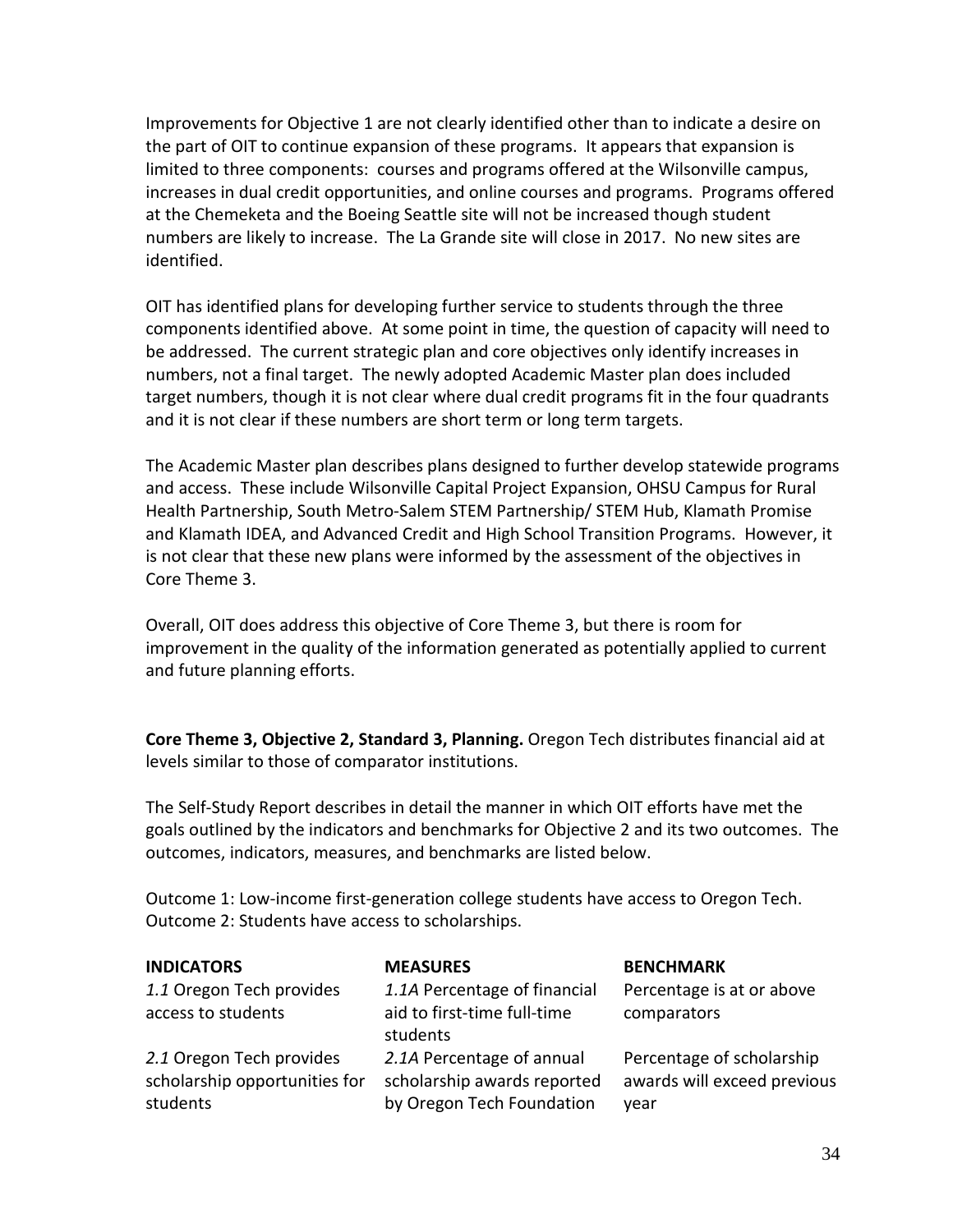*2.2* Students have access to other scholarship opportunities

*2.2A* Percentage of annual scholarship awards as reported by Financial Aid

Percentage of scholarship awards will exceed previous year

The self-study report's rationale for this core theme and this objective reads as follows: "Statewide access includes access for low-income and first-generation students. Students in this demographic require additional recruitment, financial support, academic support, and student-support services. Scholarships provide opportunities to students who might otherwise be unable to attend college. Financial aid improves access to higher education and attracts students with potential to succeed."

OIT meets the intent of Standard 3.B. As described above, the detail evident in the articulation of the objectives, indicators, measures, and benchmarks lays out the manner in which the core theme will be implemented and analyzed. As noted above, the benchmarks, while appropriate, seem to be unsustainable over a long period of time. As noted for the first objective, it may not be possible to keep increasing the numbers on a yearly basis. Can yearly increases be consistently maintained?

#### **Core Theme 3, Objective 2, Standard 4A, Assessment**

The Self-Study Report describes in detail the manner in which OIT efforts have met the goals outlined by the indicators and benchmarks for Objective Two. The self-study reports that each of the benchmarks were met.

#### **Core Theme 3, Objective 2, Standard 4B, Improvement**

The self-study does not comment on improvement. The information gathered in assessment is likely inadequate to further inform the next stage of the planning process.

#### **Core Theme Four: Public Service**

The four core themes (applied degree program, student and graduate success, statewide educational opportunities, and public service) are clearly aligned with the mission. When taken collectively, the core themes encompass the institution's mission. In conversation with the assessment commission, the core theme indicators were described as serving as process benchmarks and intended, at least in part, to assist the institution in tracking whether or not it is following prescribed processes. The office of institutional research does not report participation in determining the core theme indicators or benchmarks.

Core Theme Four, Public Service, emphasizes the institution's commitment to sharing information and technical expertise across the state and with national and international constituencies. It also includes faculty and students sharing discipline-specific expertise with the communities of interest through service activities. The theme has one objective with three indicators. Assessment of this core theme may prove challenging because the indicators rely solely on report of activity or represent indirect measures. Indicators one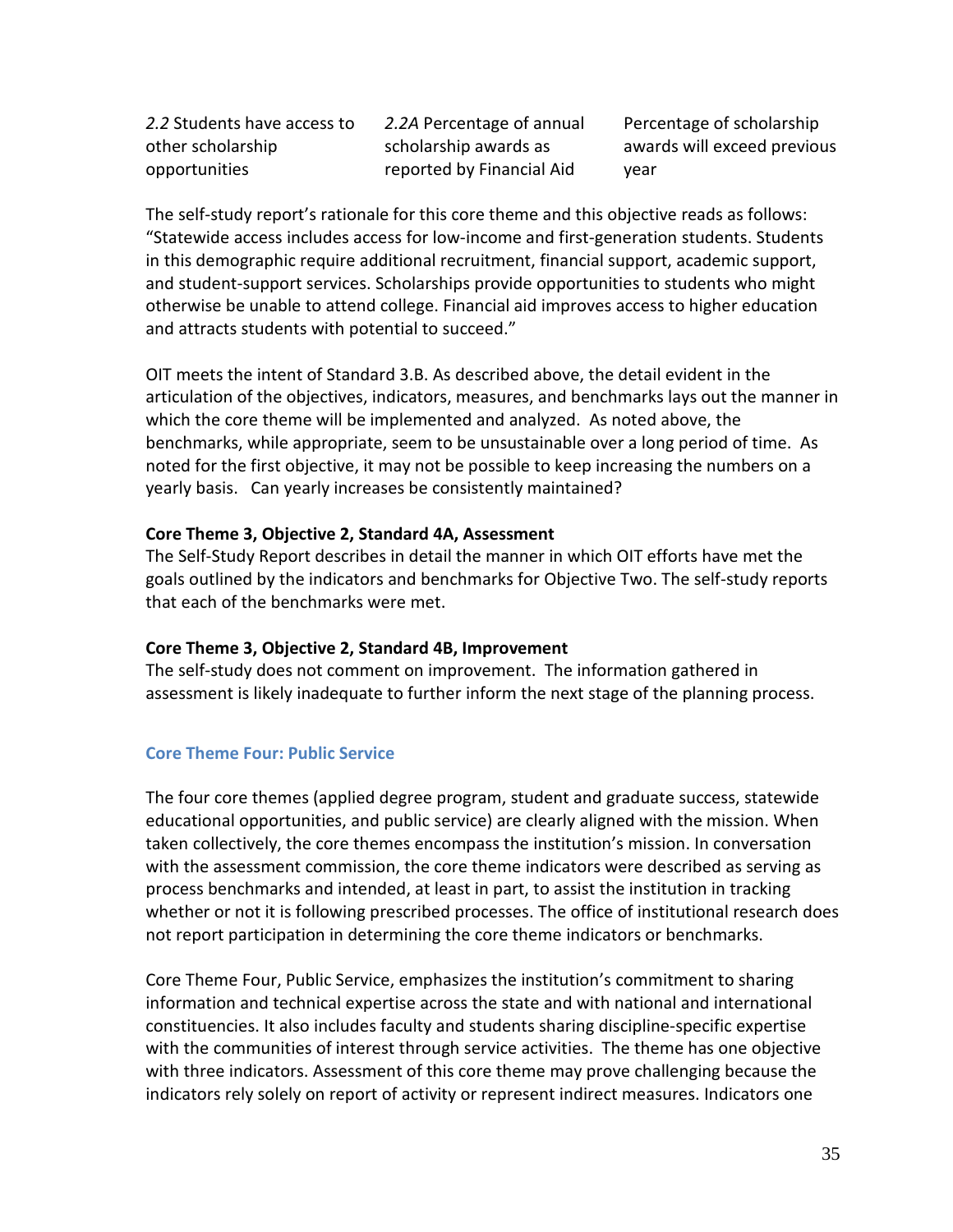and three are assessable and verifiable; indicator two is assessable but relies on faculty to report professional engagement. Though not captured as an indicator, the institution has strong outreach in the community and around the state, in spite of limited fiscal resources. Examples include dual credit delivery, collaborations with other Oregon institutions such as in the Salem and La Grande based dental hygiene programs, hosting SMS STEM in Salem and in Klamath Promise. The Board of Trustees views its heavily discounted delivery of dual credit courses and partnerships as a form of public service, and recognizes the balance between public service with their fiduciary responsibility.

#### **3.B Core Theme Planning (Public Service)**

Planning for core theme four, as with the other core themes, falls to the Accreditation Committee. There is no reported comprehensive plan for ongoing review or planning around this core theme.

While indirectly related to the core theme, the provost appointed a revitalization task force for the Oregon Renewable Energy Center. A number of changes, including faculty retirements and a changing energy environment, have necessitated a reconceptualization of the center's focus as applied research that can be shared. There is a timeline in place for digitization of the Geo-Heat collection to ensure the resources and documents more readily available to interested researchers and others. The institution reports a plan to further increase dual credit enrollments.

Core theme four is aligned with the annual faculty evaluation process, listed as one of three areas in the evaluation titled "institutional and professionally-related public service." In conversations with faculty members, public service was clearly understood as a component of the annual faculty review process. Multiple terms are used to get at public service by faculty including professional engagement, service activities related to the discipline, sharing expertise, and public service.

Multiple terms are also used related to indicator 3, students are involved in service learning, including internships, externships, experiential learning, research, senior projects and co-curricular experiences. Indicator 2.2.1, students have participated in internships or experiential learning, appears to capture a subset of activities included in service learning.

# **4.A Assessment (Public Service)**

Indicator 1 (external constituents have access to Oregon Tech's expertise) is measured by use statistics for the Geo-Heat Center research collection, the Shaw Historical Library, and the research generated from the Oregon Renewable Energy Center. The benchmark is "at or above the previous year's activity."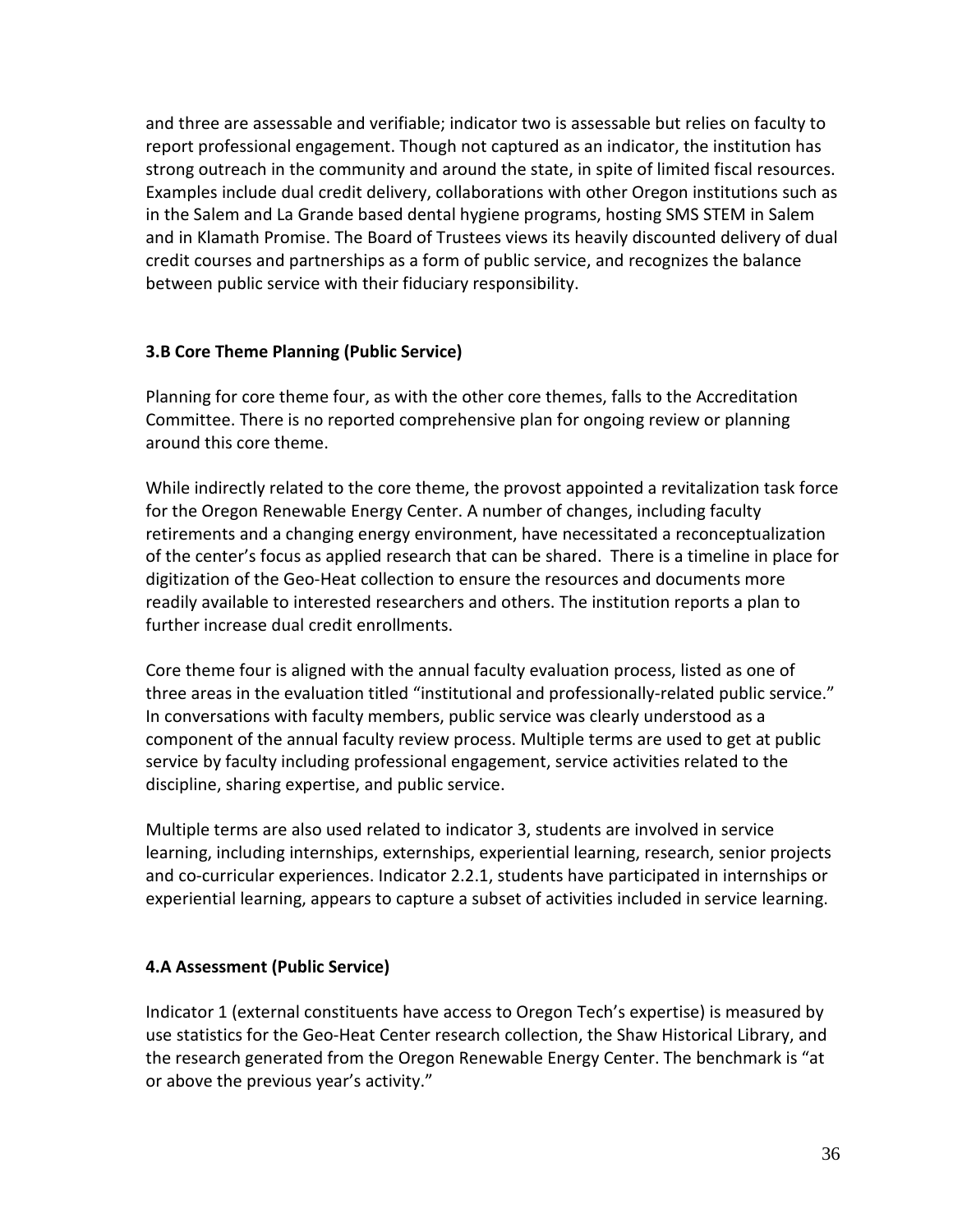Indicator 2 (faculty participate in professional engagement outside the institution) is measured at both the individual faculty and at the institutional levels. At the individual level, professional engagement is captured through faculty self report on the annual evaluation and in tenure and promotion documents. At the institutional level, data are aggregated and reported as a percentage by each college. During the open faculty session, faculty members provided many examples of professional engagement or public service such as participation in Engineers without Borders, outreach programming in regional high schools, and on-campus activities such as math or coding workshops and camps. Annual evaluations include faculty service on regional boards, chairing conference sessions, and professional presentations in the community and at national conferences.

Indicator 3, students are involved in service learning, is based on select indicators on the NSSE. The benchmark is at or above university comparators. Additionally, in Core Theme 2, indicator 2.1, student participation in internships and experiential learning, is tracked in Banner. During the open session with faculty and staff, numerous service-learning projects were described including sealant clinics for school-aged children through the dental hygiene clinic, health promotion programs in the schools, and project-based senior projects focused on issues impacting the region.

#### **4.B Improvement (Public Service)**

Reported improvement efforts in core theme 4 centers on indicator 3, student involvement in service learning. It is noted in the self-evaluation report and through conversations with faculty that **there is no coordinated effort at the institutional level to support service learning and its various components**. Internships and experiential learning are coordinated and tracked by the instructional programs. The General Education Task Force has designed a new required course at the junior level, Essential Studies, which brings together faculty and students around problem-based learning. It is anticipated that course projects will address specific problems in an interdisciplinary manner, creating additional opportunities for faculty and students to engage in public service. Through campus interviews, faculty and staff support and express pride about the institution's outreach and community service activities.

# **VIII. Mission Fulfillment, Adaptation, and Sustainability**

#### **Standard 5.A Mission Fulfillment**

As noted in regard to Standard 1, OIT defines mission fulfillment as meeting or exceeding all of the criteria of the Core Themes. By its own graphic representation in the comprehensive self-evaluation, using red, yellow and green indicators for each of the criterion, this has not occurred. The evaluation committee does not necessarily conclude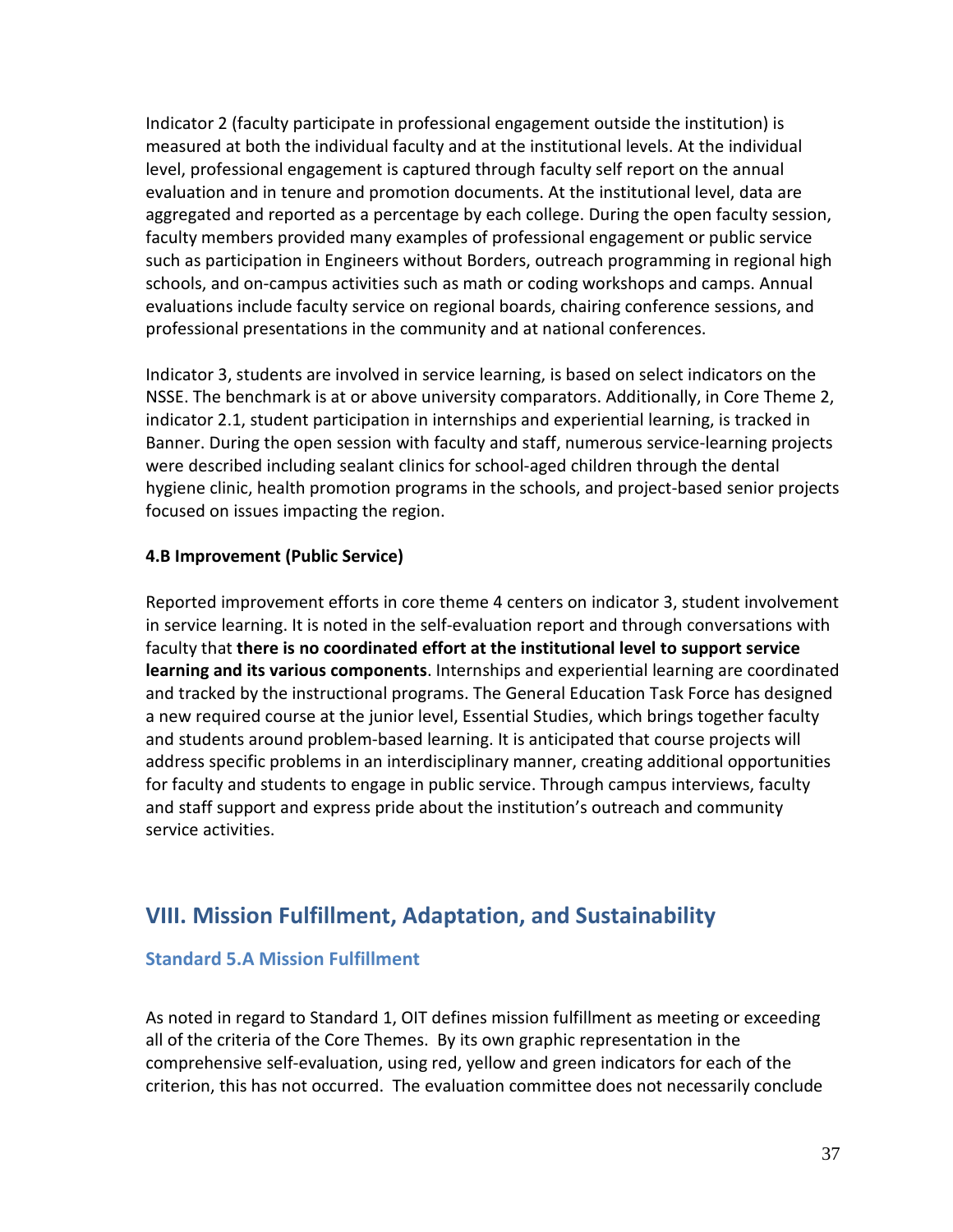that the university is not fulfilling its mission, for a number of the criterion measurements were related to the completion of processes or based on small numbers of students.

The evaluation committee could not conclude, however, that the institution regularly reviews its assessment processes to ensure that they appraise authentic achievements and yield meaningful results that lead to improvement (4.A.6) or engage in regular, systematic, participatory, self-reflective and evidence-based assessment of its accomplishments (5.A.1).

The institution's method of assessment involves sampling, on a rotating basis, learning objectives among individual courses deemed to address them, also sampled on a rotating basis. **The evaluation committee did not find evidence of a coherent and integrative approach to assessment within or across levels of assessment, or evidence of institutionwide improvements based on assessment results.**

There is substantial faculty engagement in examining sampled courses, and the faculty annually meet at the beginning of the fall semester to review prior year assessment results and to discuss improvements. There is much less faculty and staff awareness of core theme benchmarks, their development and their fulfillment.

The evaluation committee also found the foci of the assessment to lack authenticity and meaning, particularly the outcomes, indicators, and measures, whereas the core themes seemed generally appropriate for the institution. A number of the outcomes, indicators, and measures are based on processes. Examples include core theme 2, measure 1.1 (annual academic assessment reports detail the assessment efforts of the institution), and measure 1.2, (percentage of programs completing annual assessment report). **Processbased measures do not appraise achievement in meaningful ways.** Such measures regarding the completion of reports do not address meaningful content, i.e., students' achievement of learning outcomes.

In terms of reflective review leading to improvement, at the course and program level, relatively few reports specified improvements based on the results of their assessment; more commonly, further assessment was suggested as the next step. Members of the evaluation committee estimated that less than 50% of programs "closed the loop" by engaging in meaningful conversations about their program assessment data, leading to improvement plans based on these data. Reflective review of assessment across programs was inconsistent. For example, members of the Assessment Commission characterized their review of program reports as "soft," suggesting relatively superficial and infrequent reflection on these reports. There did not seem to be an institutional structure at the university level that was clearly empowered to provide sufficient direction and oversight to facilitate authentic and meaningful assessment, reflection, and integration processes that resulted in improvement.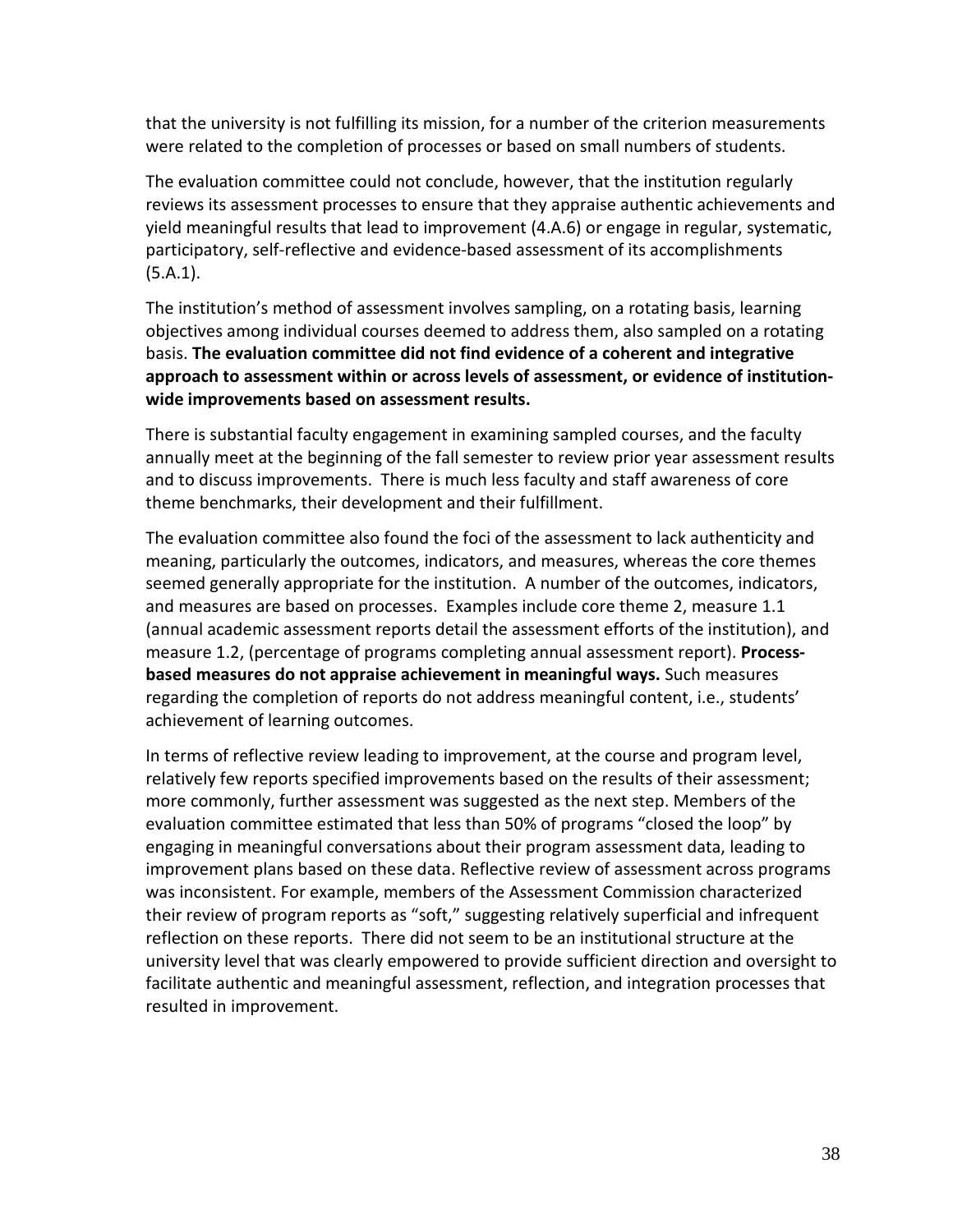### **Standard 5.B Adaptation and Sustainability**

The institution is experiencing significant changes as noted previously. These changes have had an impact on the planning, assessment, and resource allocation process. As noted in the self-study Oregon Institute of Technology has a unique opportunity with the Oregon Tech 2020 Strategic Plan Academic Master Plan, to adapt to the new governance structure in support of programs and students.

The institution has committed to an enrollment management plan that aligns with their mission and is committed to utilizing existing resources, to meet these targets. These efforts are within their mission and core themes. OIT has substantially demonstrated mission fulfillment and demonstrates that it is resilient and committed to an aggressive student enrollment strategy. In part, the enrollment strategy will further strengthen the university's financial health, and new program development is now based on an analysis of market demand and program cost and revenue estimates. There is also an ongoing, yet not fully documented process for determining program needs such as space, instrumentation, equipment and faculty and to set program capacity level for both growth and quality. (5.B.2)

Oregon Tech appears well positioned to take advantage of an increasing public demand for programs that both educate and prepare students for careers by the very nature of their program array. The new Academic Plan means to take advantage of this and to provide Statewide Opportunities through extended campus locations and on-line program development and outreach programs to develop pipelines for students into OIT degree programs. The university has demonstrated its ability to read and react to changing market conditions by both opening and closing locations and programs, and there is every reason to believe that the campus is even more attuned to its environment today. (5.B.3)

# **IX. Commendations and Recommendations**

#### **Commendations**

The accreditation committee commends the Oregon Tech librarians for their extraordinary support of the faculty, students, and individual courses - both face-to-face and online - and for their contributions to curriculum development, academic departments, and numerous departmental and institutional committees.

The Evaluation Committee commends Oregon Tech for a commitment to physical facilities that are safe, secure, sufficient, attractive and sustainable. (Standard 2.G.1).

The Evaluation Committee commends Oregon Tech for its outreach to communities in support of broader community impact in spite of continuing financial challenges to do so.